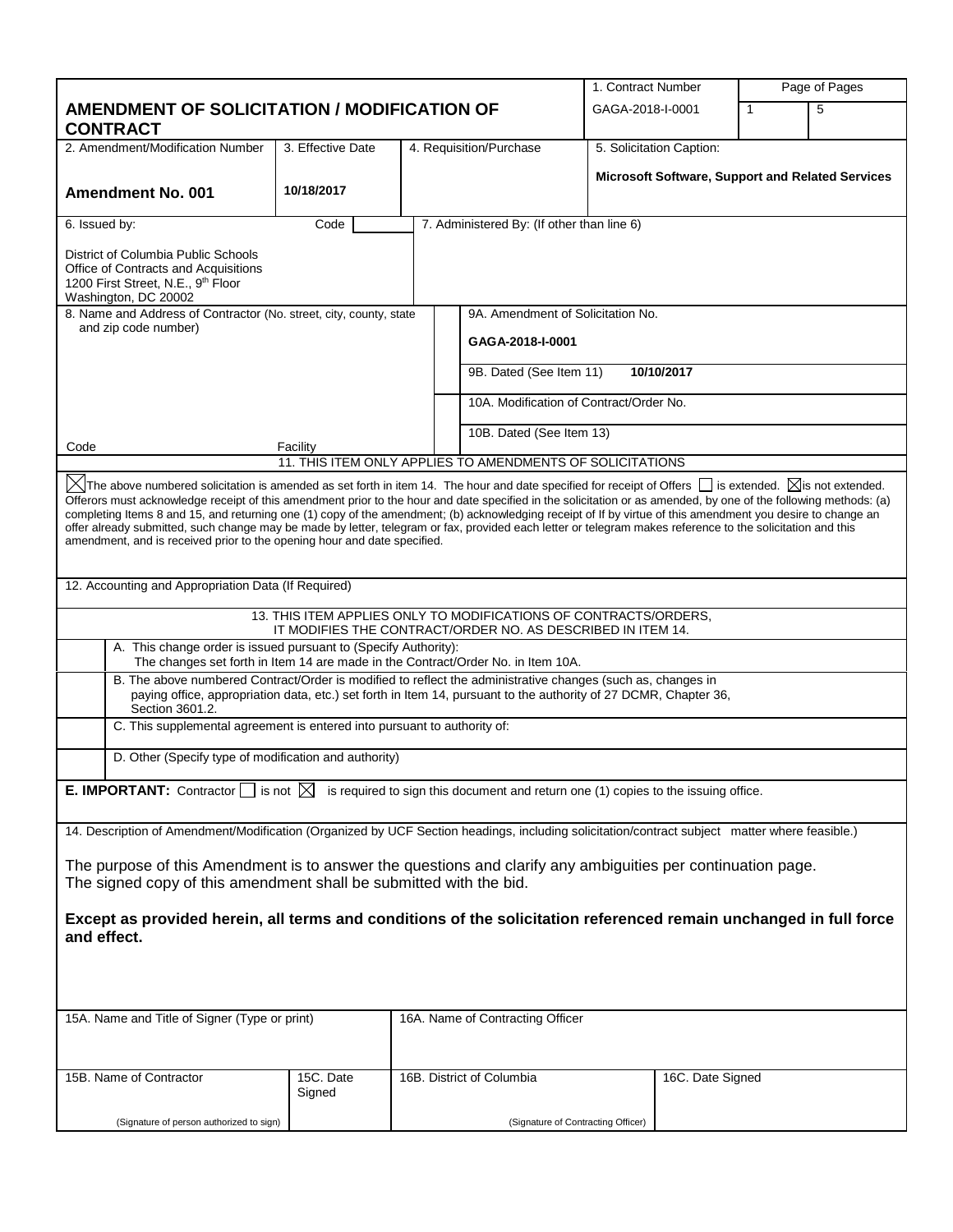**Question 1** Section C.2.8 – what exactly does this mean? Please clarify. **Answer 1** This refers to any training necessary for the vendor to complete tasks associated with the contract. The cost should not be passed on to DCPS. **Question 2** Section C.4 – Microsoft has recently changed the way the software is licensed and it is no longer based on FTE. Now, licensing is based on a user count. Please provide your user counts for DCPS, DCPL and OSSE. Answer 2 Knowledge worker counts have been provided. **Question 3** Section G.1.4 – This states "…..you shall/agree that a proper invoice constitutes a service period that covers ONLY October 01 to September 30", but this contract does not begin until November 1. Does this language need to be changed in the bid document? **Answer 3** Cost of the contract will be paid for the full year. **Question 4** Section G.2 – In section G.2.1, it states that invoice shall be mailed to the CFO at the address provided, but in section G.2.1.1, it states that we should send invoices electronically. What is the preferred means for submitting invoices? **Answer 4** Invoices should be forwarded to the Office of Chief Financial Officer's (OCFO) Business Center dcps.invoices@dc.gov for processing, carbon copying the CA. Procedures for submission of invoices to DCPL & OSSE will be provided upon contractual agreement. **Question 5** DCPS Tab – Microsoft no longer counts licenses using the FTE calculator, but are now using user counts. Please provide the user counts. Answer 5 Knowledge worker counts have been provided. **Question 6** OSSE Tab – The quantity for the Imagine Academy licenses seems exceptionally high. As the incumbent, we know that 21 licenses have been purchased in the past. Is 650 the correct number of Imagine Academy licenses needed? **Answer 6** The count has been revised to 10. **Question 7** OSSE Tab – Please provide user counts versus FTE counts. **Answer 7** OSSE is purchasing license through another means, but would like the option in future years. Submit optional pricing. **Question 8** OSSE Tab – This tab has just Imagine Academy licenses and optional line items with no base products included (i.e. Microsoft 365 A3). Imagine Academy licenses cannot be purchased without having a base product. Are they also going to using Microsoft 365 A3 (AAA-73004)? If so, how many users will be needed? **Answer 8** DCPS is soliciting the licenses on behalf of OSSE, and DCPL. DCPS's base enrollment will serve as the qualifying minimum need for all three agencies. **Question 9** DCPL Tab - Please provide user counts versus FTE counts. Answer 9 Knowledge worker counts have been provided. **Question 10** DCPL Tab – CLIN #L504 shows SKU HST-00006, but this SKU no longer exists. Should it be HST-00017 as listed on the OSSE Tab (CLIN O504)? **Answer 10** This has been updated.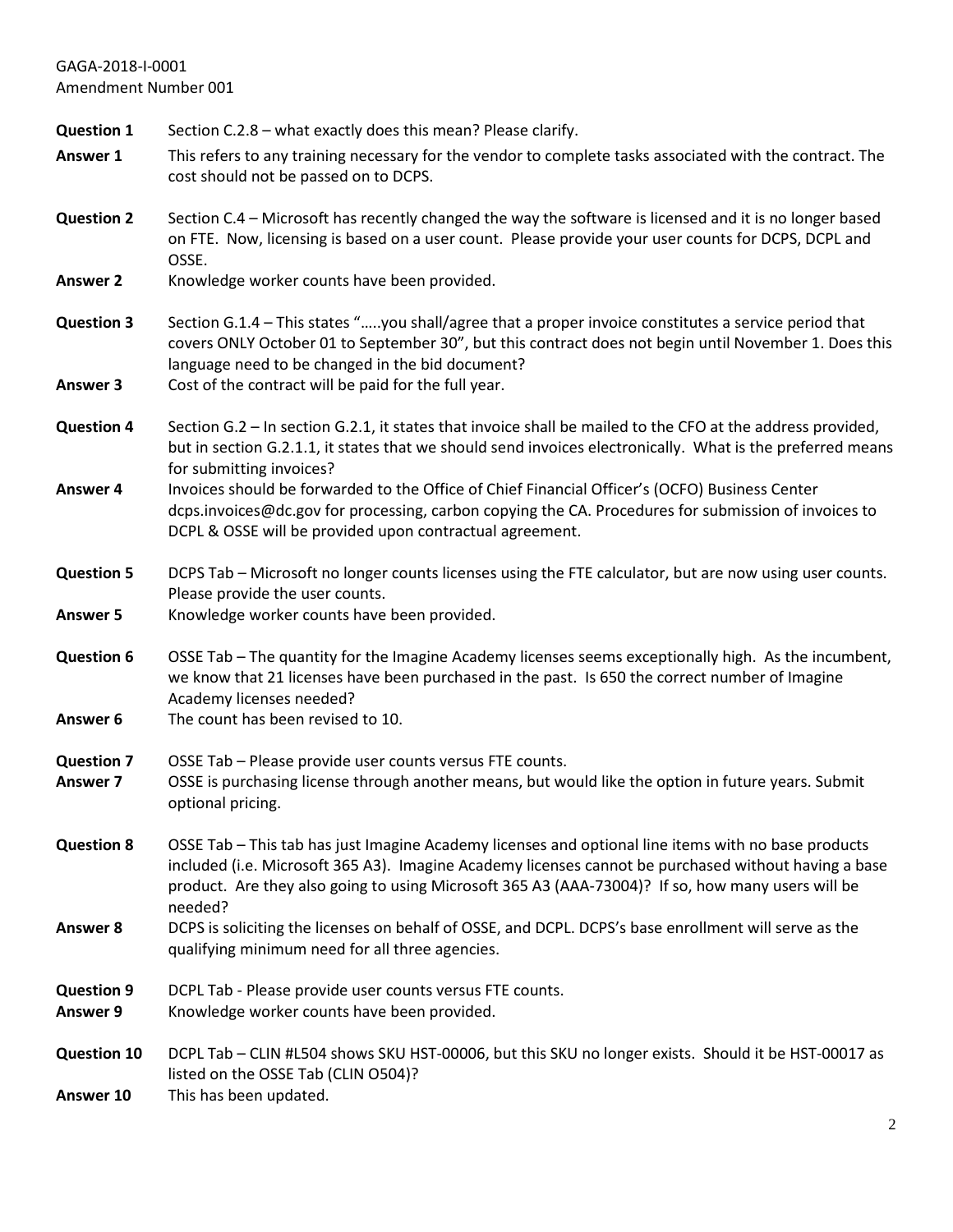### **Corrections/Updates:**

- **Delete**: B.3.2 The District contemplates award of one contract with one base year and four one-year option periods exercised solely at the discretion of the District.
- **Replace: B.3.2** The District contemplates award of one contract with one base year and two one-year option periods exercised solely at the discretion of the District.

| Delete:            | <b>Amendments in Sections:</b><br>C.4.1<br>C.4.2<br>C.4.3                                                                                                                                                                                                                                                                                                                                                                                                                                                                                                                                                                                                                                                                                                     |
|--------------------|---------------------------------------------------------------------------------------------------------------------------------------------------------------------------------------------------------------------------------------------------------------------------------------------------------------------------------------------------------------------------------------------------------------------------------------------------------------------------------------------------------------------------------------------------------------------------------------------------------------------------------------------------------------------------------------------------------------------------------------------------------------|
|                    | C.3.1.3                                                                                                                                                                                                                                                                                                                                                                                                                                                                                                                                                                                                                                                                                                                                                       |
| <b>Replace:</b>    | C.4.4<br>After the award new Amendments will be drafted and contractor will be required to sign up an<br>agreement.                                                                                                                                                                                                                                                                                                                                                                                                                                                                                                                                                                                                                                           |
| Delete: C.4.4      | Contractor must be advised that if there are questions concerning the above referenced amendments,<br>they should contact Steve Hancock, Licensing Specialist, Education - Mid Atlantic and Southeast, at<br>(205) 298.8159 or shancock@microsoft.com.                                                                                                                                                                                                                                                                                                                                                                                                                                                                                                        |
|                    | Replace: C.4.4 Contractor must be advised that if there are questions concerning the above referenced amendments,<br>they should contact Jamie Bakert, Jamie.Bakert@microsoft.com, and Emily Goatcher,<br>emilygo@microsoft.com.                                                                                                                                                                                                                                                                                                                                                                                                                                                                                                                              |
| <b>Section C.5</b> | <b>TECHNICAL REQUIREMENTS</b>                                                                                                                                                                                                                                                                                                                                                                                                                                                                                                                                                                                                                                                                                                                                 |
|                    | Subsections 5.1 to C.6                                                                                                                                                                                                                                                                                                                                                                                                                                                                                                                                                                                                                                                                                                                                        |
| Delete:            | Any and all references to: "Microsoft Select."                                                                                                                                                                                                                                                                                                                                                                                                                                                                                                                                                                                                                                                                                                                |
| Delete: F.2        | The initial term of the contract shall be from November 1, 2017 through October 31, 2018 with an<br>option to renew for four (4) consecutive one-year option terms exercised at the sole discretion of DCPS.                                                                                                                                                                                                                                                                                                                                                                                                                                                                                                                                                  |
| Replace: F.2       | The initial term of the contract shall be from November 1, 2017 through October 31, 2018 with an<br>option to renew for two (2) consecutive one-year option terms exercised at the sole discretion of DCPS.                                                                                                                                                                                                                                                                                                                                                                                                                                                                                                                                                   |
| Delete: F.3.1      | The District may extend the term of this contract for a period of four (4) one-year option periods or<br>successive fractions thereof, by written notice to the Contractor before the expiration of the contract;<br>provided that the District will give the Contractor preliminary written notice of its intent to extend at<br>least thirty (30) days before the contract expires. The preliminary notice does not commit the District to<br>an extension. The exercise of the options is subject to the availability of funds at the time of the exercise<br>of the options. The Contractor may waive the thirty (30) day preliminary notice requirement by<br>providing a written waiver to the Contracting Officer prior to expiration of the contract. |
| Replace: F.3.1     | The District may extend the term of this contract for a period of two (2) one-year option periods or<br>successive fractions thereof, by written notice to the Contractor before the expiration of the contract;<br>provided that the District will give the Contractor preliminary written notice of its intent to extend at                                                                                                                                                                                                                                                                                                                                                                                                                                 |

least thirty (30) days before the contract expires. The preliminary notice does not commit the District to an extension. The exercise of the options is subject to the availability of funds at the time of the exercise

of the options. The Contractor may waive the thirty (30) day preliminary notice requirement by

providing a written waiver to the Contracting Officer prior to expiration of the contract.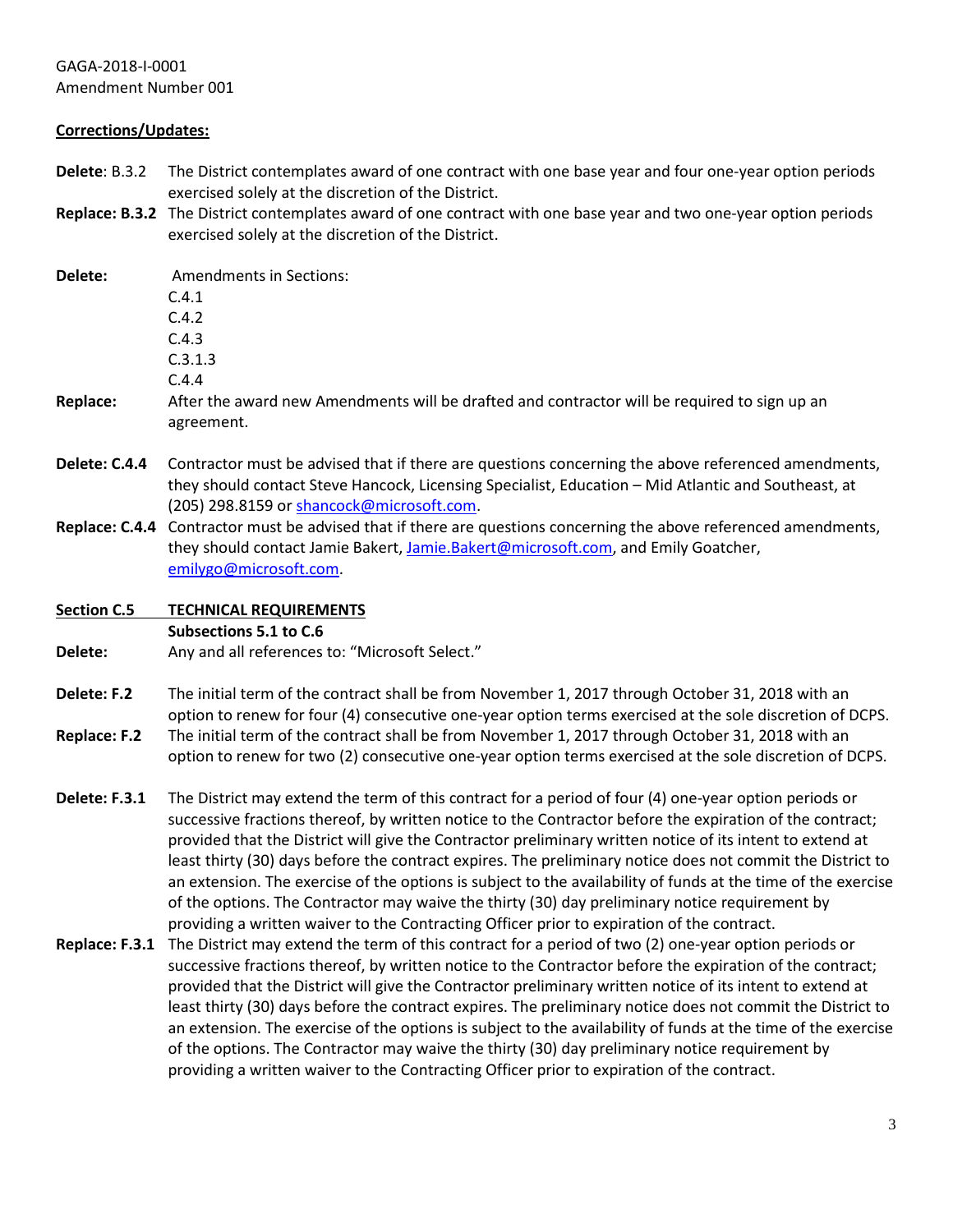- **Delete: F.3.4** The total duration of this contract, including the exercise of any options under this clause, shall not exceed five years.
- **Replace: F.3.4** The total duration of this contract, including the exercise of any options under this clause, shall not exceed three years.
- **Delete:** District of Columbia Public Schools Division of Finance, Accounts Payable 1200 First Street NE, 9th floor Washington, D.C. 20002 (202)442-5255 **Replace:** (A) District of Columbia Public Schools Division of Finance, Accounts Payable

1200 First Street NE, 9th floor Washington, D.C. 20002 (202)442-5255

The procedures for submission of invoices to DCPL and OSSE will be provided upon contractual agreement.

### **Section I.5 RIGHTS IN DATA:**

- **Add 5:** "Knowledge Workers" Any employee (including a Student employee), contractor, or volunteer of or for the Institution who uses a Product or Qualified Device for the benefit of the institution or within the user's relationship with the Institution . This definition does not include users of any Product identified in the Product Terms as excluded from the definition of Knowledge Worker.
- **Add 6:** "EES" Enrollment for Education Solutions (EES) is the new subscription licensing offering from Microsoft available to qualified education customers with as few as five FTE. Customers with five or more FTE can acquire the EES subscription through an AER by signing the OVS-ES agreement. Customers with 1,000 or more FTE can acquire the EES subscription through a LSP by signing the CASA+EES contracts.
- **Delete: L.2.1** Bidders shall submit a signed original and 3 copies. The DCPS will not accept a facsimile copy of a bid as an original bid. All items accepted by the DCPS, all pages of the Invitation for Bids (IFB), all attachments and all documents containing the bidder's offer shall constitute the formal contract. Each bid shall be submitted as specified in Section A.3 in a sealed envelope conspicuously marked: "Bid in Response to SOLICITATION NO: GAGA-2016-I-0091: Microsoft Software, Services and Support.
- **Replace: L.2.1** Bidders shall submit a signed original and 3 copies. The DCPS will not accept a facsimile copy of a bid as an original bid. All items accepted by the DCPS, all pages of the Invitation for Bids (IFB), all attachments and all documents containing the bidder's offer shall constitute the formal contract. Each bid shall be submitted as specified in Section A.3 in a sealed envelope conspicuously marked: "Bid in Response to SOLICITATION NO: GAGA-2018-I-0001: Microsoft Software, Services and Support.
- **Delete: L.4.1** Bids must be submitted no later than 2:00pm, local time on Tuesday, October 21, 2016, as specified in Section A.9 of the solicitation cover page.
- **Replace: L.4.1** Bids must be submitted no later than 2:00pm, local time on Wednesday, October 25, 2017, as specified in Section A.9 of the solicitation cover page.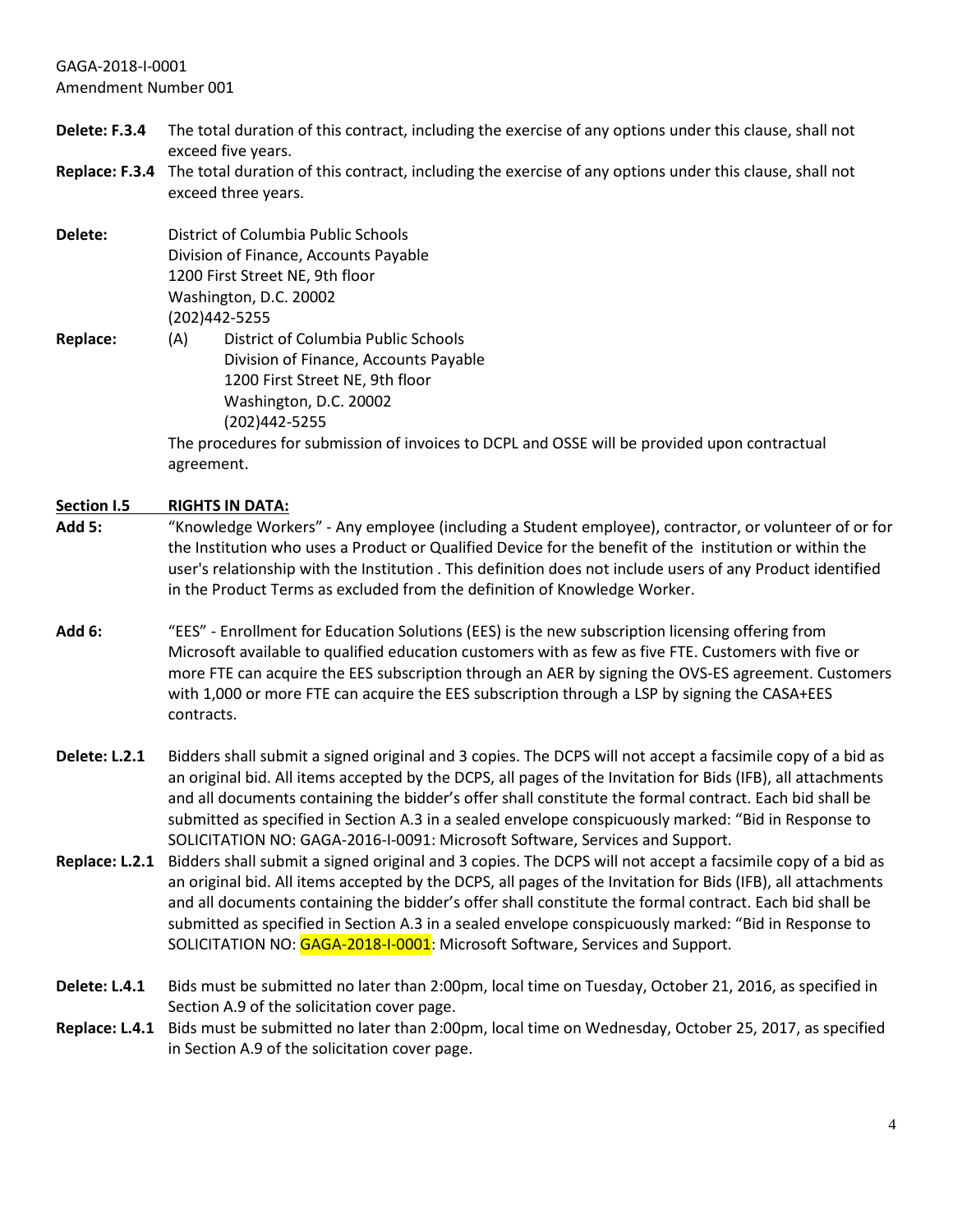- **Delete: L.4.2** Bids will be opened after the bid closing date and time on Tuesday, October 21, 2016. DCPS will make available the name of each bidder, the bid price, and other information that deemed appropriate.
- **Replace: L.4.2** Bids will be opened after the bid closing date and time on Wednesday, October 25, 2017. DCPS will make available the name of each bidder, the bid price, and other information that deemed appropriate.
- **Add L.17.3** The bidder must submit with its bid convincing evidence that demonstrates that the bidder meets the standard of responsibility. At a minimum, a bidder must provide one or more of the following:
	- **(A) Cash flow statement,**
	- **(B) Income Statement,**
	- **(C) Balance Sheet,**
	- **(D) Letter of credit from the bank**

#### **Attachment J.10 Pricing Page for DCPL**

**Delete:** 

| -------     |                        |                                   |           |  |
|-------------|------------------------|-----------------------------------|-----------|--|
|             | <b>ICrtfctnAcdmcVL</b> |                                   |           |  |
| <b>L504</b> | Fee MVL                |                                   |           |  |
|             | MOSCertSitePack(       |                                   |           |  |
|             | 500)                   | MS Imagine Academy Certifications | H5T-00006 |  |

**Replace:**

|      | CrtfctnAcdmcVL   |                                   |           |  |
|------|------------------|-----------------------------------|-----------|--|
| L504 | lFee MVL         |                                   |           |  |
|      | MOSCertSitePack( |                                   |           |  |
|      | 1500)            | MS Imagine Academy Certifications | H5T-00017 |  |

1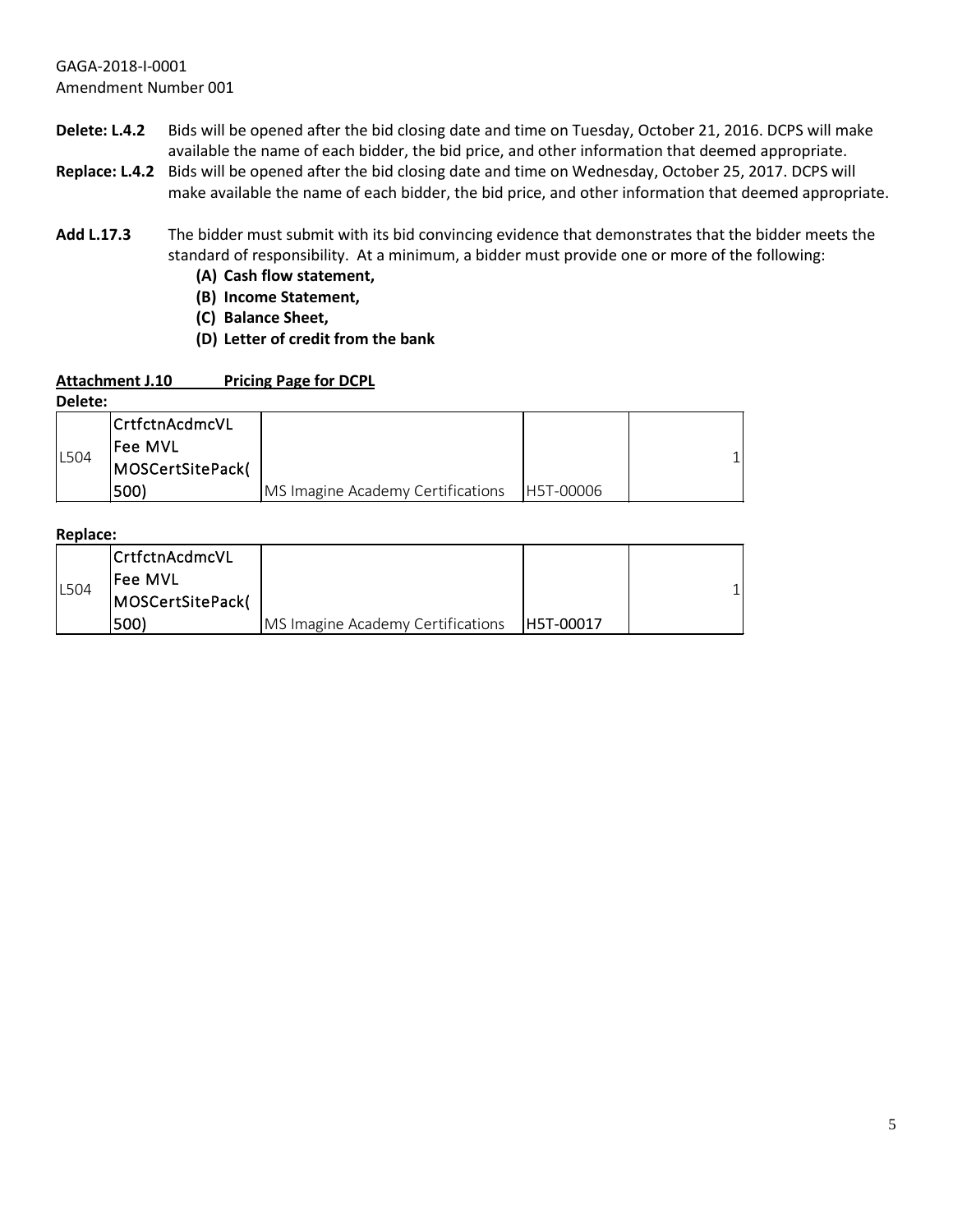|             | GAGA-2018-I-0001                           |                                                                         |           |                                                |                                  |                      |
|-------------|--------------------------------------------|-------------------------------------------------------------------------|-----------|------------------------------------------------|----------------------------------|----------------------|
|             | <b>Attachment J.10</b>                     | <b>DISTRICT OF COLUMBIA PUBLIC SCHOOLS (DCPS)</b>                       |           |                                                |                                  |                      |
|             |                                            | DCPS Base Year (November 1, 2017 - October 30, 2018)                    |           |                                                |                                  |                      |
| <b>CLIN</b> | <b>LICENSE NAME</b>                        | SUITE/PRODUCT                                                           | PART#     | <b>QUANITITY</b>                               | <b>PRICE PER</b>                 | <b>PRICE</b>         |
|             |                                            | Office 365 ProPlus                                                      |           |                                                | <b>USER/YEAR</b>                 | <b>EXTENDED</b>      |
|             |                                            | Advanced security Management                                            |           |                                                |                                  |                      |
|             |                                            | Windows 10 Enterprise E3                                                |           |                                                |                                  |                      |
|             |                                            | Intune for Education<br>ADPP <sub>P1</sub>                              |           |                                                |                                  |                      |
|             |                                            | AIPP <sub>P1</sub>                                                      |           |                                                |                                  |                      |
| S001        | Microsoft 365 A3                           | <b>Advanced Threat Analytics</b>                                        |           | 8,418                                          |                                  |                      |
|             |                                            | Minecraft: Education Edition                                            |           |                                                |                                  |                      |
|             |                                            | Office 365 for Education (Office<br>Online, SharePoint Online, Exchange |           |                                                |                                  |                      |
|             |                                            | Online, Skype for Business, Yammer,                                     |           |                                                |                                  |                      |
|             |                                            | etc.                                                                    | AAA-73004 |                                                |                                  |                      |
| S002        | PrictPro ALNG<br>LicSAPk MVL               | Project Professional                                                    | H30-00237 | 35                                             |                                  |                      |
|             | w1PrjctSvrCAL                              |                                                                         |           |                                                |                                  |                      |
| S003        | <b>VisioPro ALNG</b>                       | Visio Professional                                                      |           | 35                                             |                                  |                      |
|             | <b>LicSAPk MVL</b>                         |                                                                         | D87-01057 |                                                |                                  |                      |
|             |                                            | DCPS Option Year One (November 1, 2018 - October 30, 2019)              |           |                                                | <b>BASE YEAR TOTAL PRICE</b>     |                      |
|             |                                            |                                                                         |           |                                                | <b>PRICE PER</b>                 | <b>PRICE</b>         |
| <b>CLIN</b> | <b>LICENSE NAME</b>                        | SUITE/PRODUCT                                                           | PART#     | <b>QUANITITY</b>                               | <b>USER/YEAR</b>                 | <b>EXTENDED</b>      |
|             |                                            | Office 365 ProPlus                                                      |           |                                                |                                  |                      |
|             |                                            | Advanced security Management<br>Windows 10 Enterprise E3                |           |                                                |                                  |                      |
|             |                                            | Intune for Education                                                    |           |                                                |                                  |                      |
|             |                                            | ADPP <sub>P1</sub>                                                      |           |                                                |                                  |                      |
| S101        | Microsoft 365 A3                           | AIPP P1                                                                 |           | 8,418                                          |                                  |                      |
|             |                                            | <b>Advanced Threat Analytics</b><br>Minecraft: Education Edition        |           |                                                |                                  |                      |
|             |                                            | Office 365 for Education (Office                                        |           |                                                |                                  |                      |
|             |                                            | Online, SharePoint Online, Exchange                                     |           |                                                |                                  |                      |
|             |                                            | Online, Skype for Business, Yammer,                                     | AAA-73004 |                                                |                                  |                      |
|             | PrictPro ALNG                              | $etc.$ )                                                                |           |                                                |                                  |                      |
| S102        | LicSAPk MVL                                | Project Professional                                                    | H30-00237 | 35                                             |                                  |                      |
|             | w1PrjctSvrCAL                              |                                                                         |           |                                                |                                  |                      |
| S103        | <b>VisioPro ALNG</b><br><b>LicSAPk MVL</b> | Visio Professional                                                      | D87-01057 | 35                                             |                                  |                      |
|             |                                            |                                                                         |           |                                                | <b>OPTION YEAR 1 TOTAL PRICE</b> |                      |
|             |                                            | DCPS Option Year Two (November 1, 2019 - October 30, 2020)              |           |                                                |                                  |                      |
| <b>CLIN</b> | <b>LICENSE NAME</b>                        | SUITE/PRODUCT                                                           | PART#     | <b>QUANITITY</b>                               | <b>PRICE PER</b>                 | <b>PRICE</b>         |
|             |                                            | Office 365 ProPlus                                                      |           |                                                | <b>USER/YEAR</b>                 | <b>EXTENDED</b>      |
|             |                                            | Advanced security Management                                            |           |                                                |                                  |                      |
|             |                                            | Windows 10 Enterprise E3                                                |           |                                                |                                  |                      |
|             |                                            | Intune for Education<br>ADPP <sub>P1</sub>                              |           |                                                |                                  |                      |
|             |                                            | AIPP P1                                                                 |           |                                                |                                  |                      |
| S201        | Microsoft 365 A3                           | <b>Advanced Threat Analytics</b>                                        |           | 8,418                                          |                                  |                      |
|             |                                            | Minecraft: Education Edition                                            |           |                                                |                                  |                      |
|             |                                            | Office 365 for Education (Office<br>Online, SharePoint Online, Exchange |           |                                                |                                  |                      |
|             |                                            | Online, Skype for Business, Yammer,                                     |           |                                                |                                  |                      |
|             |                                            | $etc.$ )                                                                | AAA-73004 |                                                |                                  |                      |
| S202        | PrjctPro ALNG<br><b>ILicSAPk MVL</b>       | Project Professional                                                    | H30-00237 | 35                                             |                                  |                      |
|             | w1PrjctSvrCAL                              |                                                                         |           |                                                |                                  |                      |
| S203        | <b>VisioPro ALNG</b>                       | Visio Professional                                                      |           | 35                                             |                                  |                      |
|             | <b>LicSAPk MVL</b>                         |                                                                         | D87-01057 |                                                |                                  |                      |
|             |                                            |                                                                         |           | <b>GRAND TOTAL BASE &amp; ALL OPTION YEARS</b> | <b>OPTION YEAR 2 TOTAL PRICE</b> |                      |
|             |                                            | DCPS Optional Line Items (November 1, 2017 - October 30, 2021)          |           |                                                |                                  |                      |
|             |                                            |                                                                         |           |                                                |                                  |                      |
| <b>CLIN</b> | <b>LICENSE NAME</b>                        | <b>SUITE/PRODUCT</b>                                                    | PART#     | <b>QUANITITY</b>                               | <b>Base Year</b>                 | <b>Option Year 1</b> |
|             |                                            | Office 365 ProPlus                                                      |           |                                                |                                  |                      |
|             |                                            | Advanced security Management<br>Windows 10 Enterprise E3                |           |                                                |                                  |                      |
|             |                                            | Intune for Education                                                    |           |                                                |                                  |                      |
|             |                                            | ADPP <sub>P1</sub>                                                      |           |                                                |                                  |                      |
| S501        | Microsoft 365 A3                           | AIPP P1<br><b>Advanced Threat Analytics</b>                             |           |                                                |                                  |                      |
|             |                                            | Minecraft: Education Edition                                            |           |                                                |                                  |                      |
|             |                                            | Office 365 for Education (Office                                        |           |                                                |                                  |                      |
|             |                                            | Online, SharePoint Online, Exchange                                     |           |                                                |                                  |                      |
|             |                                            | Online, Skype for Business, Yammer,<br>etc.                             | AAA-73004 |                                                |                                  |                      |
|             |                                            | Office ATP                                                              | AAA-73004 |                                                |                                  |                      |
|             |                                            | Office Threat Intelligence                                              | AAA-73003 |                                                |                                  |                      |
|             |                                            | Office Advanced Compliance                                              |           |                                                |                                  |                      |
|             |                                            | Office My Analytics                                                     |           |                                                |                                  |                      |
| S502        | Microsoft 365 A5                           | Office Power BI Pro                                                     |           |                                                |                                  |                      |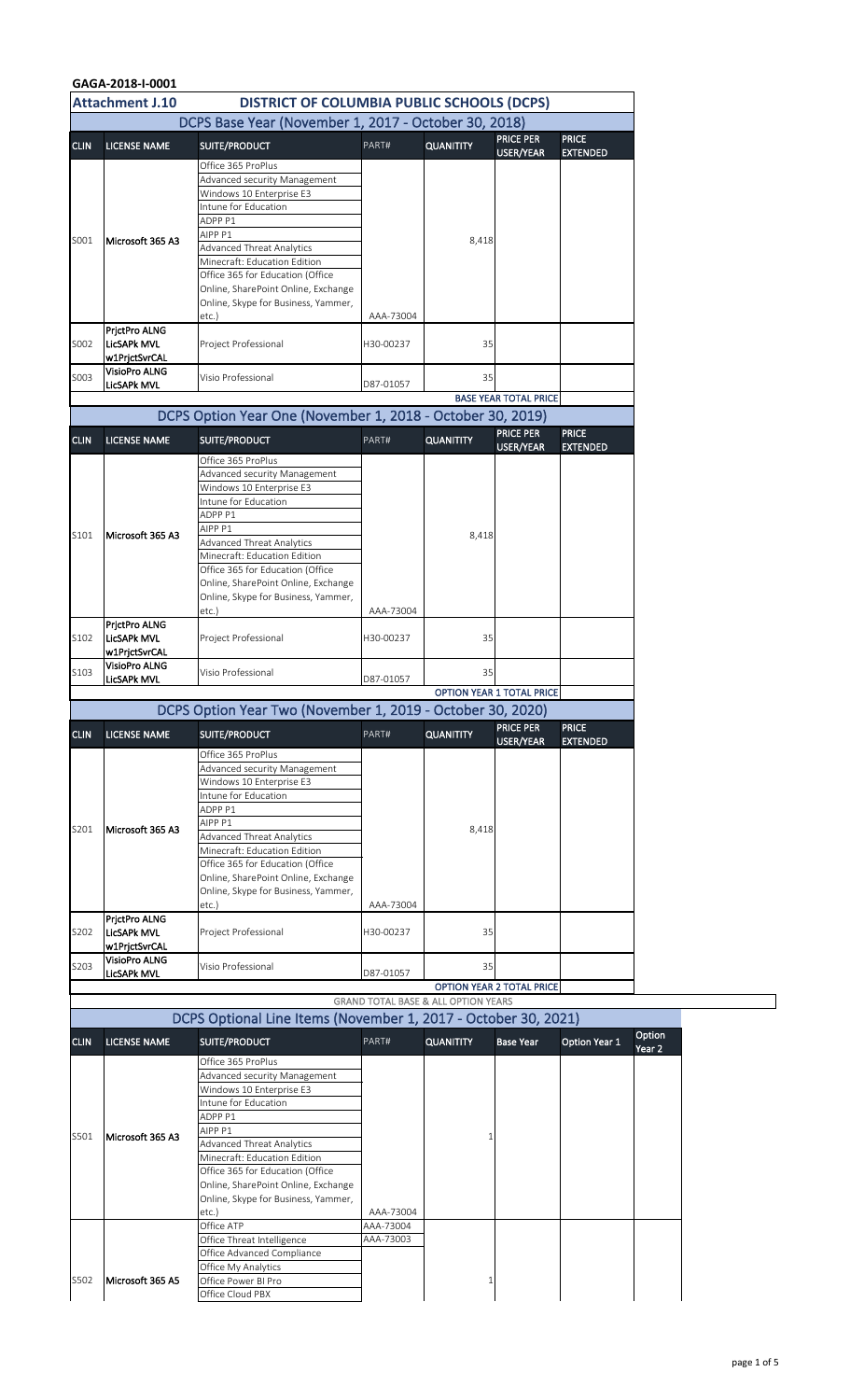|      |                                                                      | Office PSTN Conferencing             |           |   |  |  |
|------|----------------------------------------------------------------------|--------------------------------------|-----------|---|--|--|
|      |                                                                      | Windows Defender ATP                 |           |   |  |  |
|      |                                                                      | AADP P2                              |           |   |  |  |
| S503 | MSImgnAcdmy ALNG<br>SubsVL MVL Srvcs                                 | MS Imagine Academy                   | 54R-00098 |   |  |  |
| S504 | <b>CrtfctnAcdmcVL Fee</b><br><b>MVL</b><br>MOSCertSitePack(50<br>10) | MS Imagine Academy Certifications    | H5T-00017 |   |  |  |
| S505 | PrjctPro ALNG<br><b>LicSAPk MVL</b><br>w1PrjctSvrCAL                 | Project Professional                 | H30-00237 |   |  |  |
| S506 | <b>VisioPro ALNG</b><br>LicSAPk MVL                                  | Visio Professional                   | D87-01057 | 1 |  |  |
| S507 | <b>VSProSubMSDN</b><br><b>ALNG LicSAPk MVL</b>                       | Visual Studio Pro Sub MSDN           | 77D-00110 |   |  |  |
| S508 | VSTeamFndtnSvr<br><b>ALNG LicSAPk MVL</b>                            | Visual Studio Team Foundation Svr    | 125-00110 |   |  |  |
| L509 | VSTeamFndtnSvrCAL<br><b>ALNG LicSAPK MVL</b><br><b>DvcCAL</b>        | Visual Studio Team Foundation CAL    | 126-00156 |   |  |  |
| L510 | <b>SQLSvrEntCore ALNG</b><br>LicSAPk MVL 2Lic<br>CoreLic             | SQL Svr Enterprise Core              | 7JQ-00341 |   |  |  |
| L511 | <b>SQLSvrStdCore ALNG</b><br>LicSAPk MVL 2Lic<br>CoreLic             | <b>SQL Svr Standard Core</b>         | 7NQ-00302 | 1 |  |  |
| L512 | WinSvrSTDCore<br><b>ALNG LicSAPK MVL</b><br>2Lic CoreLic             | Windows Server STD CORE              | 9EM-00562 | 1 |  |  |
| L513 | WinSvrDataCtr ALNG<br>LicSAPk MVL 2Core                              | Windows Server DataCenter CORE       | 9EA-00039 |   |  |  |
|      |                                                                      | <b>TOTAL PRICE OPTIONAL SERVICES</b> |           |   |  |  |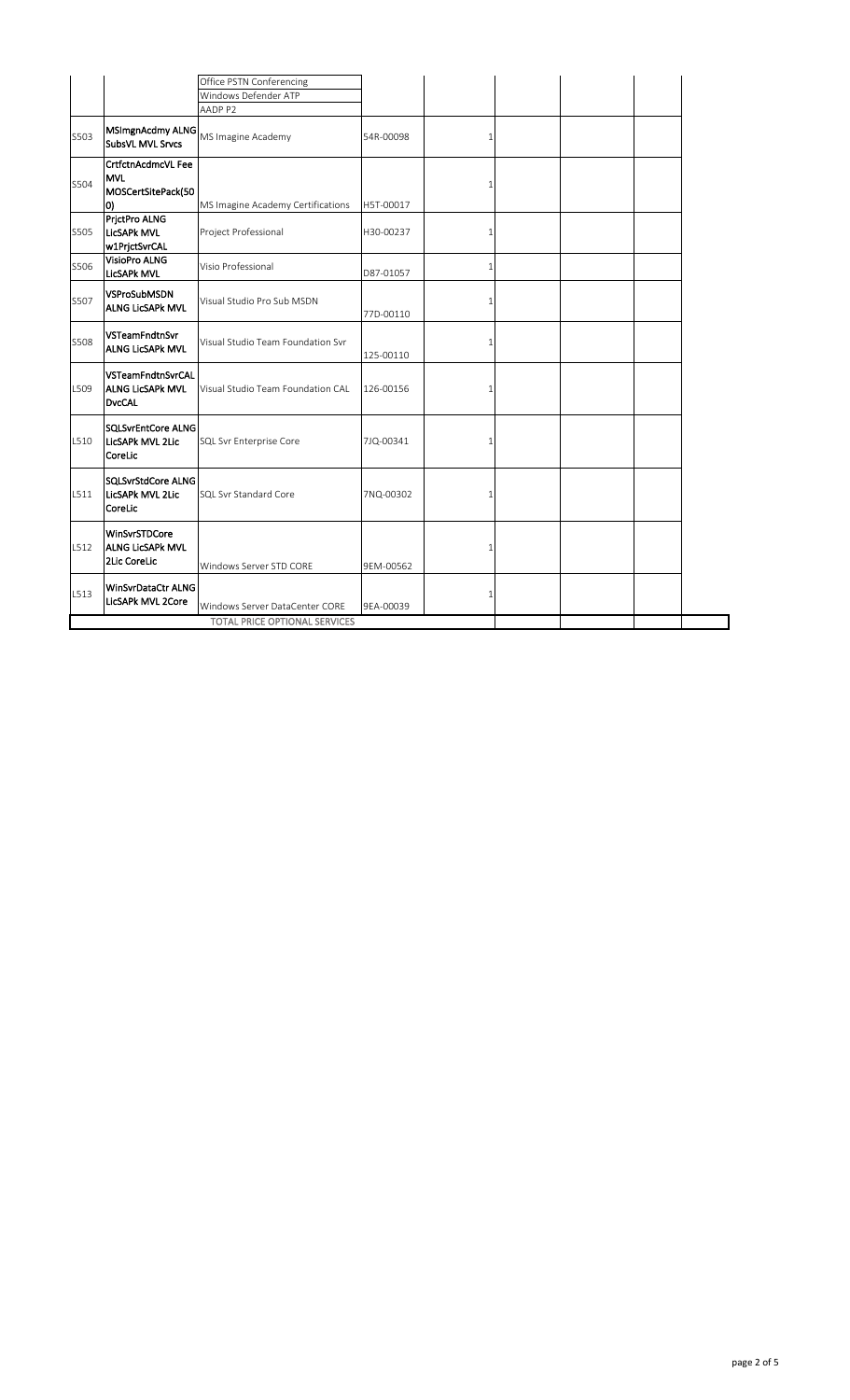| <b>Attachment J.10</b> |                                                       | <b>OFFICE OF THE STATE SUPERINTENDENT</b>                                                                                    |                        |                  |                                                |                      |                   |
|------------------------|-------------------------------------------------------|------------------------------------------------------------------------------------------------------------------------------|------------------------|------------------|------------------------------------------------|----------------------|-------------------|
|                        |                                                       | OSSE Base Year (November 1, 2017 - October 30, 2018)                                                                         |                        |                  |                                                |                      |                   |
| <b>CLIN</b>            | <b>LICENSE NAME</b>                                   | SUITE/PRODUCT                                                                                                                | PART#                  | <b>QUANITITY</b> | <b>PRICE PER</b><br><b>USER/YEAR</b>           | PRICE EXTENDED       |                   |
| O001                   | MSImgnAcdmy ALNG SubsVL<br><b>MVL Srvcs</b>           | MS Imagine Academy                                                                                                           | 54R-00098              | 10               |                                                |                      |                   |
|                        |                                                       |                                                                                                                              |                        |                  | <b>BASE YEAR TOTAL PRICE</b>                   |                      |                   |
|                        |                                                       | OSSE Option Year One (November 1, 2018 - October 30, 2019)                                                                   |                        |                  |                                                |                      |                   |
| <b>CLIN</b>            | <b>LICENSE NAME</b>                                   | SUITE/PRODUCT                                                                                                                | PART#                  | <b>QUANITITY</b> | <b>PRICE PER</b><br>USER/YEAR                  | PRICE EXTENDED       |                   |
| 0101                   | MSImgnAcdmy ALNG SubsVL<br><b>MVL Srvcs</b>           | MS Imagine Academy                                                                                                           | 54R-00098              | 10               |                                                |                      |                   |
|                        |                                                       |                                                                                                                              |                        |                  | <b>OPTION YEAR 1 TOTAL PRICE</b>               |                      |                   |
|                        |                                                       | OSSE Option Year Two (November 1, 2019 - October 30, 2020)                                                                   |                        |                  |                                                |                      |                   |
| <b>CLIN</b>            | <b>LICENSE NAME</b>                                   | SUITE/PRODUCT                                                                                                                | PART#                  | <b>QUANITITY</b> | <b>PRICE PER</b><br><b>USER/YEAR</b>           | PRICE EXTENDED       |                   |
| 0201                   | MSImgnAcdmy ALNG SubsVL<br><b>MVL Srvcs</b>           | MS Imagine Academy                                                                                                           | 54R-00098              | 10               |                                                |                      |                   |
|                        |                                                       |                                                                                                                              |                        |                  | <b>OPTION YEAR 2 TOTAL PRICE</b>               |                      |                   |
|                        |                                                       |                                                                                                                              |                        |                  | <b>GRAND TOTAL BASE &amp; ALL OPTION YEARS</b> |                      |                   |
|                        |                                                       | OSSE Optional Line Items (November 1, 2017 - October 30, 2021)                                                               |                        |                  |                                                |                      | Option            |
| <b>CLIN</b>            | <b>LICENSE NAME</b>                                   | <b>SUITE/PRODUCT</b>                                                                                                         | PART#                  | <b>QUANITITY</b> | <b>Base Year</b>                               | <b>Option Year 1</b> | Year <sub>2</sub> |
|                        |                                                       | Office 365 ProPlus<br>Advanced security Management<br>Windows 10 Enterprise E3<br>Intune for Education<br>ADPP <sub>P1</sub> |                        |                  |                                                |                      |                   |
| 0501                   | Microsoft 365 A3                                      | AIPP <sub>P1</sub><br><b>Advanced Threat Analytics</b><br>Minecraft: Education Edition<br>Office 365 for Education (Office   |                        |                  |                                                |                      |                   |
|                        |                                                       | Online, SharePoint Online, Exchange<br>Online, Skype for Business, Yammer,<br>etc.                                           | AAA-73004<br>AAA-73004 |                  |                                                |                      |                   |
|                        |                                                       | Office ATP<br>Office Threat Intelligence<br>Office Advanced Compliance                                                       | AAA-73003              |                  |                                                |                      |                   |
| O502                   | Microsoft 365 A5                                      | Office My Analytics<br>Office Power BI Pro<br>Office Cloud PBX<br>Office PSTN Conferencing<br>Windows Defender ATP           |                        |                  |                                                |                      |                   |
|                        | MSImgnAcdmy ALNG SubsVL                               | AADP P2                                                                                                                      |                        |                  |                                                |                      |                   |
| O503                   | <b>MVL Srvcs</b>                                      | MS Imagine Academy                                                                                                           | 54R-00098              |                  |                                                |                      |                   |
| O504                   | CrtfctnAcdmcVL Fee MVL<br>MOSCertSitePack(500)        | MS Imagine Academy Certifications                                                                                            | H5T-00017              |                  |                                                |                      |                   |
| O505                   | PrjctPro ALNG LicSAPk MVL<br>w1PrjctSvrCAL            | Project Professional                                                                                                         | H30-00237              |                  |                                                |                      |                   |
| O506                   | VisioPro ALNG LicSAPk MVL                             | Visio Professional                                                                                                           | D87-01057              |                  |                                                |                      |                   |
| O507                   | <b>VSProSubMSDN ALNG</b><br><b>LicSAPk MVL</b>        | Visual Studio Pro Sub MSDN                                                                                                   | 77D-00110              |                  |                                                |                      |                   |
| O508                   | VSTeamFndtnSvr ALNG<br><b>LicSAPk MVL</b>             | Visual Studio Team Foundation Svr                                                                                            | 125-00110              |                  |                                                |                      |                   |
| O509                   | VSTeamFndtnSvrCAL ALNG<br><b>LicSAPk MVL DvcCAL</b>   | Visual Studio Team Foundation CAL                                                                                            | 126-00156              |                  |                                                |                      |                   |
| 0510                   | <b>SQLSvrEntCore ALNG LicSAPk</b><br>MVL 2Lic CoreLic | <b>SQL Svr Enterprise Core</b>                                                                                               | 7JQ-00341              |                  |                                                |                      |                   |
| O511                   | <b>SQLSvrStdCore ALNG LicSAPk</b><br>MVL 2Lic CoreLic | <b>SQL Svr Standard Core</b>                                                                                                 | 7NQ-00302              |                  |                                                |                      |                   |
| O512                   | WinSvrSTDCore ALNG<br>LicSAPk MVL 2Lic CoreLic        | Windows Server STD CORE                                                                                                      | 9EM-00562              |                  |                                                |                      |                   |
| O513                   | WinSvrDataCtr ALNG LicSAPk<br>MVL 2Core               | Windows Server DataCenter CORE                                                                                               | 9EA-00039              |                  |                                                |                      |                   |
|                        |                                                       | <b>TOTAL PRICE OPTIONAL SERVICES</b>                                                                                         |                        |                  |                                                |                      |                   |

# **GAGA-2018-I-0001**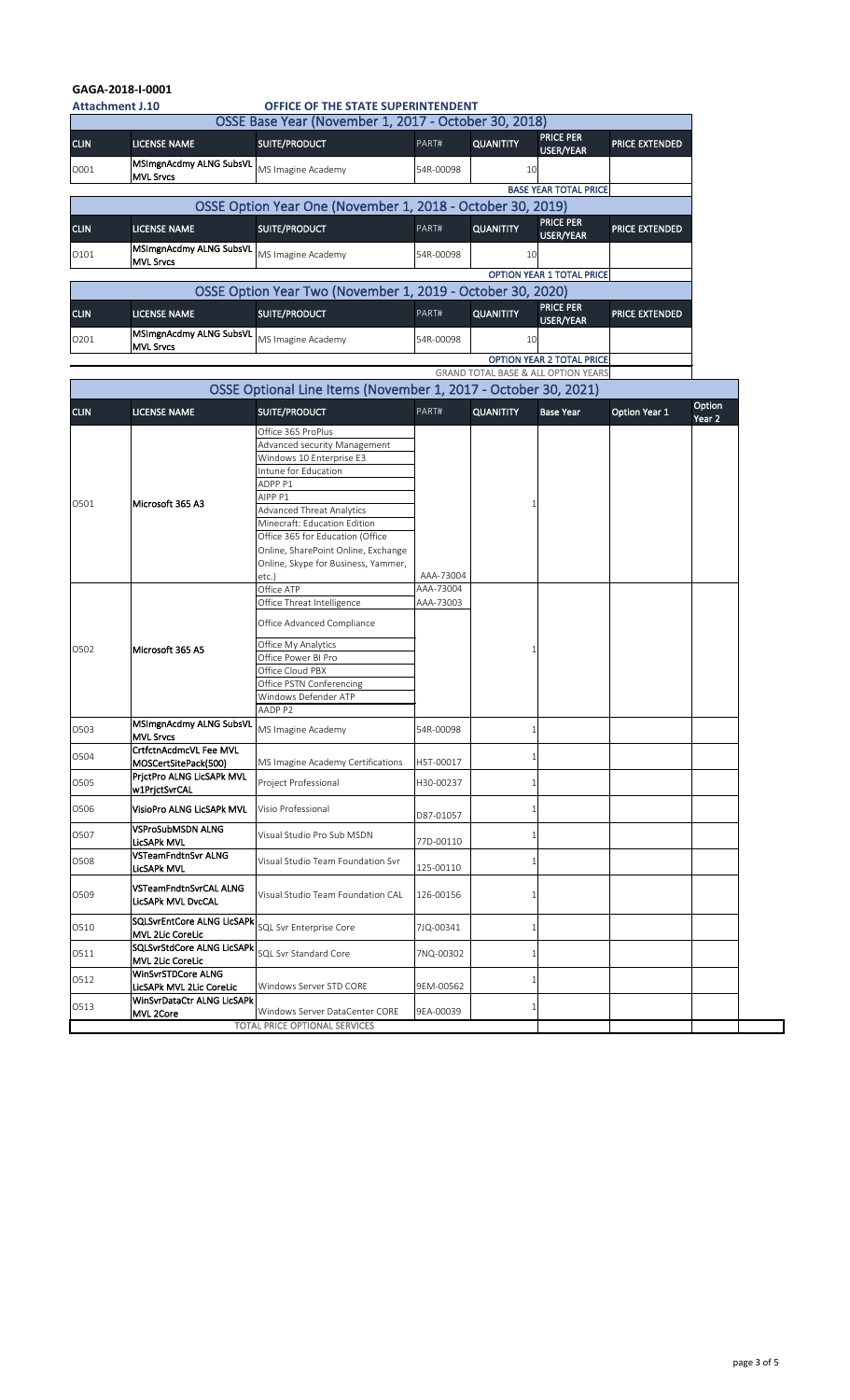|             | <b>Attachment J.10</b>                                               | <b>DISTRICT OF COLUMBIA PUBLIC LIBRARY (DCPL)</b>                                                                                                                                                                                                                                                                                                 |                        |                                                |                                  |                      |        |
|-------------|----------------------------------------------------------------------|---------------------------------------------------------------------------------------------------------------------------------------------------------------------------------------------------------------------------------------------------------------------------------------------------------------------------------------------------|------------------------|------------------------------------------------|----------------------------------|----------------------|--------|
| <b>CLIN</b> | <b>LICENSE NAME</b>                                                  | DCPL Base Year (November 1, 2017 - October 30, 2018)<br>SUITE/PRODUCT                                                                                                                                                                                                                                                                             | PART#                  | <b>QUANITITY</b>                               | <b>PRICE PER</b>                 | <b>PRICE</b>         |        |
|             |                                                                      | Office 365 ProPlus                                                                                                                                                                                                                                                                                                                                |                        |                                                | USER/YEAR                        | <b>EXTENDED</b>      |        |
|             |                                                                      | Advanced security Management<br>Windows 10 Enterprise E3<br>Intune for Education<br>ADPP <sub>P1</sub><br>AIPP <sub>P1</sub>                                                                                                                                                                                                                      |                        |                                                |                                  |                      |        |
| L001        | Microsoft 365 A3                                                     | Advanced Threat Analytics<br>Minecraft: Education Edition<br>Office 365 for Education (Office<br>Online, SharePoint Online, Exchange<br>Online, Skype for Business, Yammer,<br>etc.)                                                                                                                                                              | AAA-73004              | 650                                            |                                  |                      |        |
|             |                                                                      | DCPL Option Year One (November 1, 2018 - October 30, 2019)                                                                                                                                                                                                                                                                                        |                        |                                                | <b>BASE YEAR TOTAL PRICE</b>     |                      |        |
| <b>CLIN</b> | <b>LICENSE NAME</b>                                                  | SUITE/PRODUCT                                                                                                                                                                                                                                                                                                                                     | PART#                  | <b>QUANITITY</b>                               | <b>PRICE PER</b>                 | <b>PRICE</b>         |        |
|             |                                                                      | Office 365 ProPlus                                                                                                                                                                                                                                                                                                                                |                        |                                                | USER/YEAR                        | <b>EXTENDED</b>      |        |
| L101        | Microsoft 365 A3                                                     | Advanced security Management<br>Windows 10 Enterprise E3<br>Intune for Education<br>ADPP P1<br>AIPP <sub>P1</sub><br><b>Advanced Threat Analytics</b>                                                                                                                                                                                             | AAA-73004              | 650                                            |                                  |                      |        |
|             |                                                                      | Minecraft: Education Edition<br>Office 365 for Education (Office<br>Online, SharePoint Online, Exchange<br>Online, Skype for Business, Yammer,<br>$etc.$ )                                                                                                                                                                                        |                        |                                                | <b>OPTION YEAR 1 TOTAL PRICE</b> |                      |        |
|             |                                                                      | DCPL Option Year Two (November 1, 2019 - October 30, 2020)                                                                                                                                                                                                                                                                                        |                        |                                                | <b>PRICE PER</b>                 | <b>PRICE</b>         |        |
| <b>CLIN</b> | <b>LICENSE NAME</b>                                                  | SUITE/PRODUCT                                                                                                                                                                                                                                                                                                                                     | PART#                  | <b>QUANITITY</b>                               | USER/YEAR                        | <b>EXTENDED</b>      |        |
| L201        | Microsoft 365 A3                                                     | Office 365 ProPlus<br>Advanced security Management<br>Windows 10 Enterprise E3<br>Intune for Education<br>ADPP <sub>P1</sub><br>AIPP <sub>P1</sub><br><b>Advanced Threat Analytics</b><br>Minecraft: Education Edition<br>Office 365 for Education (Office<br>Online, SharePoint Online, Exchange<br>Online, Skype for Business, Yammer,<br>etc.) | AAA-73004              | 650                                            |                                  |                      |        |
|             |                                                                      |                                                                                                                                                                                                                                                                                                                                                   |                        | <b>GRAND TOTAL BASE &amp; ALL OPTION YEARS</b> | <b>OPTION YEAR 2 TOTAL PRICE</b> |                      |        |
|             |                                                                      | DCPL Optional Line Items (November 1, 2017 - October 30, 2021)                                                                                                                                                                                                                                                                                    |                        |                                                |                                  |                      |        |
| <b>CLIN</b> | <b>LICENSE NAME</b>                                                  | SUITE/PRODUCT                                                                                                                                                                                                                                                                                                                                     | PART#                  | <b>QUANITITY</b>                               | <b>Base Year</b>                 | <b>Option Year 1</b> | Option |
|             |                                                                      | Office 365 ProPlus<br>Advanced security Management<br>Windows 10 Enterprise E3<br>Intune for Education<br>ADPP <sub>P1</sub>                                                                                                                                                                                                                      |                        |                                                |                                  |                      | Year 2 |
| L501        | Microsoft 365 A3                                                     | AIPP <sub>P1</sub><br><b>Advanced Threat Analytics</b><br>Minecraft: Education Edition<br>Office 365 for Education (Office<br>Online, SharePoint Online, Exchange<br>Online, Skype for Business, Yammer,<br>$etc.$ )                                                                                                                              | AAA-73004              |                                                |                                  |                      |        |
|             |                                                                      | Office ATP                                                                                                                                                                                                                                                                                                                                        | AAA-73004              |                                                |                                  |                      |        |
| L502        | Microsoft 365 A5                                                     | Office Threat Intelligence<br>Office Advanced Compliance<br>Office My Analytics<br>Office Power BI Pro<br>Office Cloud PBX<br>Office PSTN Conferencing<br>Windows Defender ATP<br>AADP P2                                                                                                                                                         | AAA-73003              |                                                |                                  |                      |        |
| L503        | MSImgnAcdmy ALNG<br>SubsVL MVL Srvcs                                 | MS Imagine Academy                                                                                                                                                                                                                                                                                                                                | 54R-00098              |                                                |                                  |                      |        |
| L504        | <b>CrtfctnAcdmcVL Fee</b><br><b>MVL</b><br>MOSCertSitePack(50<br>10) | MS Imagine Academy Certifications                                                                                                                                                                                                                                                                                                                 | H5T-00017              |                                                |                                  |                      |        |
| L505        | PrictPro ALNG<br>LicSAPk MVL                                         | Project Professional                                                                                                                                                                                                                                                                                                                              | H30-00237              |                                                |                                  |                      |        |
| L506        | w1PrjctSvrCAL<br><b>VisioPro ALNG</b>                                | Visio Professional                                                                                                                                                                                                                                                                                                                                |                        |                                                |                                  |                      |        |
| L507        | <b>LicSAPk MVL</b><br><b>VSProSubMSDN</b><br><b>ALNG LicSAPk MVL</b> | Visual Studio Pro Sub MSDN                                                                                                                                                                                                                                                                                                                        | D87-01057              |                                                |                                  |                      |        |
| L508        | VSTeamFndtnSvr<br><b>ALNG LicSAPk MVL</b>                            | Visual Studio Team Foundation Svr                                                                                                                                                                                                                                                                                                                 | 77D-00110<br>125-00110 |                                                |                                  |                      |        |

# **GAGA-2018-I-0001**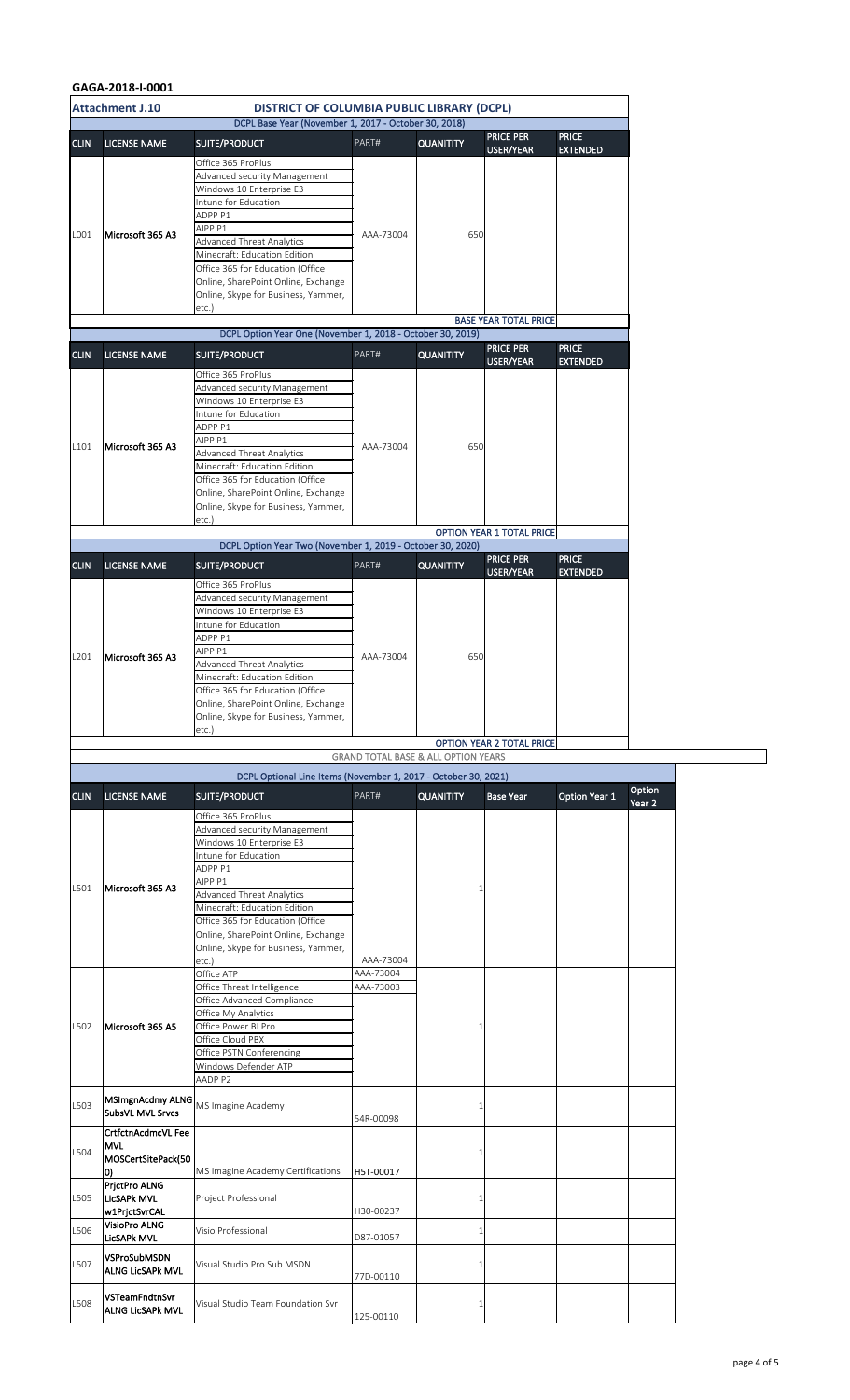| L509 | VSTeamFndtnSvrCAL<br><b>ALNG LicSAPK MVL</b><br>DvcCAL   | Visual Studio Team Foundation CAL | 126-00156 |                                      |  |  |
|------|----------------------------------------------------------|-----------------------------------|-----------|--------------------------------------|--|--|
| L510 | SQLSvrEntCore ALNG<br>LicSAPk MVL 2Lic<br>CoreLic        | <b>SQL Svr Enterprise Core</b>    | 7JQ-00341 |                                      |  |  |
| L511 | SQLSvrStdCore ALNG<br>LicSAPk MVL 2Lic<br>CoreLic        | <b>SQL Svr Standard Core</b>      | 7NQ-00302 |                                      |  |  |
| L512 | WinSvrSTDCore<br><b>ALNG LicSAPK MVL</b><br>2Lic CoreLic | Windows Server STD CORE           | 9EM-00562 |                                      |  |  |
| L513 | WinSvrDataCtr ALNG<br><b>LicSAPk MVL 2Core</b>           | Windows Server DataCenter CORE    | 9EA-00039 |                                      |  |  |
|      |                                                          |                                   |           | <b>TOTAL PRICE OPTIONAL SERVICES</b> |  |  |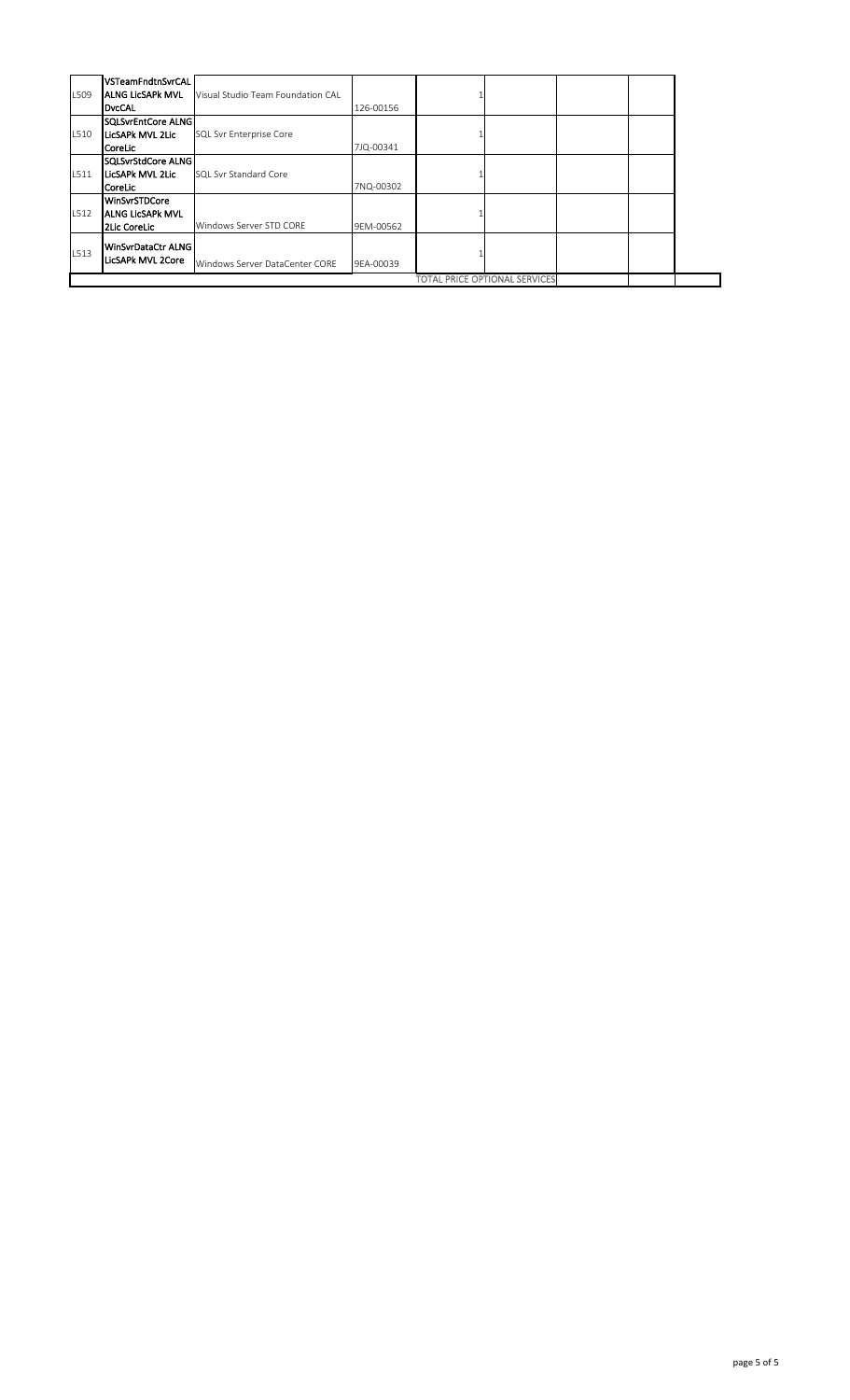|                        | SOLICITATION, OFFER, AND AWARD                                                                                                                                                            | 1. Caption                             |                       | Page of Pages                                    |                             |
|------------------------|-------------------------------------------------------------------------------------------------------------------------------------------------------------------------------------------|----------------------------------------|-----------------------|--------------------------------------------------|-----------------------------|
|                        | Government of the District of                                                                                                                                                             | Microsoft Software and                 |                       | $\mathbf 1$                                      | 46                          |
|                        | Columbia                                                                                                                                                                                  | <b>Associated Services and Support</b> |                       |                                                  |                             |
| 2. Contract#           | 3. Solicitation Number                                                                                                                                                                    | 4. Type of Solicitation                |                       | 5. Date Issued                                   | 6. Type of Market           |
|                        | GAGA-2018-I-0001                                                                                                                                                                          | <b>XXXX</b>                            | Sealed Bid<br>(IFB)   |                                                  | Open √ √                    |
|                        |                                                                                                                                                                                           |                                        | Sealed                |                                                  | Set Aside                   |
|                        |                                                                                                                                                                                           |                                        | Proposals<br>(RFP)    |                                                  |                             |
|                        |                                                                                                                                                                                           |                                        | Other                 |                                                  | Subcontracting Set<br>Aside |
| 7. Issued By:          |                                                                                                                                                                                           |                                        | 8. Address Offer to:  |                                                  |                             |
|                        | District of Columbia Public Schools (DCPS)                                                                                                                                                |                                        | Same as Block 7       |                                                  |                             |
|                        | Office of Contracts and Acquisitions                                                                                                                                                      |                                        |                       |                                                  |                             |
|                        | 1200 First Street, N.E., 9th floor,                                                                                                                                                       |                                        |                       |                                                  |                             |
| Washington, D.C. 20002 | NOTE: In sealed bid solicitations "offer" and offeror" means "bid" and "bidder"                                                                                                           |                                        |                       |                                                  |                             |
|                        |                                                                                                                                                                                           | <b>SOLICITATION</b>                    |                       |                                                  |                             |
|                        | 9. Sealed offers in <i>electronic format (USB flash drive)</i> and one (1) original and three (3) copies for furnishing the supplies or services in the                                   |                                        |                       |                                                  |                             |
|                        | Schedule shall be received at the place specified in Item 8, or if hand carried to the bid counter located at 1200 First Street, N.E., 9th floor,                                         |                                        |                       |                                                  |                             |
|                        | until 2:00 p.m. local time on Wednesday October 25, 2017.s                                                                                                                                |                                        |                       |                                                  |                             |
|                        | CAUTION: Late Submissions, Modifications and Withdrawals: See 27 DCMR chapters 15 & 16 as applicable. All offers are subject to all<br>terms & conditions contained in this solicitation. |                                        |                       |                                                  |                             |
| 10. For                | A. Name                                                                                                                                                                                   | <b>B. Telephone Number</b>             |                       |                                                  | C. E-mail Address           |
| Information            | Zahra Hashmi                                                                                                                                                                              |                                        | Fax                   |                                                  |                             |
| Contact                |                                                                                                                                                                                           | (202) 442-5120                         |                       |                                                  | Zahra.hashmi@dc.gov         |
|                        |                                                                                                                                                                                           | 11. Table of Contents                  |                       |                                                  |                             |
| Section                | Description                                                                                                                                                                               | Page                                   | Section               | Description                                      |                             |
|                        | <b>PARTI-THE SCHEDULE</b>                                                                                                                                                                 |                                        |                       | PARTII - CONTRACT CLAUSES                        |                             |
| A                      | Solicitation/Contract Form                                                                                                                                                                | $\mathbf{1}$                           |                       | <b>Contract Clauses</b>                          | 28-36                       |
| В                      | Supplies or Services and Price/Cost                                                                                                                                                       | $3 - 4$                                |                       | PART III - LIST OF DOCUMENTS, EXHIBITS AND OTHER |                             |
| с                      | Specifications/Work Statement                                                                                                                                                             | $5 - 11$                               | J                     | List of Attachments                              | 37                          |
| D                      | Packaging and Marking                                                                                                                                                                     | 11                                     |                       | PART IV - REPRESENTATIONS AND INSTRUCTIONS       |                             |
| E                      | <b>Inspection and Acceptance</b>                                                                                                                                                          | $11 - 12$                              | K                     | Representations,<br>Certifications and           | 38-39                       |
| F                      | Deliveries or Performance                                                                                                                                                                 | $12 - 14$                              |                       | other Statements of<br><b>Offerors</b>           |                             |
| G                      | <b>Contract Administration Data</b>                                                                                                                                                       | 14-19                                  | L                     | Instructions,                                    | 39-44                       |
|                        |                                                                                                                                                                                           |                                        |                       | <b>Conditions &amp; Notices</b>                  |                             |
|                        |                                                                                                                                                                                           |                                        |                       | to Offerors                                      |                             |
| н                      | <b>Special Contract Requirements</b>                                                                                                                                                      | $20 - 28$                              | M                     | <b>Evaluation Factors for</b><br>Award           | 44-46                       |
|                        |                                                                                                                                                                                           | <b>OFFER</b>                           |                       |                                                  |                             |
|                        | 12. The undersigned agrees, if this offer is accepted within 30 calendar days from the date for receipt of offers specified above to furnish any                                          |                                        |                       |                                                  |                             |
|                        | and all items upon which prices are offered at the price set opposite each item, delivered at the designated point(s), within the time                                                    |                                        |                       |                                                  |                             |
| specified herein.      |                                                                                                                                                                                           |                                        |                       |                                                  |                             |
|                        | 13. Discount for Prompt Payment                                                                                                                                                           | 10 Calendar days<br>%                  | 20 Calendar<br>days % | 30 Calendar days %                               | Calendar days %             |
|                        |                                                                                                                                                                                           |                                        |                       |                                                  |                             |
| SOLICITATION):         | 14. Acknowledgement of Amendments (The offeror<br>a cknowledges receipt of amendments to the                                                                                              | Amendment<br>Number                    | Date                  | <b>Amendment Number</b>                          | Date                        |
|                        |                                                                                                                                                                                           |                                        |                       |                                                  |                             |
| 15A. Name              |                                                                                                                                                                                           |                                        |                       | 16. Name and Title of Person Authorized to Sign  |                             |
| and Address            |                                                                                                                                                                                           |                                        | Offer/Contract        |                                                  |                             |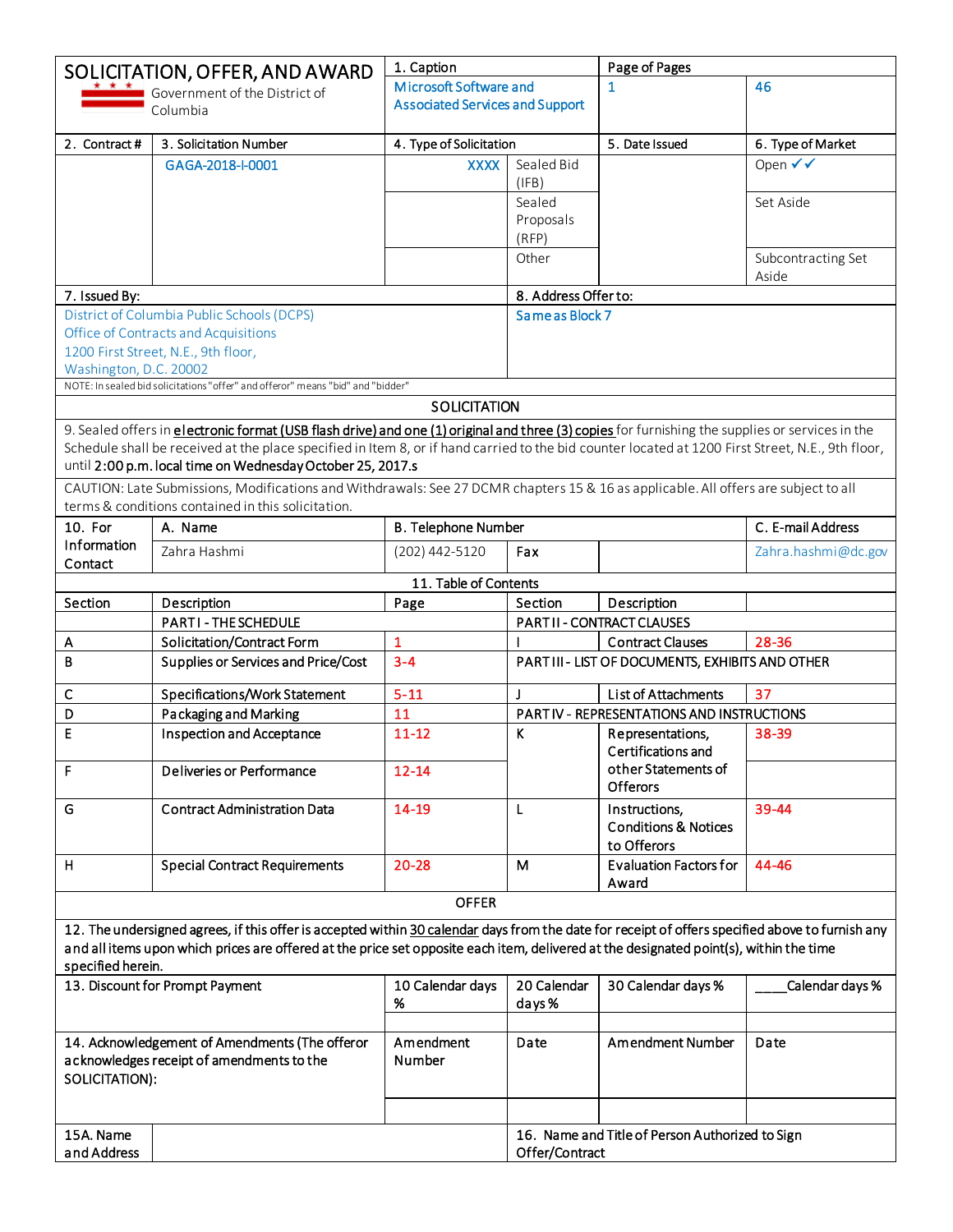Microsoft Software and Associated Services and Support

| of Offeror           |                                                 |                                                                      |               |                                      |                |
|----------------------|-------------------------------------------------|----------------------------------------------------------------------|---------------|--------------------------------------|----------------|
| 15B. Telephone       |                                                 | 15 C. Checkif<br>remittance<br>address is<br>different from<br>above | 17. Signature |                                      | 18. Offer Date |
|                      | Ext.                                            |                                                                      |               |                                      |                |
| - Refer to Section G |                                                 |                                                                      |               |                                      |                |
|                      |                                                 | AWARD (TO BE COMPLETED BY GOVERNMENT)                                |               |                                      |                |
|                      | 19 Accepted as to I tems numbered               | 20. Amount                                                           |               | 21 Accounting and Appropriation Data |                |
|                      |                                                 |                                                                      |               |                                      |                |
|                      | 22. Name of Contracting Officer (Type or Print) | 23. Signature of Contracting<br>Officer (District of Columbia)       |               | 24. Award Date                       |                |
|                      |                                                 |                                                                      |               |                                      |                |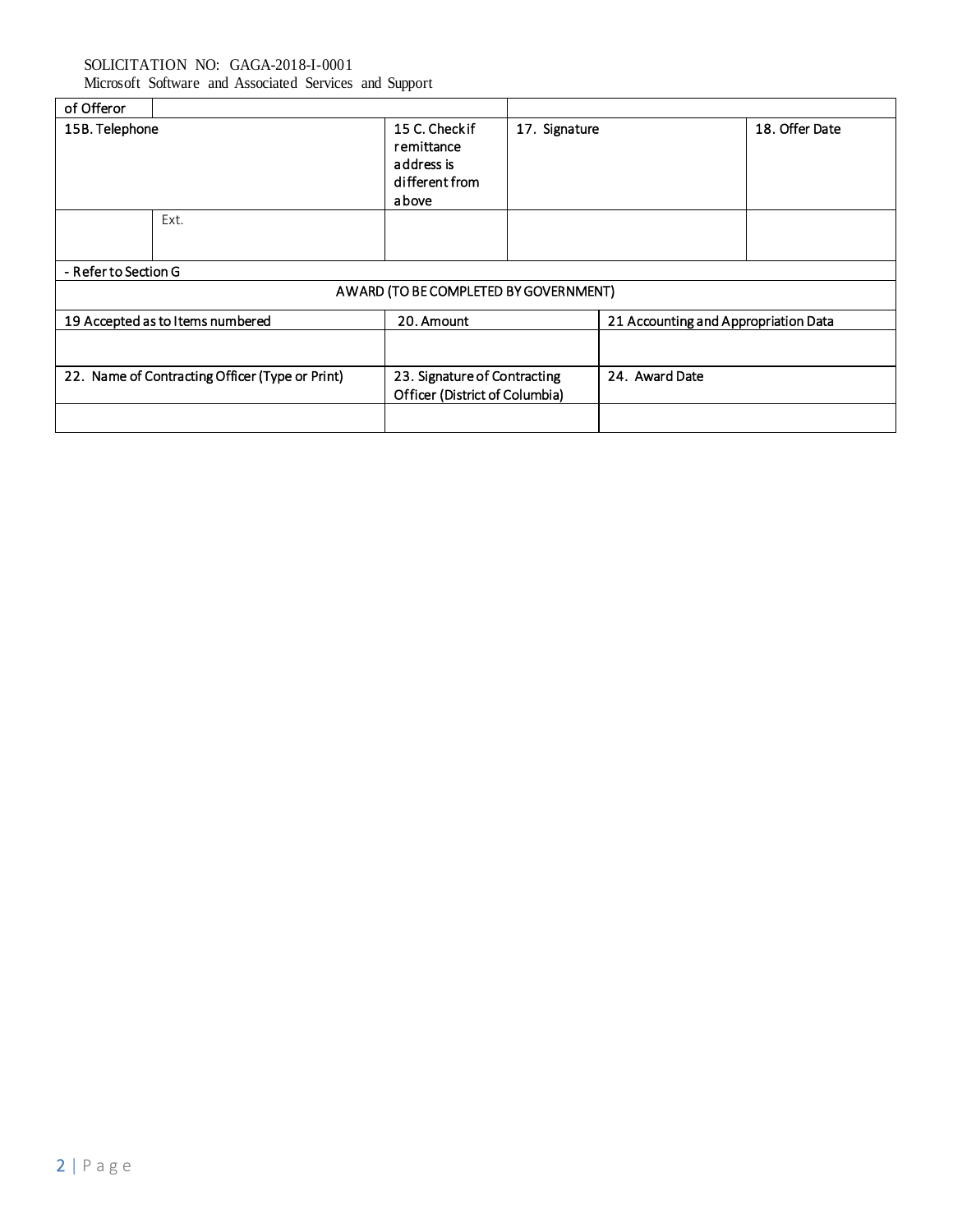# SECTION B: **CONTACT TYPE, SUPPLIES OR SERVICES AND PRICE/COST**

- **B.1** The District of Columbia Public Schools (DCPS), Office of Contracts and Acquisitions (OCA), on behalf of the office of Information Technology in the Chief Operating Officer (OCOO), District of Columbia Public Libraries (DCPL), And Office of The Superintendent of State Education (OSSE), herein referred to as "The District" is seeking a contractor to provide Microsoft Software, Services and Support. This contract will be an "Enterprise Education and Libraries Agreement (E&L Agreement.)"
- **B.1.2** The District contemplates award of one Firm Fixed Price (FFP) requirementstype contract (27 DCMR Chapter 24 (2402) to contractor who determined to be responsive and responsible.
- **B.1.3** The term of the contract is from November 01, 2017.
- **B.1.4** A bidder responding to this solicitation which is required to subcontract shall submit with its bid, any subcontracting plan required by law. Bids responding to this solicitation will be deemed nonresponsive and will be rejected if the bidder fails to submit a subcontracting plan that is required by law. For contracts in excess of \$250,000, at least 35% of the dollar volume of the contract shall be subcontracted in accordance with Section I.7.
- **B.1.5** A Subcontracting Plan form is available a[t http://ocp.dc.gov,](http://ocp.dc.gov/) click on "Required Solicitation Documents".

## **B.2 REQUIREMENTS CONTRACT**

The District will purchase its requirements of the articles or services included herein from the Contractor. The estimated quantities stated herein reflect the best estimates available. The estimate shall not be construed as a representation that the estimated quantity will be required or ordered, or that conditions affecting requirements will be stable. The estimated quantities shall not be construed to limit the quantities which may be ordered from the Contractor by the District or to relieve the Contractor of its obligation to fill all such orders.

- a) Delivery or performance shall be made only as authorized in accordance with the Ordering Clause, [insert cross reference to ordering clause]. The District may issue orders requiringdelivery to multiple destinations or performance at multiple locations. If the District urgently requires delivery before the earliest date that delivery may be specified under this contract, and if the Contractor shall not accept an order providing for the accelerated delivery, the District may acquire the urgently required goods or services from another source.
- b) There is no limit on the number of orders that may be issued. The District may issue orders requiring delivery to multiple destinations or performance at multiple locations.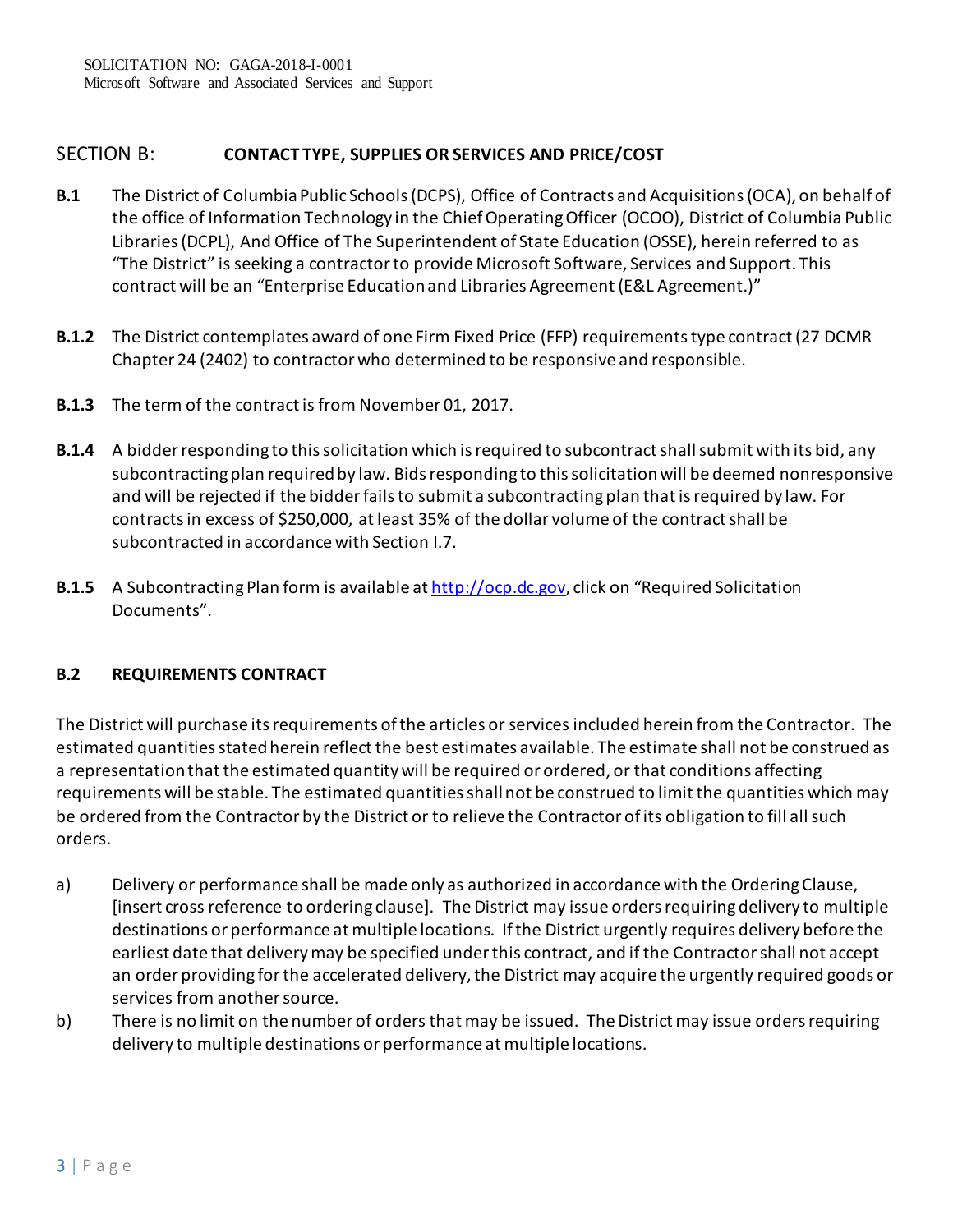Microsoft Software and Associated Services and Support

- c) Any order issued during the effective period of this contract and not completed within that period shall be completed by the Contractor within the time specified in the order. The contract shall govern the Contractor's and District's rights and obligations with respect to that order to the same extent as if the order were completed during the contract's effective period; provided that the Contractor shall not be required to make any deliveries under this contract after [insert date].
- **B.2.1** Prospective contractor must complete all the line items for the base year and all option years to be considered responsive.
- **B.2.2** The basic requirements for each Educational Entity are detailed by the quantities listed. The vendor shallsubmit the cost for the basic required services and for those deliverables listed as optional services.

## **B.3 OPTIONAL SERVICES**

- **B.3.1** In addition to the basic requirement contract line items, the vendor shall propose pricing in accordance with the B.4 below. These prices will not be factored into the total initial award, but may be exercised through the Ordering clause as defined in this Solicitation upon execution of a Contract.
- B.3.2 The District contemplates award of one contract with one base year and two one-year option periods exercised solely at the discretion of the District.

## **B.4 PRICE SCHEDULE -- REQUIREMENTS**

**B.4.1** See attached Procurement Price Schedule for Base Period and Option-Year Periods (Attachment J.10).

## **THIS SPACE INTENTIONALLY LEFT BLANK**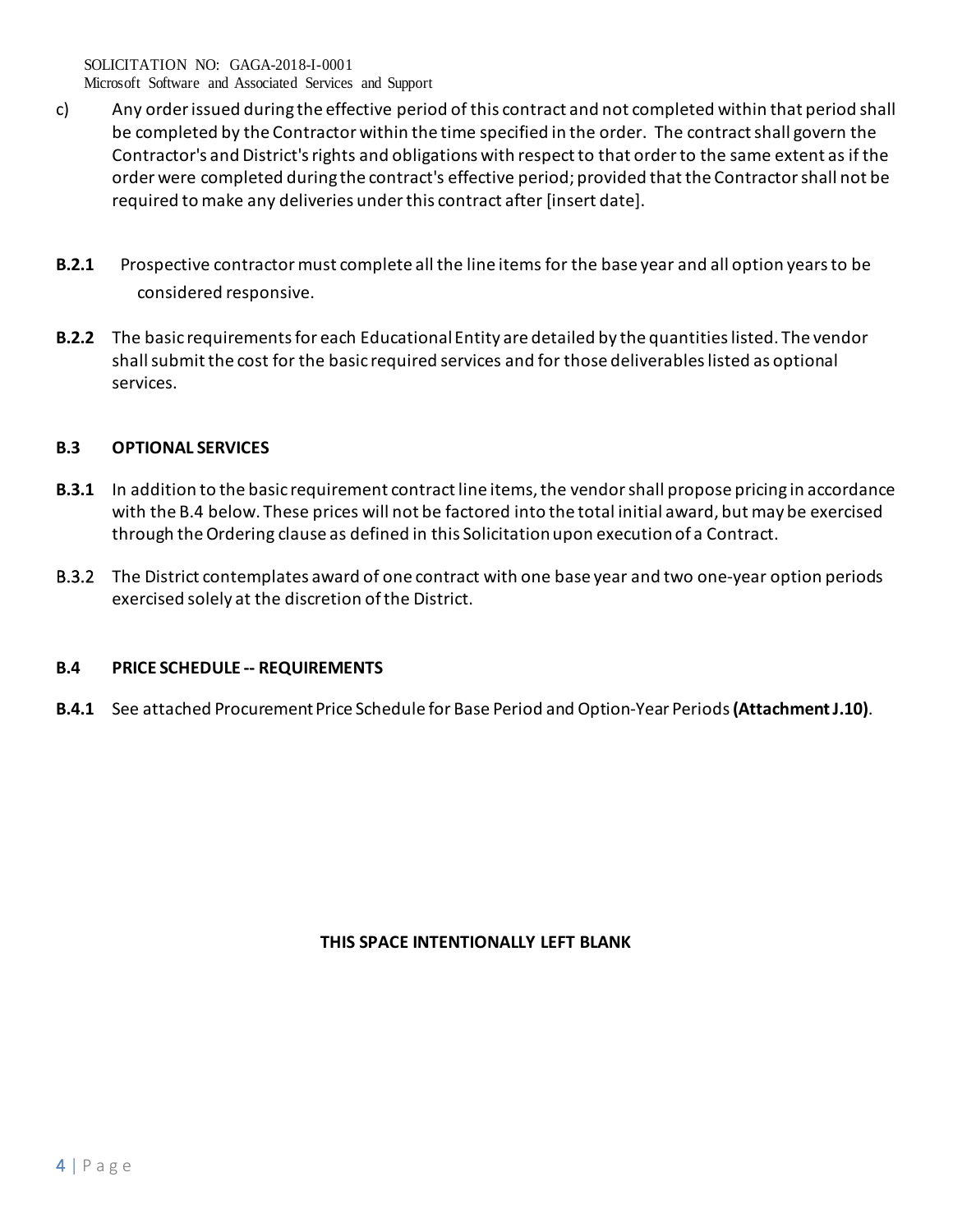# SECTION C: **SPECIFICATIONS/WORK STATEMENT**

# **C.1.1 BACKGROUND/HISTORY**

The District of Columbia Public Schools educates nearly 49,000 students in 115 schools and educational centers. DCPS employs almost 8000 teachers, principals, classroom aides, social workers, counselors, custodians and other support staff classified, to carry out the public education mission in DC. The District also counts amongst its facilities another four administrative locations and mission oriented offices, such as the Central office location, support sites, warehouse and logistics facilities.

Currently, the District of Columbia Public Schools (DCPS) procures Microsoft Education Desktop license services on behalf of the DCPS, the District of Columbia Public Libraries (DCPL), and Office of the Superintendent of State Education (OSSE). The original contract was established by the Office of Contracts and Procurement (OCP) and awarded to Bell Techlogix (a Microsoft license reseller) on behalf of OCTO for education entities in the city 5 years ago. DCPS issued an emergency Purchase Order from November 01, 2016 thru October 31, 2017.

## **C.2 SPECIFICATIONS/WORK STATEMENT**

- **C.2.1** The District expects that the contractor will perform this requirement in a manner that enables the District to satisfy its mission of serving its customers. The District expects the contractor's commitment to continuous and reliable services, presenting new ideas, dedicated knowledgeable staff to aid the District on achieving its IT goals. The overall objective of this contract is to assist the District (DCPS, OSSE, DCPL) to carry out their public education mission.
- **C.2.2** The District seeks to acquire certain applications, operating system and web software along with associated services and support as depicted in the attached Procurement Price Schedule. The standard of level of performance shall coincide with those laid out in the Service Level Agreement for Microsoft Online Services, October 1, 2017 [\(https://www.microsoft.com/en-us/Licensing/product](https://www.microsoft.com/en-us/Licensing/product-licensing/products.aspx)[licensing/products.aspx](https://www.microsoft.com/en-us/Licensing/product-licensing/products.aspx)). The software and support services include, but is not limited to:
	- a. Applications, i.e., Microsoft Word, Excel, PowerPoint, Visio, Project, Forefront Security, etc.
	- b. Operating System, i.e., Microsoft Windows
	- c. Server (Applications, Operating System, Security), i.e., Microsoft SQL Database, Microsoft Windows Server 2008
	- d. Services, i.e., Microsoft "365" or "Azure"
	- e. Supports, i.e., online, telephone, in-person assist with ensuring that software/services are working properly and/or resolving issues prevent correct operation.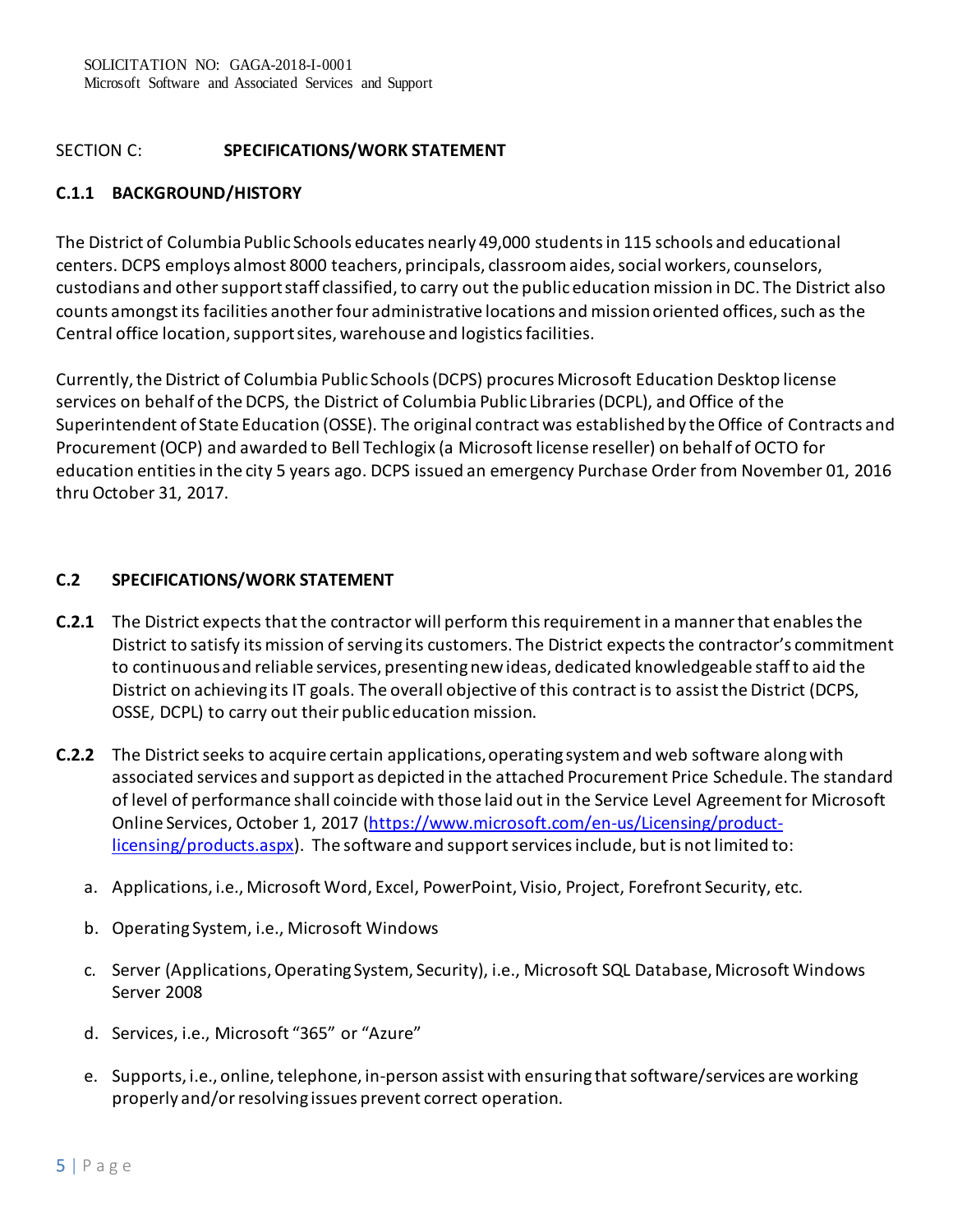Microsoft Software and Associated Services and Support

- **C.2.3** There may be a fluctuation in number of items, or level of services procured under this contract, which the District reserves the right to increase or decrease the supplies and/or services.
- **C.2.4** The District will require the latest and the most updated products and services to be provided during the contract period of performance.
- **C.2.5** The Contractor shall have the sole responsibility to provide management, staff, equipment and all that is required to perform this contract, and shall compensate its employees, including all applicable taxes, insurance, and workmen's compensation and shall be solely responsible for any losses incurred by DCP, resulting from dishonesty, fraudulent, or negligent acts on the part of its employees or agents.
- **C.2.6** The Contractor and its employees shall comply with all wages and hours of employment requirements of Federal and State Law and the Service Contract Act. The Contract shall provide wage/salary and benefits per the most applicable recent Wage Determination Rates set by the
- **C.2.7** U.S. Department of Labor under the Service Contract Act. All employees of the contractor shall be paid in accordance of the Fair Labor Standards Act, as amended and any other applicable statues. Attached as Attachment J.2.
- **C.2.8** Payment for the time spent in training shall be made by the contractor.
- **C.2.9** The prospective bidder must document in writing and submit with their bids, their capability and capacity to meet each and every one of the requirements outlined in Section B, and Section C of this solicitation to be considered responsive.
- **C.2.10** The prospective bidder shall be a certified reseller and present evidence of such in bid response.
- **C.2.11** No "Gray Market" software or equipment will be accepted.
- **C.2.12** The prospective bidder shall be authorized by the manufacturer to resell all the items solicited and submit evidence of certification/authorization.
- **C.2.13** The prospective contractor shall provide the items listed in the "Procurement Price Schedule," at Attachment J.10.

## **C.3 APPLICABLE DOCUMENTS**

The following documents are applicable to this procurement and are hereby incorporated by reference:

| ltem No. | Document Type            | Title                          | Date |
|----------|--------------------------|--------------------------------|------|
|          | Non-Disclosure Agreement | Security Pledge for the Use of | 2016 |
|          | (Attachment J.11)        | Confidential Data from DCPS    |      |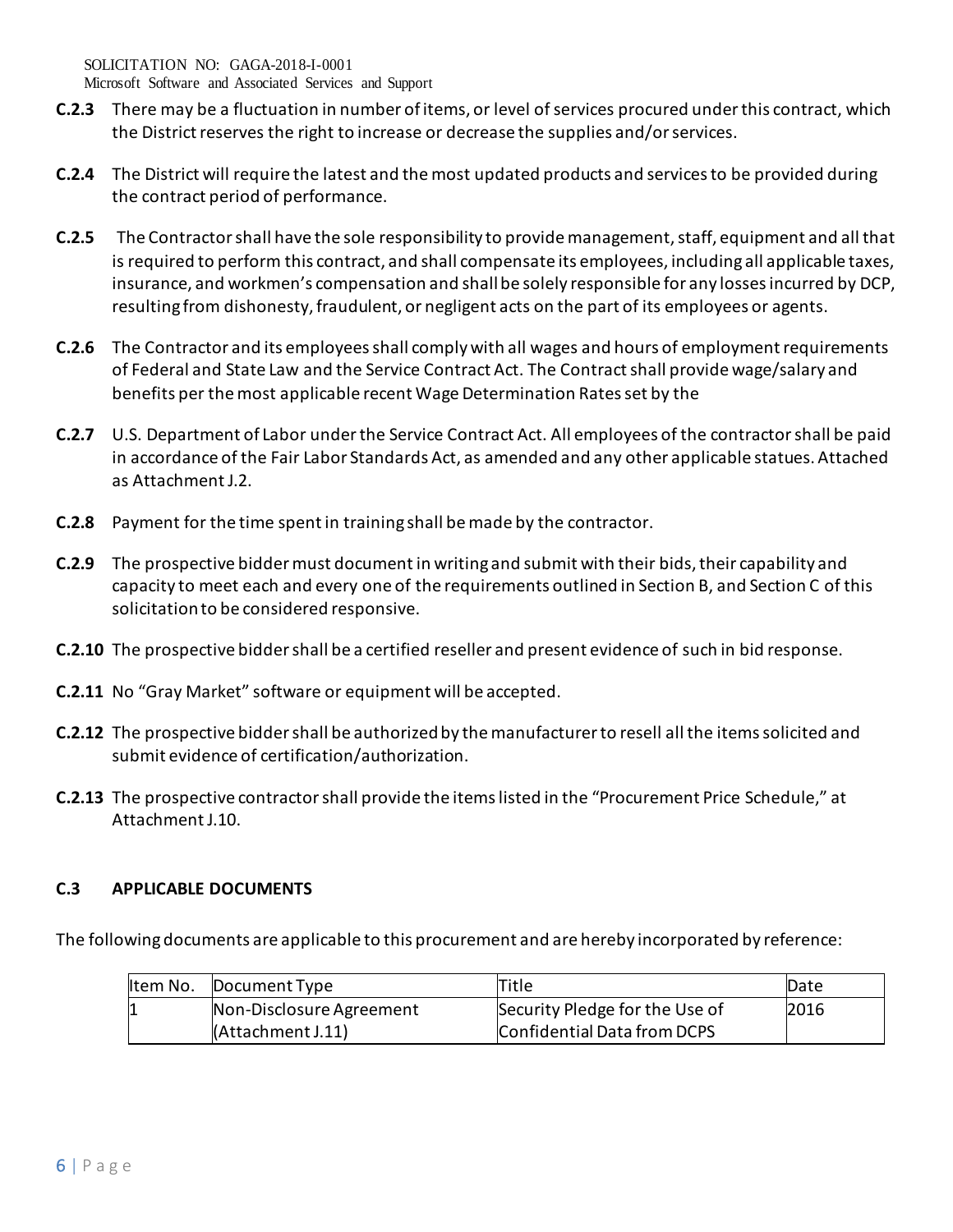## **C.4 MICROSOFT PRICING LEVEL**

- **C.4.1** The contractor shall provide pricing for the required items as set forth in Attachment J.10, based on the following pricing levels determined by Microsoft. Upon award of the contract, the Contractor shall be required to sign and adhere to new amendments based on Level B pricing for knowledge workers.
- C.4.2 Contractor must provide Level B pricing for all three agencies as DCPS has the qualifying enrollment. OSSE and DCPL have been granted the rights to enter into their Enrollment for Education Solutions (EES) based on Level B pricing.
- C.4.3 Contractor must be advised that if there are questions concerning the above referenced amendments or pricing level, they should contact Microsoft Licensing Sales Specialist, Emily Goatcher at emilygo@microsoft.com or (425) 882-8080 or Microsoft Strategic Account Executive Jamie Bakert at [Jamie.Bakert@microsoft.com](mailto:Jamie.Bakert@microsoft.com) or (206) 266-1000.

# **C.5 TECHNICAL REQUIREMENTS**

- **C.5.1** The Contractor shall maintain Microsoft and Enterprise-sales representatives dedicated to and knowledgeable in the management and administration of the Enterprise programs.
- **C.5.2** The Contractor shall adhere to any certification required by Microsoft for suchrepresentatives. The name, address, telephone & fax numbers and email address of these individuals shallbe provided to the Contract Administrator at the time of Contract award. Any change tothe designated representative(s) must be provided to the Contract Administrator at least five (5) business days before the effective date of the change.
- **C.5.3** The Contractor shall be responsible for adhering to all terms and conditions of the District's Microsoft Enterprise Agreements.
- **C.5.4** The Contractor shall provide all sales, support, management and reporting services requiredto process and account for requests for and sales of Microsoft Enterprisesoftware products, services, and licenses via the Microsoft Agreements.
- **C.5.5** The Contractor shall ensure that all orders submitted to Microsoft contain all Microsoftrequired data in accordance with the Microsoft Enterprise Agreements.
- **C.5.6** The Contractor shall provide an 800 or toll-free telephone number for use by the Districtfor order tracking/delivery schedule information, contract administration issues, as well asother questions related to the day-to-day operation and use of the Contract other thanproduct support. The number must be available Monday through Friday on District business days between the hours of 8 a.m. to 5 p.m. Local Time.
- **C.5.7** The Contractor shall maintain during the life of the Contract a dedicated Internet Web pageto provide District access to product and Contract information to include:
	- a. Product Number;
	- b. Product Name;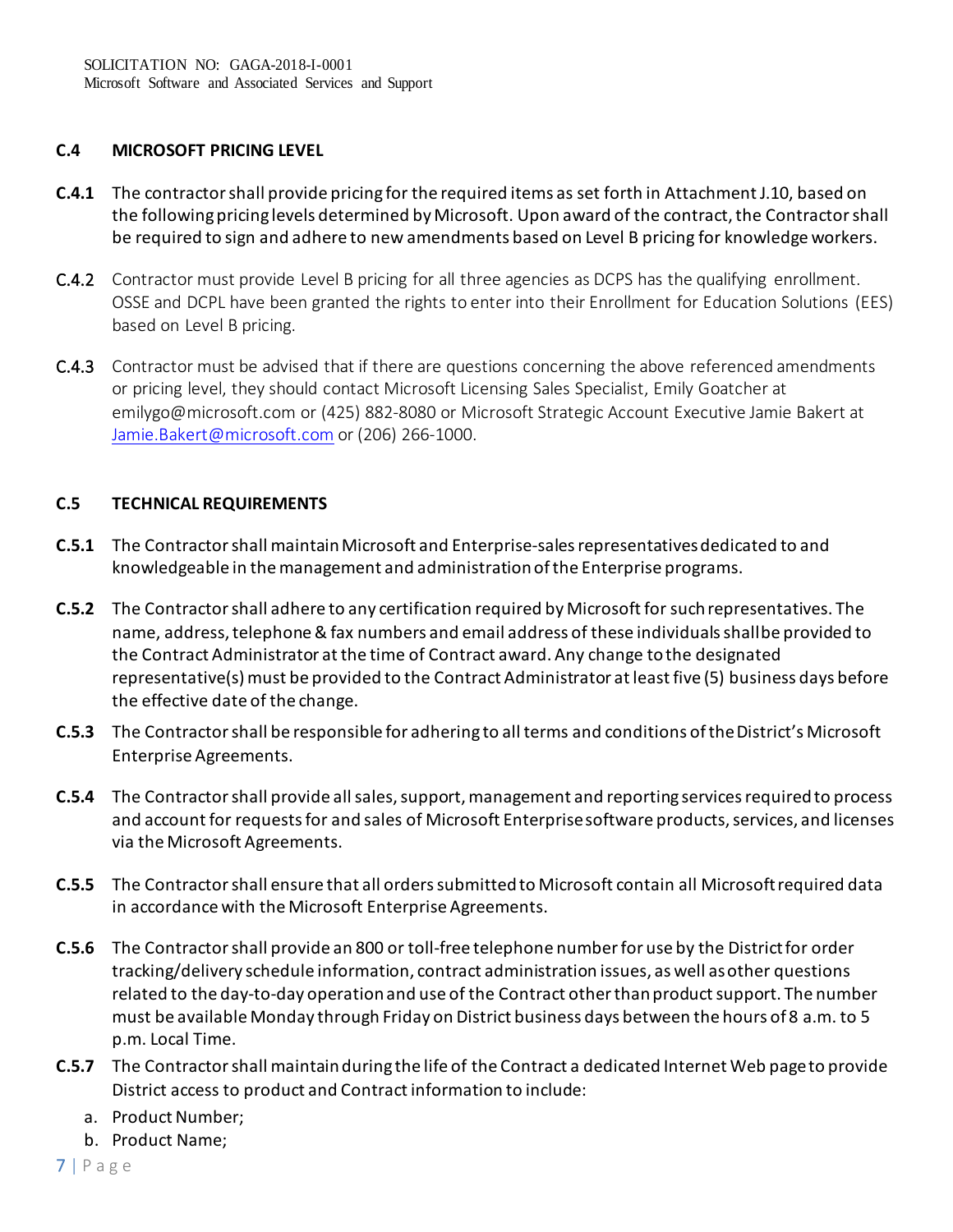Microsoft Software and Associated Services and Support

- c. Applicable Enterprise Level D price lists;
- d. Percentage DiscountOff;
- e. Total Discount Price;
- f. Enrollment Forms and Procedures;
- g. Contact Information; and
- h. An "Announcement & Information Page" to include the most recent Contractor announcements and any information requested by the District. This page shall includea formatted information form developed by the Contractor that identifies thespecific information needed by the Contractor to respond to a specific request with accurate contract and price information; and a product number or a keyword search engine.
- **C.5.8** The Contractor shall be responsible for processing all enrollment requests within one(1) business day after receipt and providing assistance in the enrollmentprocess.
- **C.5.9** The Contractor shall provide a response to requests for information or price quotes within one (1) business day after receipt of the request. All price quotes shall be in writing and includethe applicable Microsoft Enterprise current applicable product and/or service price in effect as ofthe order date, percentage discount off (no less than the approved percentage discount off allowed in the contract), and the total discount price for each product requested.
- **C.5.10** The Contractor shall provide an acknowledgement of each product order to the Districtwithin one (1) business day after receipt of the order.
- **C.5.11** The Contractor shall complete each order and provide the requested product and/orservice within five (5) business days after receipt of the order. For any product or service that cannotbe completed within this timeframe, the Contractor shall notify the District of the reasonand expected order fulfillment date.
- **C.5.12** The Contractor shall apply the Contracted fixed percentage discount off to the currentMicrosoft Enterprise Level B price lists for all sales.
- **C.5.13** The Contractor shall provide an electronic "Activity Report" on a quarterly basis to the District Contract Manager in MS Excel format, or anotherformat acceptable to the District, by the 15thof the following month thatincludes:
	- a. Microsoft Enterprise Master Agreement Number
	- b. Applicable Reporting Period
	- c. District'sName
	- d. District's Enrollment Number
	- e. District's Purchase Order Number
	- f. District's Contact Name, Address, Telephone/Fax Numbers & email address
	- g. Microsoft Product Number
	- h. Microsoft Product Name/Description
	- i. Enterprise price from its applicable price list
	- j. Percentage DiscountOff
	- k. Total Discount Price
	- l. Quantity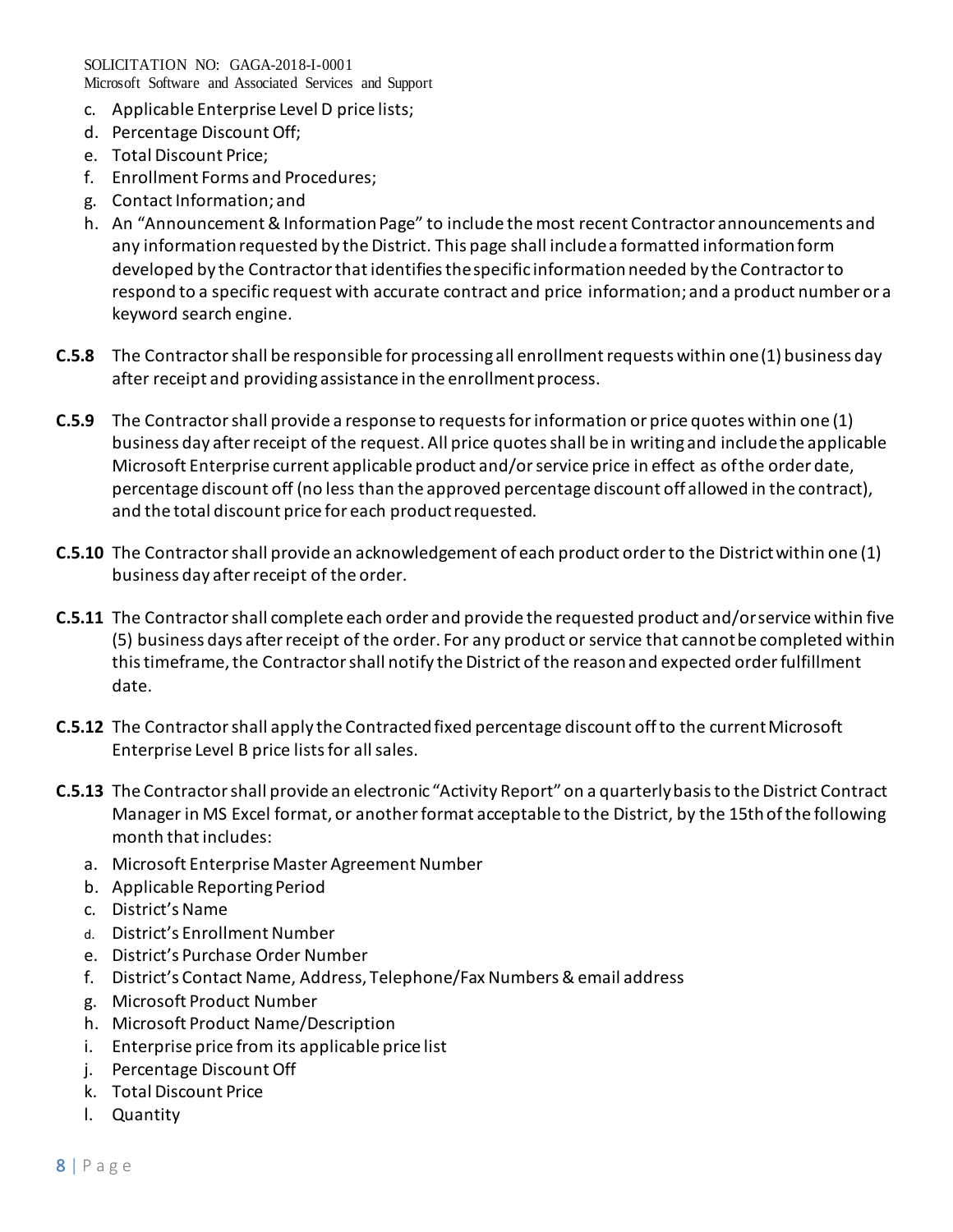Microsoft Software and Associated Services and Support

- **C.5.14** The Contractor shall provide guidance and information through expeditious customerservice that shall include but not be limited to the following:
	- a. Responses to inquiries concerning such topics as the terms of the Agreements, services or products provided, how to complete the enrollment process, etc.;
	- b. Cost benefits and practicable ramifications of the Microsoft Enterprise Agreements,and the difference between the two; and
	- c. The identification of which version for the customer's operation, and the most cost-effective approach to securing site licenses, media, and documentation.
	- d. The Contractor shall manage District's access of the Microsoft VolumeLicensing Agreement on the Microsoft Volume Licensing Service (MVLS) Website.See[: https://licensing.microsoft.com](https://licensing.microsoft.com/)

# **C.6 SERVICE REQUIREMENTS**

- **C.6.1** The Contractor shall provide product/service acknowledgment and the actual product/service to the District.
- **C.6.2** The Contractor shall provide warranties as provided by Microsoft for Microsoft's products, services, and on-site support.
- **C.6.3** The Contractor shall provide additional warranty periods if available and administered as product and/or service through the Microsoft product/service line.
- **C.6.4** All reports and information required under the Microsoft Enterprise Agreements shall be submitted to the District in the format specified by Microsoft. It is the responsibility of the Contractor to use the correct Microsoft format.
- **C.6.5** The Contractor shall provide an electronic "Reconciliation Report," via email in Microsoft Excel format, or other format acceptable to the District, and any required reconciliation assistance, to the District Contract Manager within ten (10) business days after receipt of the Microsoft License Confirmation List. The Reconciliation Report shall include:
	- a. District's Purchase Order Number
	- b. Corresponding Microsoft License Number
- **C.6.6** The Reconciliation Report for the District Contract Manager shall be a single report itemizing the number of additional Microsoft licenses purchased by the District during the reporting period. The report shall be broken down by the District's agency or other cooperating purchase entity, and referencing all changes to the listing for each agency entity. For any month, the District's use does not increase, the Contractor shall provide to Microsoft and the District a single certified report confirming the total number of copies of software in use by the District during the month.
- **C.6.7** For the most recent reporting period, the individual purchases shall be reported by District agency and/or Department, which would include the Purchase Order Number, Quantity, Price, and Product Number and Product Description.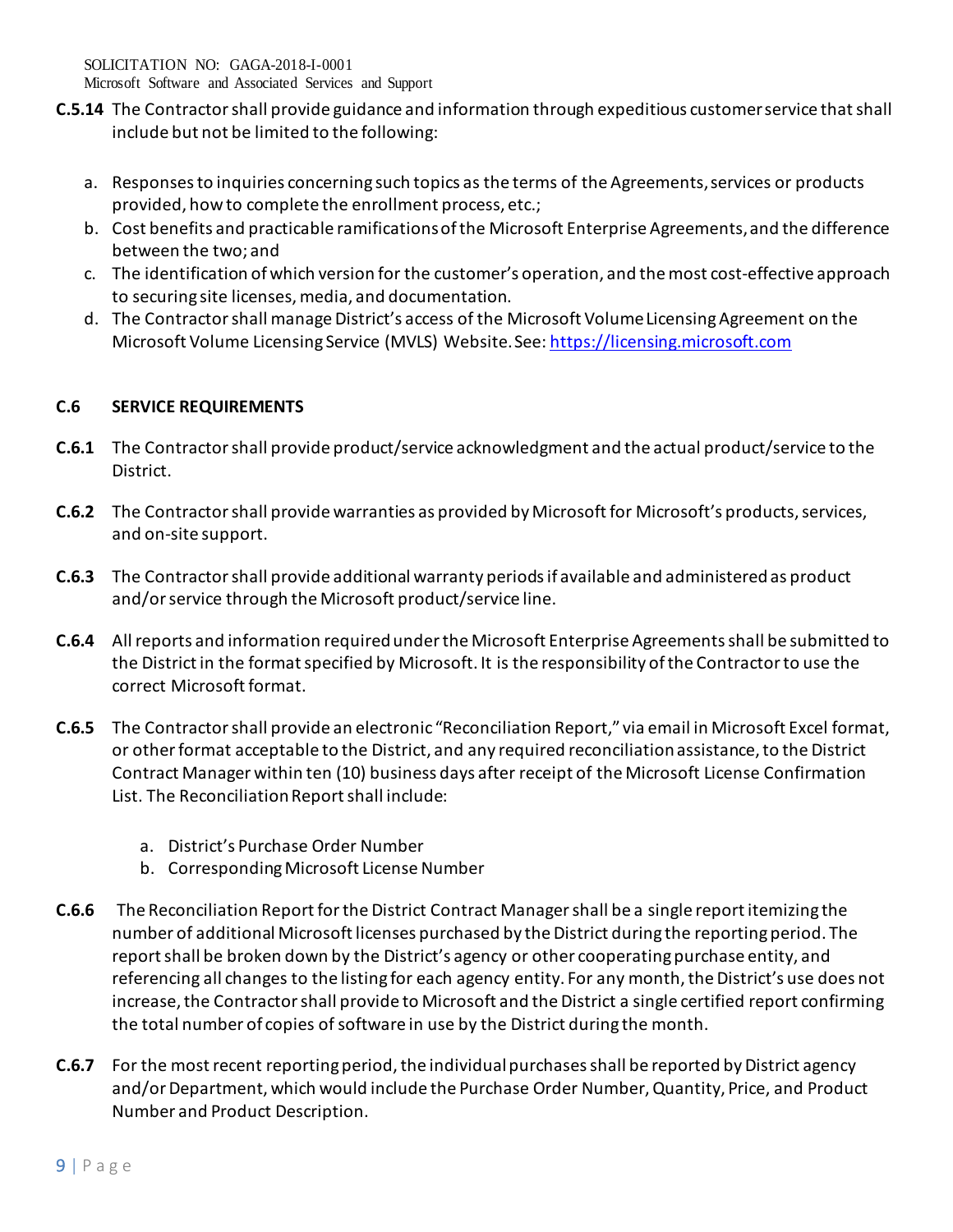Microsoft Software and Associated Services and Support

- **C.6.8** Invoicing: The Contractor shall provide for invoicing for each product and/or service ordered at the time of delivery to the end District within the following guidelines:
	- a. Invoices shall be in accordance with the attached contract and itemized to separate the cost of the individual Microsoft products/service;
	- b. Invoices submitted without clear, concise, readable, definitive information shall be returned for clarification, and may delay payment;
	- c. Invoices are to be submitted to the originating contact;
	- d. Invoicesmust include the Contractor's Federal Employer Identification Number (FEIN)
	- e. and the District's Purchase Order Number; and,
	- f. Invoices shall only be issued upon complete delivery of the District's order, or for services, at the completion of satisfactory service requested by District as described in this IFB; therefore, partial invoicing is not permitted.
	- g. Products and services are viewed as accepted by the District upon delivery (by carrier shipments(s), electronic delivery or otherwise) to the District, and upon completion of services, respectively; provided, however, that in the event District returns a software product or denies satisfaction of service in writing to the Contractor, the Contractor shall provide the District with full credit on applicable District's invoice(s) and account(s) no later than sixty (-60-) days from the return date of the product(s) or the date of written notification of denial of satisfaction of service by the District as the case may be.

# SECTION D: **PACKAGING AND MARKING**

NOT APPLICABLE

# SECTION E: **INSPECTION AND ACCEPTANCE**

**E.1** The Inspection and Acceptance requirements for the resultant contract shall be governed by clause number six (6), inspection of services, of the government of the District of Columbia's Standard Contract Provisions for use with supplies and services contracts, dated July 2010.

# **E.2 SUPERVISION AND INSPECTION**

Inspection and acceptance of the required services will be performed by the appointedContract Administrator(CA).

## **E.3 INSPECTIONS**

**E.3.1** The method of inspection will be through direct observation of contractor's performance.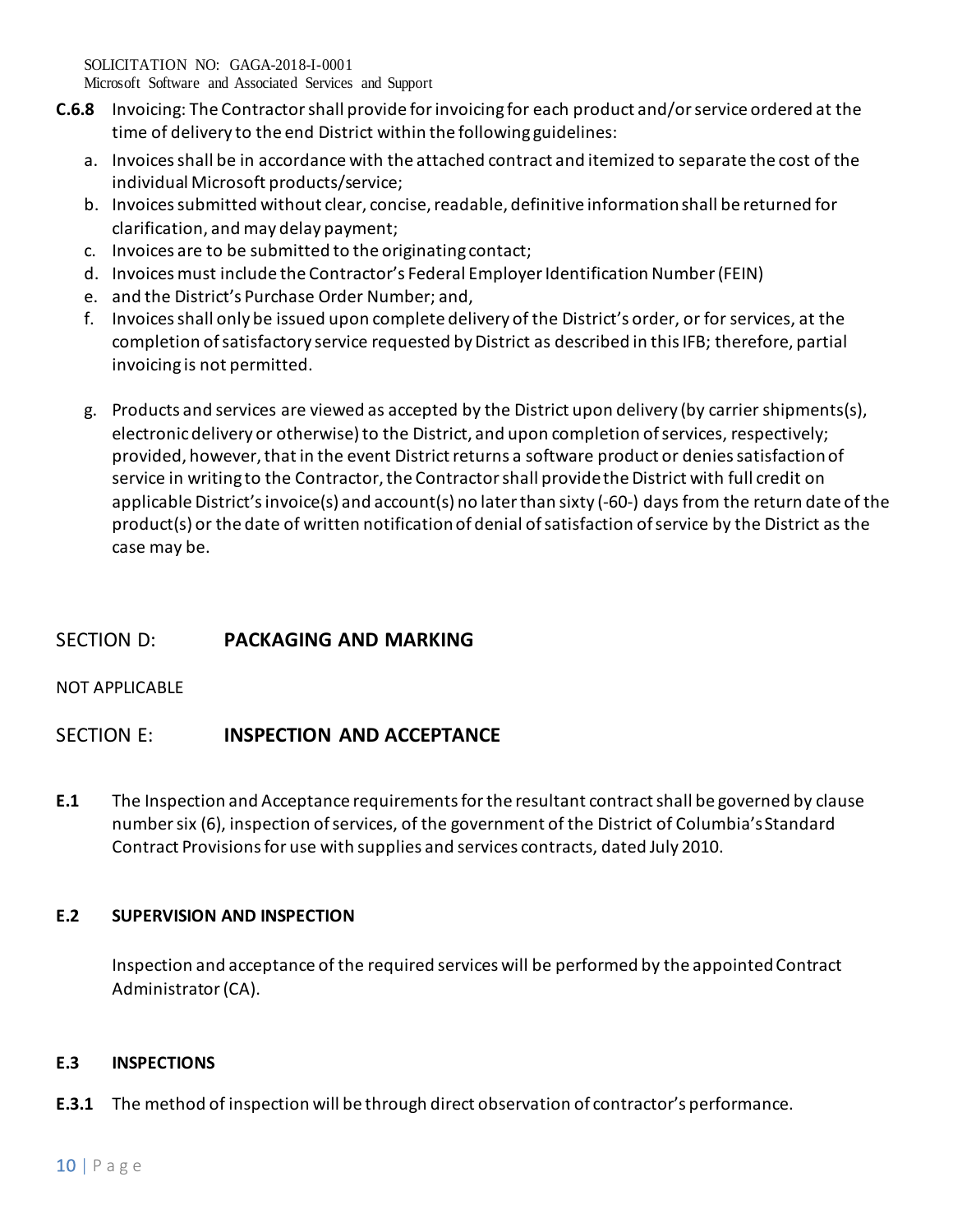SOLICITATION NO: GAGA-2018-I-0001 Microsoft Software and Associated Services and Support

**E.3.2** The Contractor shall meet in person with the Contract Officer (CO), Task Order Contracting Officer's Representative/Contract Administrator (COR/CA) and/ within five (5) working daysafter award of the contract to begin procedural duties. Inspections will be made at the three (3), six (6), and nine (9) month marks, or different schedule as deems necessary and required by the District.

## **E.4 REJECTION OF WORK**

All rejected work will be handled in accordance with clause 6, "Inspection of Services" ofthe Government of the District of Columbia's Standard Contract Provisions for use with Suppliesand Services Contracts, dated July 2010, AttachmentJ.1.

# SECTION F: **PERIOD OF PERFORMANCE AND DELIVERABLES**

# **F.1 TYPE OF CONTRACT**

The District intends to award a single Firm Fixed Price Requirement contract resulting from this Request for Bid (IFB) to the responsible bidder whose bid conforming to the solicitation will bemost advantageous to the District, and offers the lowest price.

# **F.2 TERM OF CONTRACT**

The initial term of the contract shall be from November 1, 2017 through October 31, 2018 with an option to renew for two (2) consecutive one-year option terms exercised at the sole discretion of DCPS.

# **F.3 OPTION TO EXTEND THE TERM OF THECONTRACT**

- **F.3.1** The District may extend the term of this contract for a period of two (2) one-year option periods or successive fractions thereof, by written notice to the Contractor before the expiration ofthe contract; provided that the District will give the Contractor preliminary written notice ofits intent to extend at least thirty (30) days before the contract expires. The preliminary noticedoes not commit the District to an extension. The exercise of the options is subject to the availability of funds at the time of the exercise of the options. The Contractor may waive the thirty (30) day preliminary notice requirement by providing a written waiver to the Contracting Officer priorto expiration of the contract.
- **F.3.2** If the District exercises the options, the extended contract(s) shall include this option Clause.
- **F.3.3** The price for the option period(s) shall be as specified in the Section B (Attachment J.10) of the contract.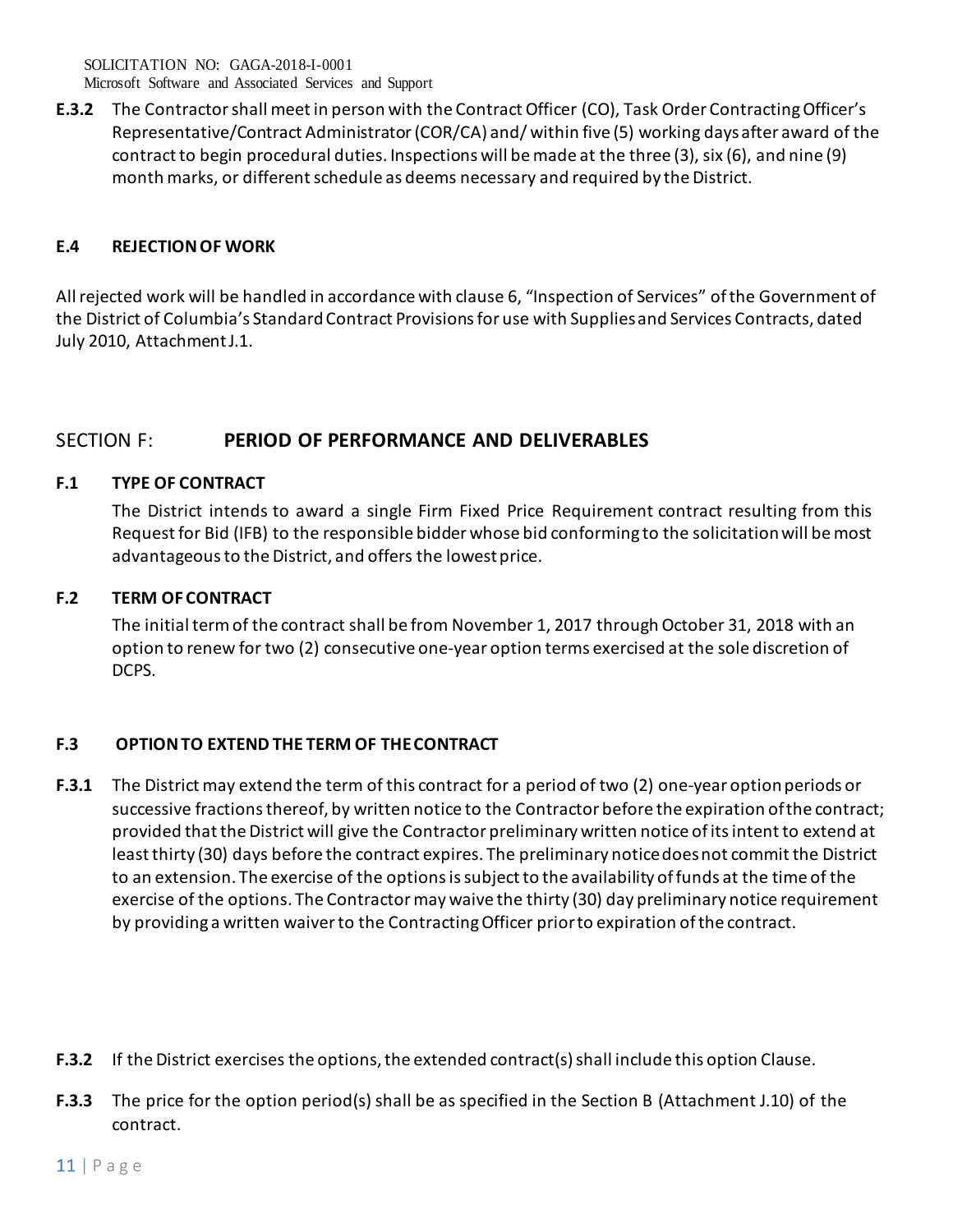**F.3.4** The total duration of this contract, including the exercise of any options under this clause, shall not exceed five years.

## **F.4 DELIVERABLES**

- **F.4.1** The Contractor shall submit to the District, as a deliverable, the report described in section H.5 which is required by the 51% District Residents New Hires Requirements and First Source Employment Agreement. If the Contractor does not submit the report as part of the deliverables, the District shall not make final payment to the Contractor pursuant to section G.3.2.
- **F.4.2** The Contractor shall perform all services and deliver all items listed in the Requirement Price Schedule, and do all activities required to successfully complete the District's requirementsand submit each deliverable to the Contract Administrator (CA) identified in section G.9 in accordance with the following:

| Section | Deliverable              | Quantity | Format/Metho<br>dofDelivery | Due Date                                                                                                 |
|---------|--------------------------|----------|-----------------------------|----------------------------------------------------------------------------------------------------------|
| C.5.13  | <b>Activity Report</b>   | 1        | Electronic                  | On a quarterly basis by the 15 <sup>th</sup><br>of the following month<br>(C.6.5)                        |
| C.6.5   | Reconciliation<br>Report | 1        | Electronic                  | Within ten (10) business days<br>after receipt of the Microsoft<br>License Confirmation List<br>(C.5.13) |

# **F.5 NOTICE OF DISAPPROVAL**

- **F.5.1** The CA will provide written notice of disapproval of deliverablesto the Contractor within fourteen (14) days of submission if it is disapproved.
- **F.5.2** The notice of disapproval shall state the reasons for disapproval as specifically as isreasonably necessary and the nature and extent of the corrections required for meeting the contract requirements.

# **F.6 RESUBMISSION WITH CORRECTIONS**

Within fourteen (14) business days after receipt of a notice of disapproval, the Contractorshall make the corrections and resubmit the deliverables.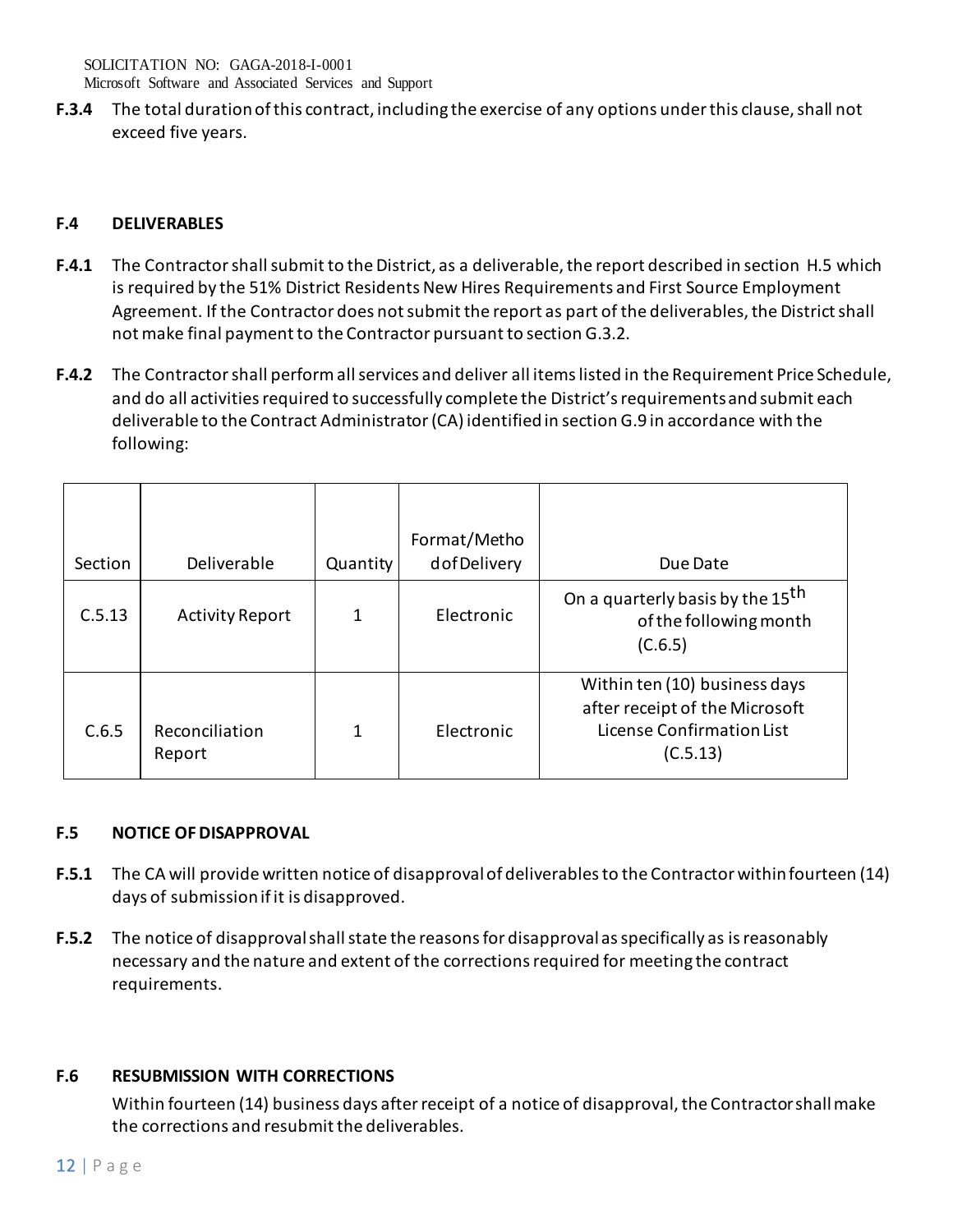Microsoft Software and Associated Services and Support

## **F.7 NOTICE OF APPROAL/DISAPPROVAL OF RESUBMISSION**

Within thirty (30) days following resubmission of any disapproved deliverable, the CA will give written notice to the Contractor of the approval, conditional approval or disapproval.

## **F.8 FAILURE TO RESPOND TO RESUBMISSION**

In the event that the CA fails to respond to Contractor's resubmission within theapplicable time period, the Contractor shall notify the CA in writing that is intends to delaysubsequent work until CA responds in writing to the resubmission.

## SECTION G: **CONTRACT ADMINISTRATION**

## **G.1 INVOICE PAYMENT**

- **G.1.1** The District will make payments to the Contractor, upon the submission of proper invoices, at the prices stipulated in this contract, for supplies delivered and accepted or services performed and accepted, less any discounts, allowances or adjustments provided for in this contract.
- **G.1.2** The District will pay the Contractor on or before the 30th day after receiving a proper invoice from the Contractor.
- **G.1.3** The District follows a specific policy for services related to software/hardware (SW/HW) maintenance/licenses and support services. These services must be provided and billed within the District Fiscal Year (October 01 to September 30). Invoices shall only cover one fiscal year and the District cannot be held liable for any such services not billed and paid within the same fiscal year (October 01 to September 30). The District issues separate payment for each fiscal year for accounting and budgetary reasons.
- **G.1.4** By responding to this bid and accepting the contract (winning the bid) for the SW/HW maintenance/licenses and support services, you shall/agree that a proper invoice constitutes a service period that covers ONLY October 01 to September 30.

## **G.2 INVOICE SUBMITTAL**

**G.2.1** The Contractor shall submit proper invoices monthly or as otherwise specifiedin Section G.4. Invoices shall be prepared in duplicate and submitted to the agency Chief Financial Officer with concurrent copies to the Contract Administrator (CA) specified in Section G.9. The address of the CFO is:

> District of Columbia Public Schools Division of Finance, Accounts Payable 1200 First Street NE, 9th floor Washington, D.C. 20002 (202)442-5255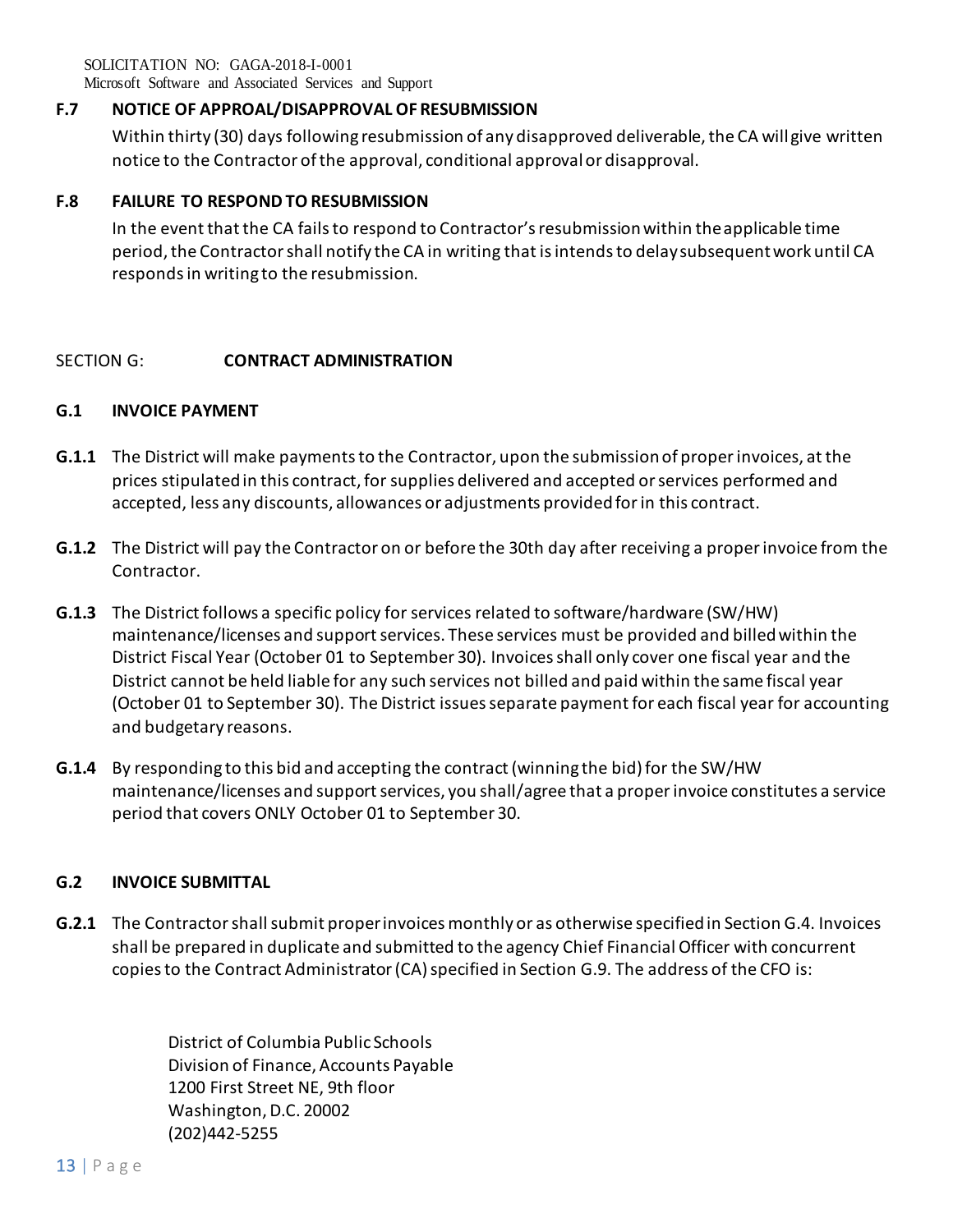- **G.2.1.1** The Contractor shall submit its invoices electronically to the DCPS Accounts Payable Office at, [dcps.invoices@dc.gov,](mailto:dcps.invoices@dc.gov) and the Contract Administrator identified in Section G.9.
- **G.2.2** To constitute a proper invoice, the Contractor shall submit the following information on the invoice:
- **G.2.2.1** Contractor's name, federal tax ID and invoice date (Contractors shall date invoices as of the date of mailing or transmittal);
- **G.2.2.2** Contract number and invoice number;
- **G.2.2.3** Description, price, quantity and the date(s) that the supplies or services were delivered or performed;
- **G.2.2.4** Other supporting documentation or information, as required by the Contracting Officer;
- **G.2.2.5** Name, title, telephone number and complete mailing address of the responsible official to whom payment is to be sent;
- **G.2.2.6** Name, title, phone number of person preparing the invoice;
- **G.2.2.7** Name, title, phone number and mailing address of person (if different from the person identified in G.2.2.6 above) to be notified in the event of a defective invoice; and
- **G.2.2.8** Authorized signature.

## **G.3 FIRST SOURCE AGREEMENT REQUEST FOR FINAL PAYMENT**

- **G.3.1** For contracts subject to the 51% District Residents New Hires Requirements and First Source Employment Agreement requirements, final request for payment must be accompanied by the report or a waiver of compliance discussed in section H.5.5.
- **G.3.2** The District will not make final payment to the Contractor until the agency CFO has received the Contracting Officer's final determination or approval of waiver of the Contractor's compliance with 51% District Residents New Hires Requirements and First Source Employment Agreement requirements.

## **G.4 PAYMENT**

Payments will be based upon Section B, (Price Schedule) and Section F (Deliverables), and after inspection and acceptance of goods and services.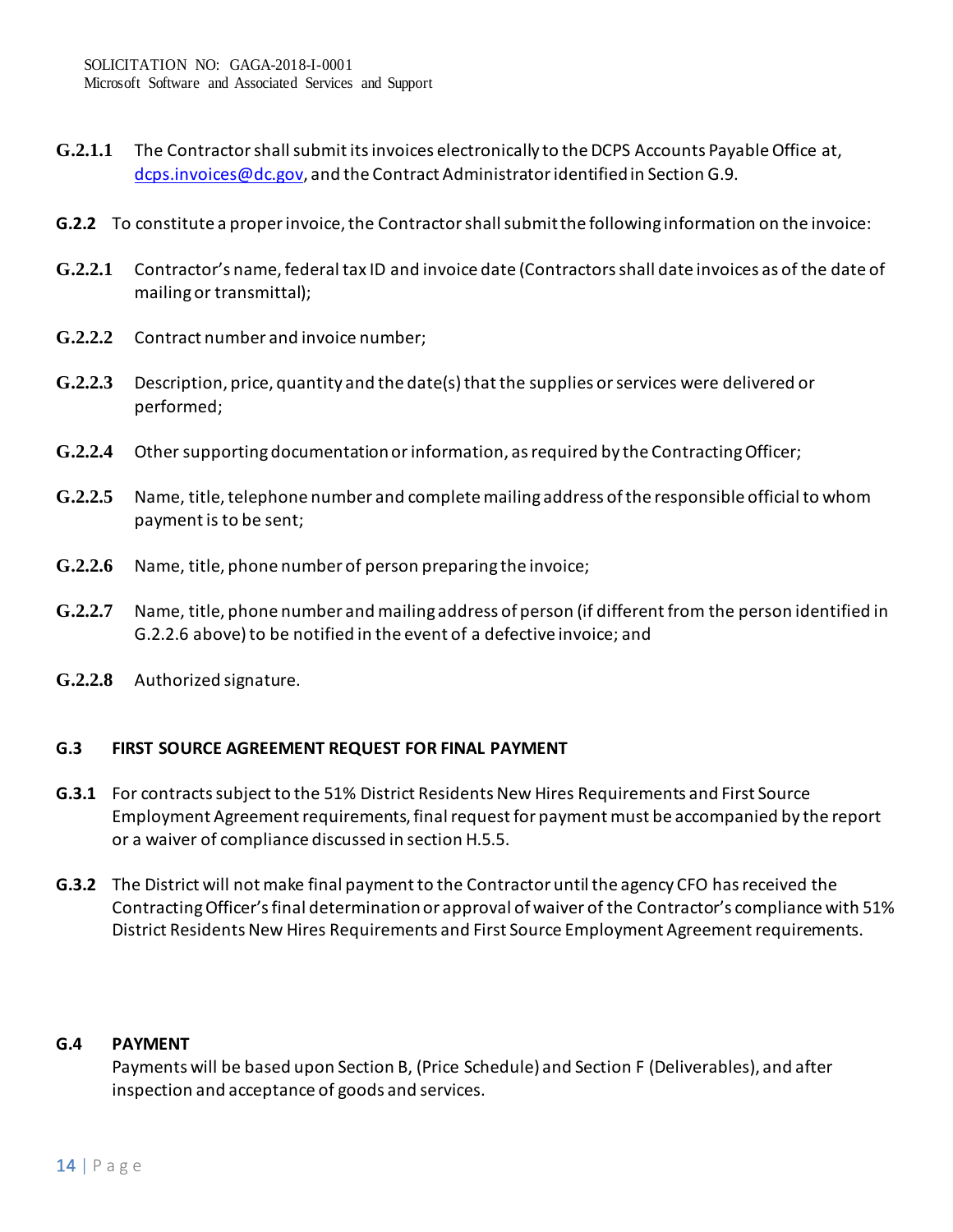### **G.4.1 ELECTRONIC PAYMENTS**

- **G.4.1.1** The District reserves the right to make payments to the Contractor by wire or NACHA transfer and will provide the Contractor at least thirty (30) days' notice prior to the effective date of any such change.
- **G.4.1.2** Where payments are made by electronic funds transfer, the District will not assume responsibility for any error or delay in transfer or indirect or consequential damages arising from the use of the electronic funds transfer process. Any changes or expenses imposed by the bank for transfers or related actions shall be borne by the Contractor.

## **G.5 ASSIGNMENT OF CONTRACT PAYMENTS**

- **G.5.1** In accordance with 27 DCMR 3250, the Contractor may assign funds due or to become due as a result of the performance of this contract to a bank, trust company, or other financing institution.
- **G.5.2** Any assignment shall cover all unpaid amounts payable under this contract, and shall not be made to more than one party.
- **G.5.3** Notwithstanding an assignment of contract payments, the Contractor, not the assignee, is required to prepare invoices. Where such an assignment has been made, the original copy of the invoice must refer to the assignment and must show that payment of the invoice is to be made directly to the assignee as follows:

Pursuant to the instrument of assignment dated \_\_\_\_\_\_\_\_\_\_, make payment of this invoice to \_\_\_\_\_\_\_\_\_\_\_\_\_\_\_\_\_\_\_\_\_\_\_ (name and address of assignee).

## **G.6 THE QUICK PAYMENT CLAUSE**

- **G.6.1** Interest Penalties to Contractors
- **G.6.1.1** The District will pay interest penalties on amounts due to the Contractor under the Quick Payment Act, D.C. Official Code §2-221.01 et seq., for the period beginning on the day after the required payment date and ending on the date on which payment of the amount is made. Interest shall be calculated at the rate of 1% per month. No interest penalty shall be paid if payment for the completed delivery of the item of property or service is made on or before:
	- a) the 3rd day after the required payment date for meat or a meat product;
	- b) the 5th day after the required payment date for an agricultural commodity; or
	- c) the 15th day after the required payment date for any other item.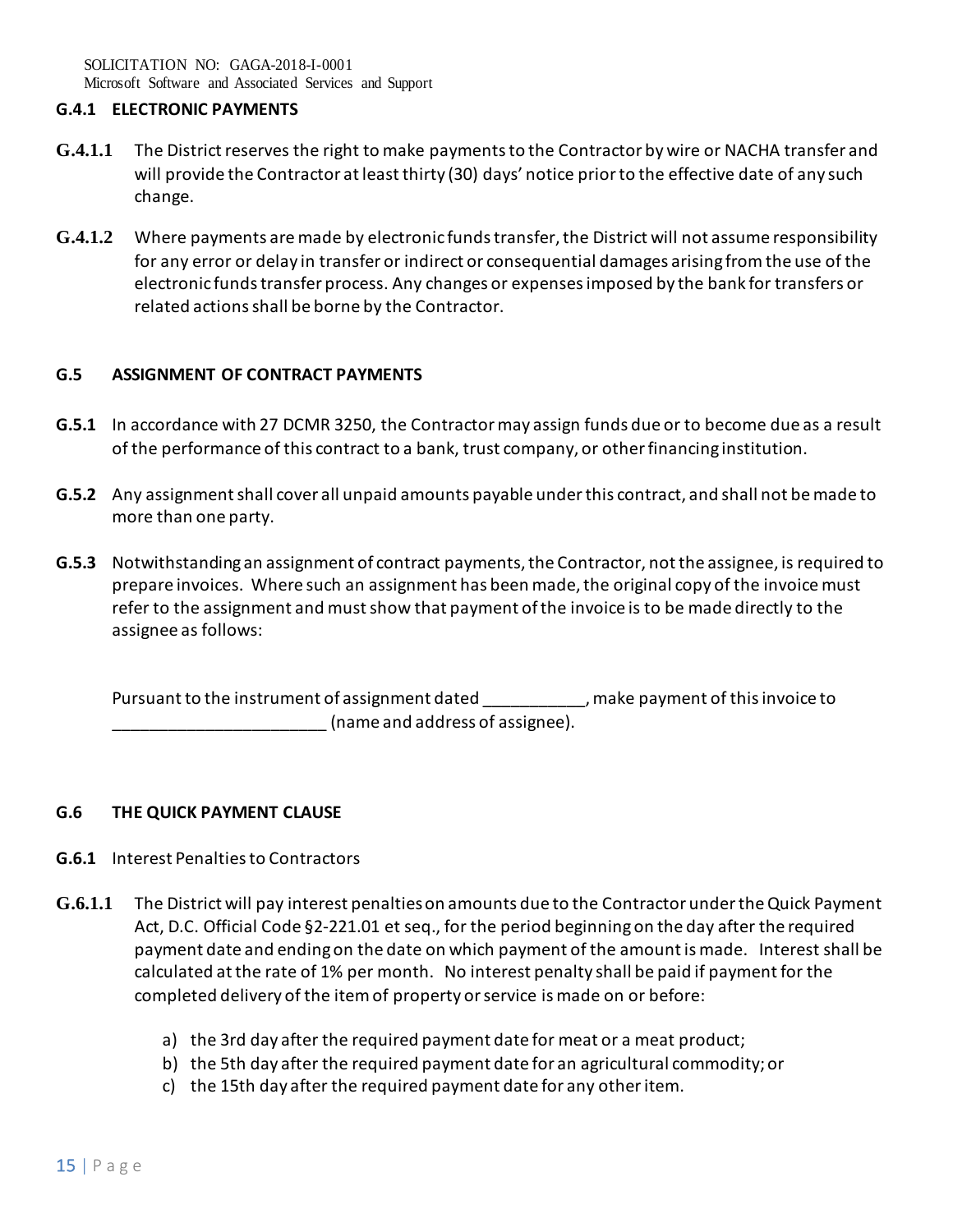Microsoft Software and Associated Services and Support

**G.6.1.2** Any amount of an interest penalty which remains unpaid at the end of any 30-day period shall be added to the principal amount of the debt and thereafter interest penalties shall accrue on the added amount.

## **G.6.2 Payments to Subcontractors**

- **G.6.2.1** The Contractor must take one of the following actions within 7 days of receipt of any amount paid to the Contractor by the District for work performed by any subcontractor under a contract:
	- a) Pay the subcontractor for the proportionate share of the total payment received from the District that is attributable to the subcontractor for work performed under the contract; or
	- b) Notify the District and the subcontractor, in writing, of the Contractor's intention to withhold all or part of the subcontractor's payment and state the reason for the nonpayment.
- **G.6.2.2** The Contractor must pay any lower-tier subcontractor or supplier interest penalties on amounts due to the subcontractor or supplier beginning on the day after the payment is due and ending on the date on which the payment is made. Interest shall be calculated at the rate of 1% per month. No interest penalty shall be paid on the following if payment for the completed delivery of the item of property or service is made on or before:
	- a) the 3rd day after the required payment date for meat or a meat product;
	- b) the 5th day after the required payment date for an agricultural commodity; or
	- c) the 15th day after the required payment date for any other item.
- **G.6.2.3** Any amount of an interest penalty which remains unpaid by the Contractor at the end of any 30-day period shall be added to the principal amount of the debt to the subcontractor and thereafter interest penalties shall accrue on the added amount.
- **G.6.2.4** A dispute between the Contractor and subcontractor relating to the amounts or entitlement of a subcontractor to a payment or a late payment interest penalty under the Quick Payment Act does not constitute a dispute to which the District of Columbia is a party. The District of Columbia may not be interpleaded in any judicial or administrative proceeding involving such a dispute.

# **G.6.3 Subcontract requirements**

**G.6.3.1** The Contractor shall include in each subcontract under this contract a provision requiring the subcontractor to include in its contract with any lower-tier subcontractor or supplier the payment and interest clauses required under paragraphs (1) and (2) of D.C. Official Code §2- 221.02(d).

# **G.7 CONTRACTING OFFICER (CO)**

Contracts will be entered into and signed on behalf of the District only by contracting officers. The name, address and telephone number of the Contracting Officer is: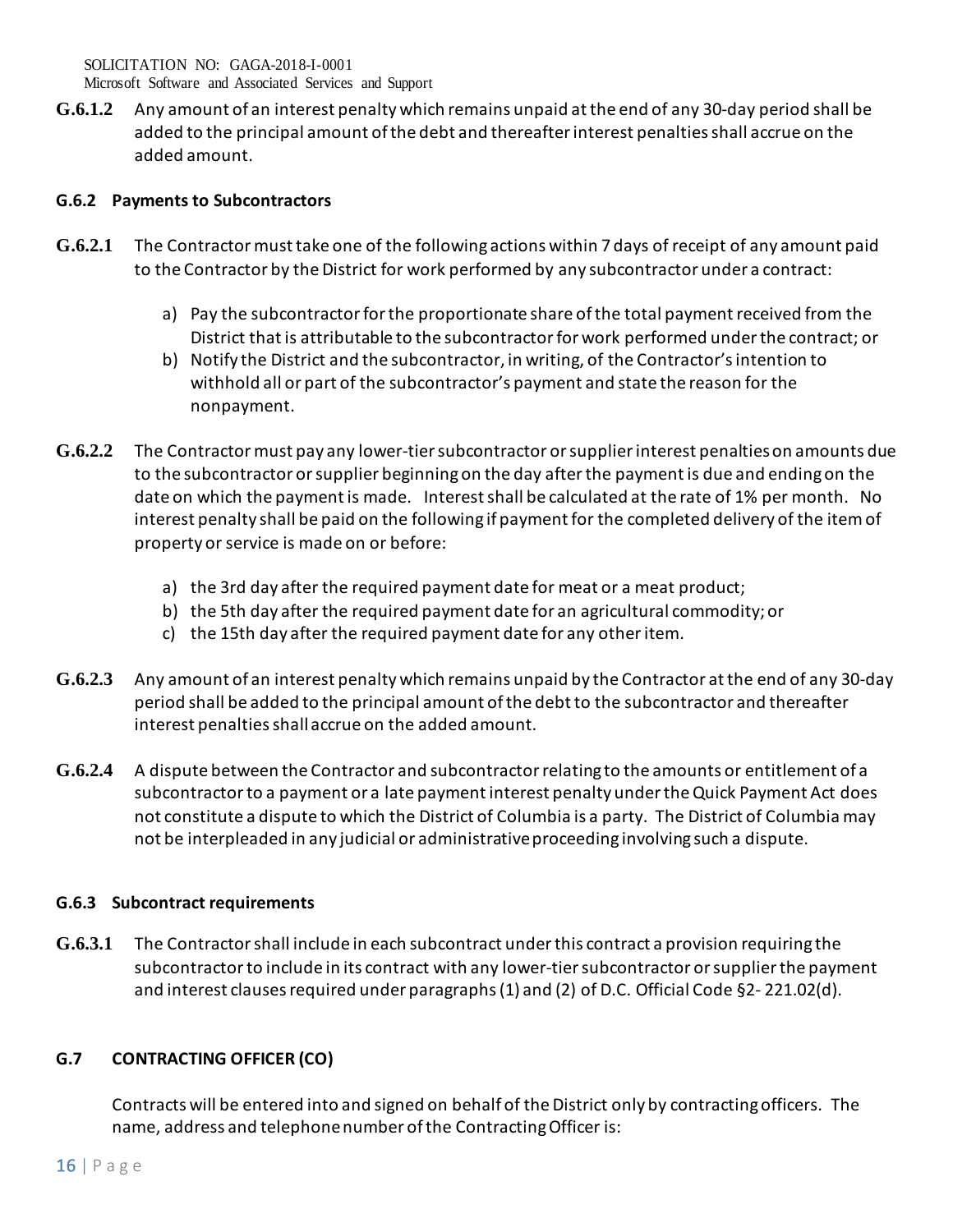SOLICITATION NO: GAGA-2018-I-0001 Microsoft Software and Associated Services and Support

> Candace Butler Interim Chief Procurement Officer/Director District of Columbia Public Schools 1200 First Street NE, 9th Floor Washington, DC 20002 Telephone: 202-442-5112 [Candace.Butler@dc.gov](mailto:Candace.Butler@dc.gov)

## **G.8 AUTHORIZED CHANGES BY THE CONTRACTING OFFICER**

- **G.8.1** The Contracting Officer is the only person authorized to approve changes in any of the requirements of this contract.
- **G.8.2** The Contractor shall not comply with any order, directive or request that changes or modifies the requirements of this contract, unless issued in writing and signed by the Contracting Officer.
- **G.8.3** In the event the Contractor effects any change at the instruction or request of any person other than the Contracting Officer, the change will be considered to have been made without authority and no adjustment will be made in the contract price to cover any cost increase incurred as a result thereof.

## **G.9 CONTRACTS ADMINISTRATOR (CA)**

- **G.9.1** The CA is responsible for general administration ofthe contract and advising the COasto the Contractor's compliance or noncompliance with the contract. The CA has the responsibilityof ensuring the work conforms to the requirements of the contract and such otherresponsibilities and authorities as may be specified in the contract. These include:
- **G.9.1.1** Keeping the CO fully informed of any technical or contractual difficulties encountered during the performance period and advising the CO of any potential problem areas under the contract;
- **G.9.1.2** Coordinating site entry for Contractor personnel, if applicable;
- **G.9.1.3** Reviewing invoices for completed work and recommending approval by the CO ifthe Contractor's prices and costs are consistent with the contractual amounts and progressis satisfactory and commensurate with the rate of expenditure;
- **G.9.1.4** Reviewing and approving invoices for deliverables to ensure receipt of goods and services. This includes the timely processing of invoices and vouchers in accordance with the District's payment provisions; and
- **G.9.1.5** Maintaining a file that includes all contract correspondence, modifications, recordsof inspections (site, data, equipment) and invoice or vouchers.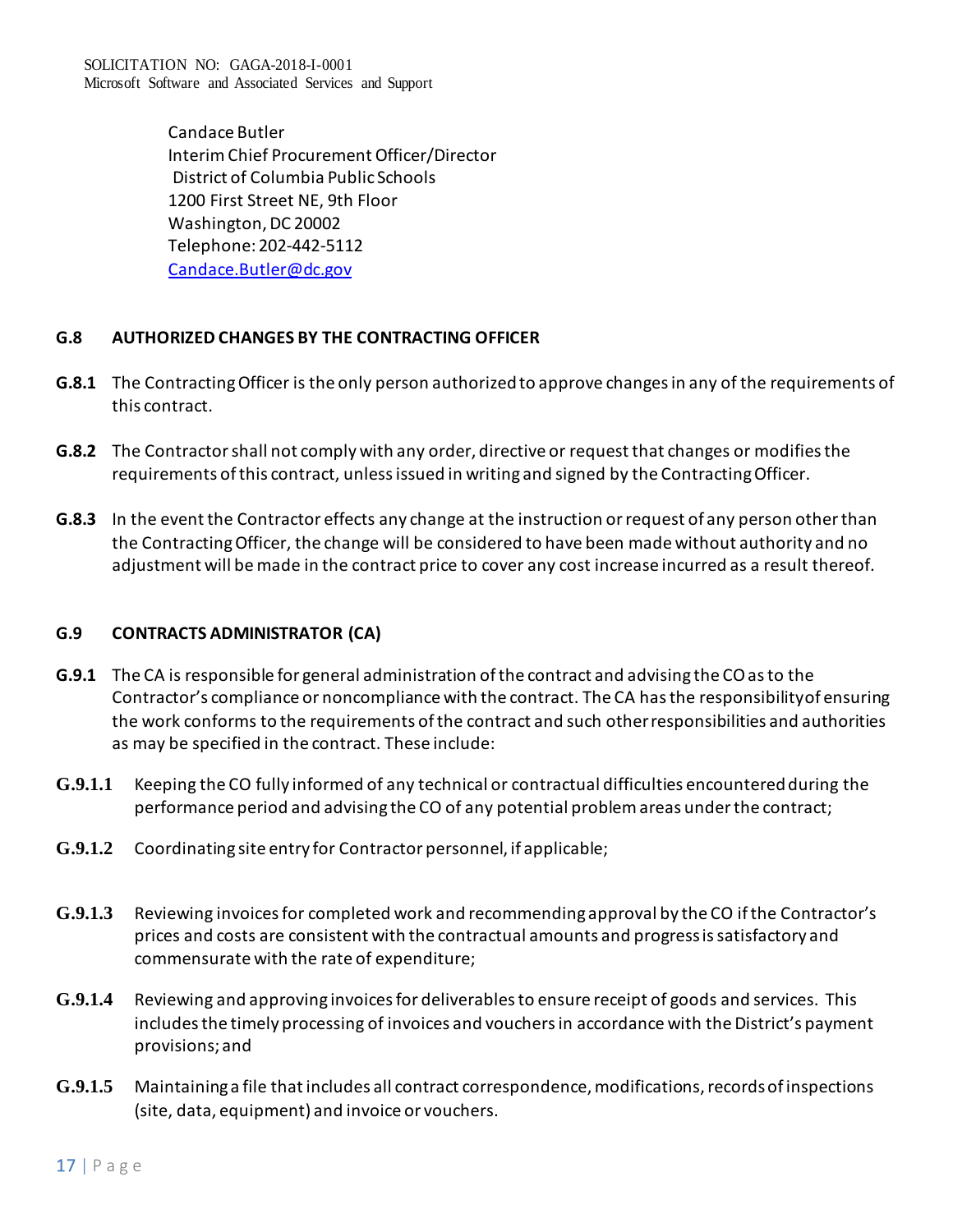SOLICITATION NO: GAGA-2018-I-0001 Microsoft Software and Associated Services and Support

## **G.9.2** The CA for this contract is:

Kelly B. Hart Manager of IT Contracts and Vendor Relations Address: 1200 First Street NE, 9th Floor Washington, DC 20002 Telephone: 202-671-6403 E-mail address[: kelly.hart2@dc.gov](mailto:kelly.hart2@dc.gov)

- **G.9.3** It is understood and agreed that the CA shall NOT have the authority to:
	- 1. Award, agree to, or sign any contract, delivery order or task order. Only the CO shall make contractual agreements, commitments or modifications;
	- 2. Grant deviations from or waive any of the terms and conditions of the contract;
	- 3. Increase the dollar limit of the contract or authorize work beyond the dollar limit of the contract,
	- 4. Authorize the expenditure of funds by the Contractor;
	- 5. Change the period of performance; or
	- 6. Authorize the use of District property, except as specified under the contract.
- **G.9.4** The Contractor shall be fully responsible for any changes not authorized in advance, in writing, by the CO; may be denied compensation or other relief for any additional work performed that is not so authorized; and may also be required, at no additional cost to the District, to take all corrective action necessitated because ofthe unauthorized changes.

#### **G.10 ORDERING CLAUSE**

- G.10.1 Any supplies and services to be furnished under this contract must be ordered by issuance of delivery orders or task orders by the CO. Such orders may be issued during the term of this contract.
- G.10.2 All delivery orders or task orders are subject to the terms and conditions of this contract. In the event of a conflict between a delivery order or task order and this contract, the contract shall control.
- G.10.3 If mailed, a delivery order or task order is considered "issued" when the District deposits the order in the mail. Orders may be issued by facsimile or by electronic commerce methods.

#### SECTION H: **SPECIAL CONTRACT REQUIREMENTS**

#### **H.1 HIRING OF DISTRICT RESIDENTS AS APPRENTICES AND TRAINEES**

**H.1.1** For all new employment resulting from this contract or subcontracts hereto, as defined in Mayor's Order 83-265 and implementing instructions, the Contractor shall use its best efforts to comply with the following basic goal and objectives for utilization of bona fide residents of the District of Columbia in each project's labor force: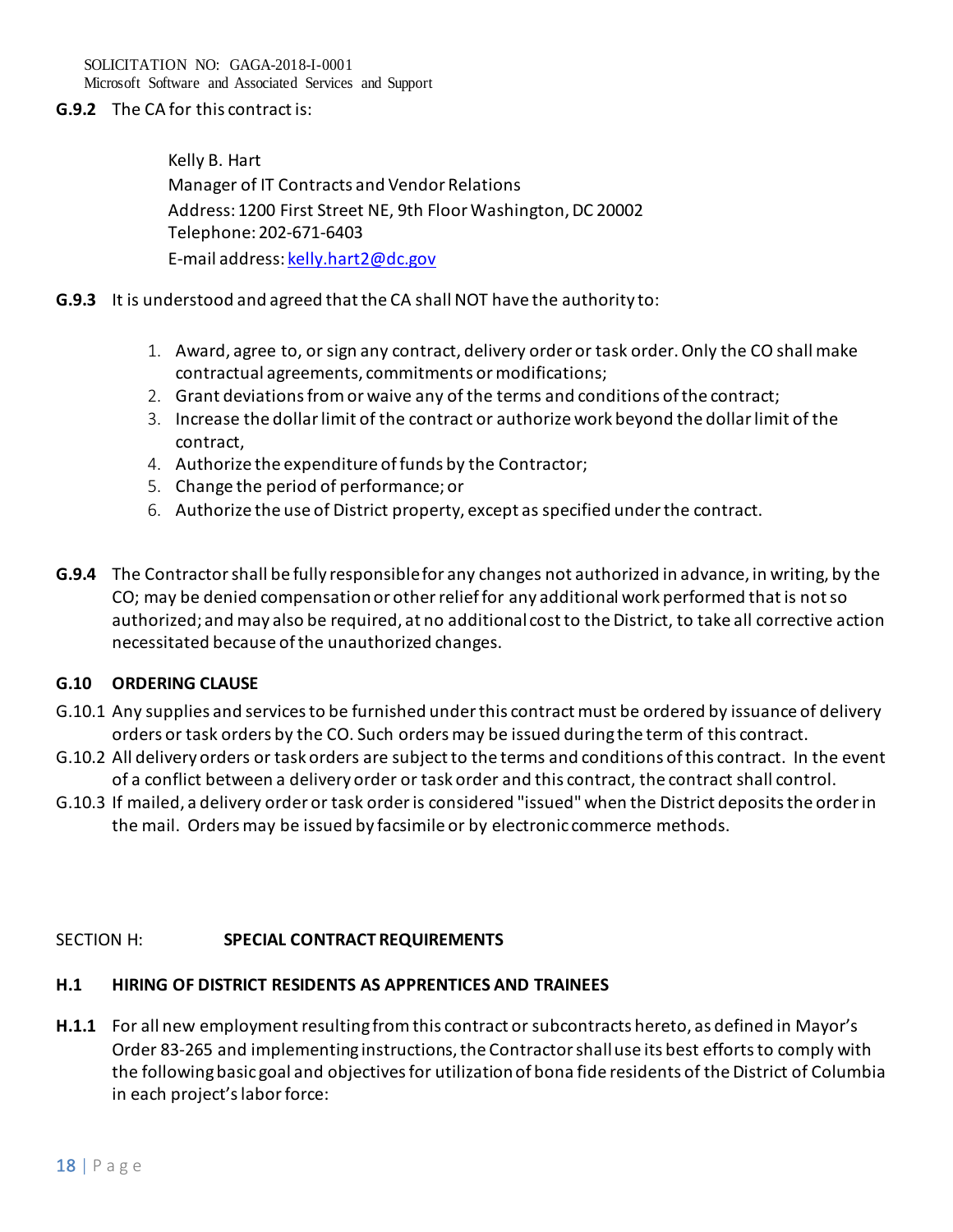Microsoft Software and Associated Services and Support

- **H.1.2** At least fifty-one (51) percent of apprentices and trainees employed shall be residents of the District of Columbia registered in programs approved by the District of Columbia Apprenticeship Council.
- **H.1.3** The Contractor shall negotiate an Employment Agreement with the Department of Employment Services ("DOES") for jobs created as a result of this contract. The DOES shall be the Contractor's first source of referral for qualified apprentices and trainees in the implementation of employment goals contained in this clause.

# **H.2 DEPARTMENT OF LABOR WAGE DETERMINATIONS**

The Contractor shall be bound by the Wage Determination 2015-4282, Revision 7, dated 07/25/2017, issued by the U.S. Department of Labor in accordance with the Service Contract Act (41 U.S.C. 351 et seq.) and incorporated herein in Section C.2.6 of this solicitation. The Contractor shall be bound by the wage rates for the term of the contract. If an option is exercised, the Contractor shall be bound by the applicable wage rate at the time of the option. If the option is exercised and the Contracting Officer obtains a revised wage determination, the revised wage determination is applicable for the option periods and the Contractor may be entitled to an equitable adjustment.

# **H.3 PREGNANT WORKERS FAIRNESS**

- **H.3.1** The Contractor shall comply with the Protecting Pregnant Workers Fairness Act of 2016, D.C. Official Code § 32-1231.01 *et seq*. (PPWF Act).
- **H.3.2** The Contractor shall not:

**(a)** Refuse to make reasonable accommodations to the known limitations related to pregnancy, childbirth, related medical conditions, or breastfeeding for an employee, unless the Contractor can demonstrate that the accommodation would impose an undue hardship;

**(b)** Take an adverse action against an employee who requests or uses a reasonable accommodation regarding the employee's conditions or privileges of employment, including failing to reinstate the employee when the need for reasonable accommodations ceases to the employee's original job or to an equivalent position with equivalent:

- (1) Pay;
- (2) Accumulated seniority and retirement;
- (3) Benefits; and
- (4) Other applicable service credits;

**(c)** Deny employment opportunities to an employee, or a job applicant, if the denial is based on the need of the employer to make reasonable accommodations to the known limitations related to pregnancy, childbirth, related medical conditions, or breastfeeding;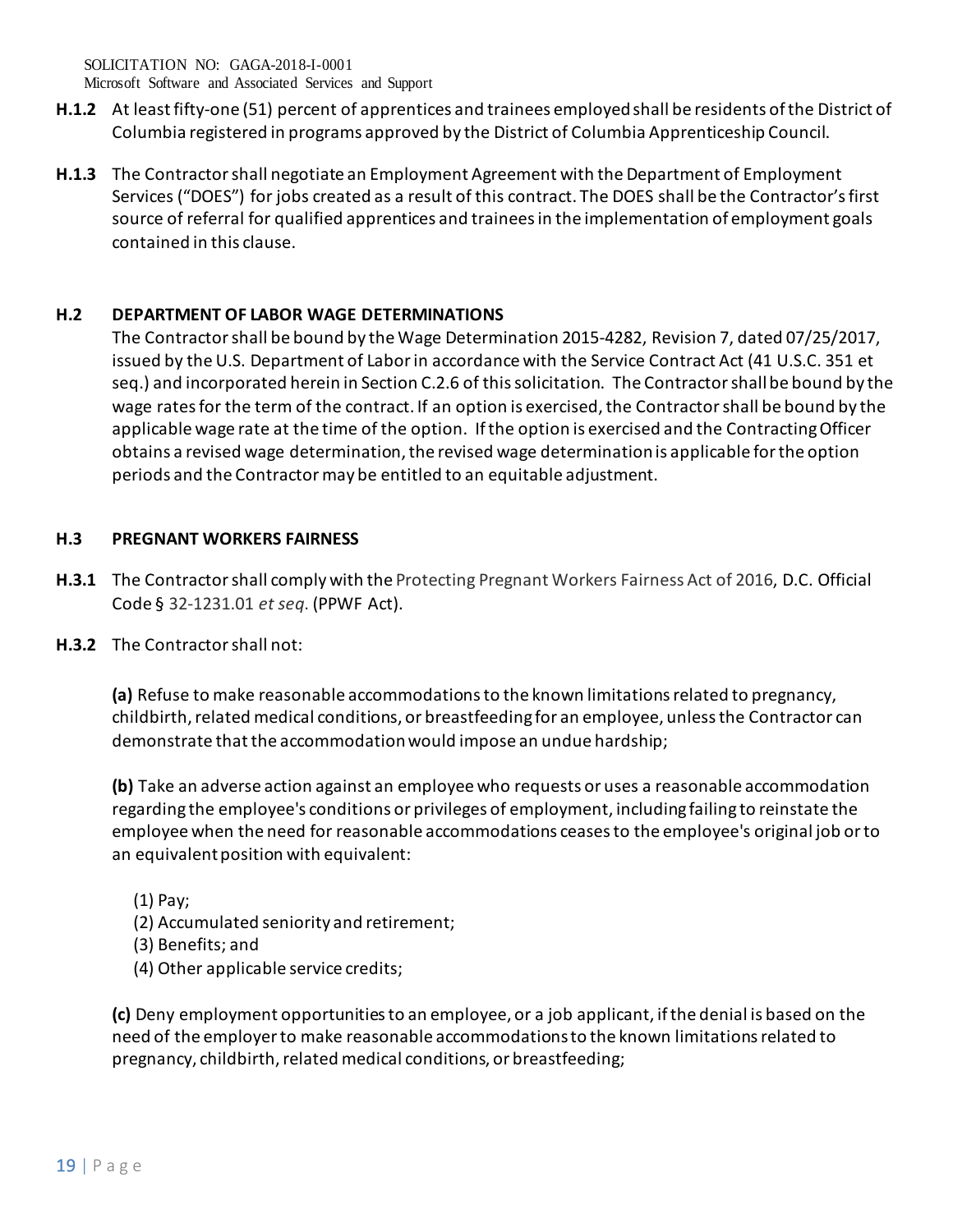**(d)** Require an employee affected by pregnancy, childbirth, related medical conditions, or breastfeeding to accept an accommodation that the employee chooses not to accept if the employee does not have a known limitation related to pregnancy, childbirth, related medical conditions, or breastfeeding or the accommodation is not necessary for the employee to perform her duties;

**(e)** Require an employee to take leave if a reasonable accommodation can be provided; or

**(f)** Take adverse action against an employee who has been absent from work as a result of a pregnancy-related condition, including a pre-birth complication.

- **H.3.3** The Contractor shall post and maintain in a conspicuous place a notice of rights in both English and Spanish and provide written notice of an employee's right to a needed reasonable accommodation related to pregnancy, childbirth, related medical conditions, or breastfeeding pursuant to this chapter to:
	- **(a)** New employees at the commencement of employment;
	- **(b)** Existing employees; and

**(c)** An employee who notifies the employer of her pregnancy, or other condition covered by this chapter, within 10 days of the notification.

- **H.3.4** The Contractor shall provide an accurate written translation of the notice of rights to any non-English or non-Spanish speaking employee.
- **H.3.5** Violations of the PPWF Act shall be subject to civil penalties as described in the Act.

# **H.4 UNEMPLOYED ANTI-DISCRIMINATION**

- **H.4.1** The Contractor shall comply with the Unemployed Anti-Discrimination Act of 2012, D.C. Official Code § 32-1361 *et seq*.
- H.4.2 The Contractor shall not:
	- **(a)** Fail or refuse to consider for employment, or fail or refuse to hire, an individual as an employee because of the individual's status as unemployed; or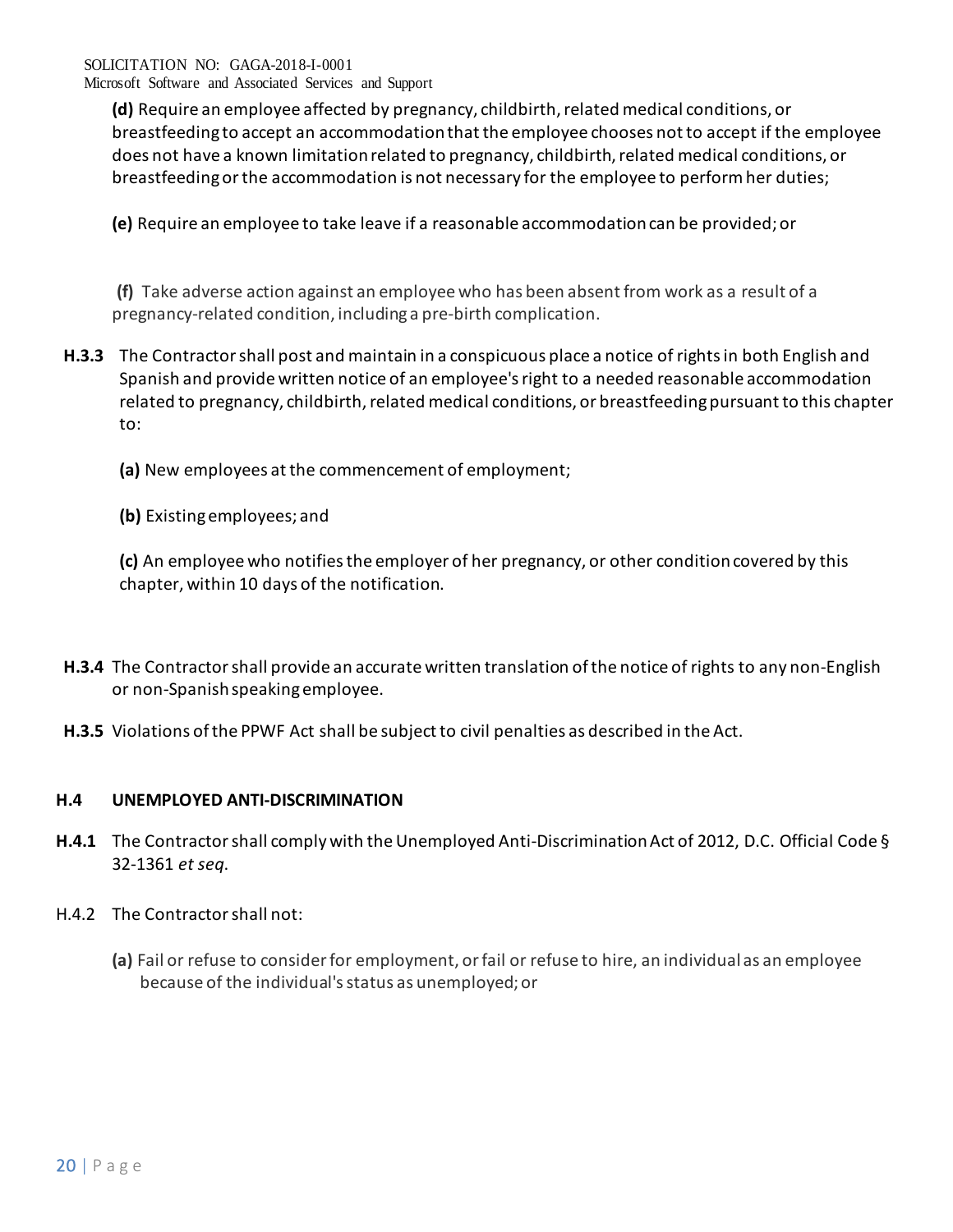Microsoft Software and Associated Services and Support

**(b)** Publish, in print, on the Internet, or in any other medium, an advertisement or announcement for any vacancy in a job for employment that includes:

**(1)** Any provision stating or indicating that an individual's status as unemployed disqualifies the individual for the job; or

**(2)** Any provision stating or indicating that an employment agency will not consider or hire an individual for employment based on that individual's status as unemployed.

**H.4.3** Violations of the Unemployed Anti-Discrimination Act shall be subject to civil penalties as described in the Act.

# **H.5 51% DISTRICT RESIDENTS NEW HIRES REQUIREMENTS AND FIRST SOURCE EMPLOYMENT AGREEMENT**

- H.5.1 For contracts for services in the amount of \$300,000 or more, the Contractor shall comply with the First Source Employment Agreement Act of 1984, as amended, D.C. Official Code § 2-219.01 et seq. (First Source Act).
- H.5.2 The Contractor shall enter into and maintain during the term of the contract, a First Source Employment Agreement (Employment Agreement) with the District of Columbia Department of Employment Service's (DOES), in which the Contractor shall agree that:
	- (a) The first source for finding employees to fill all jobs created in order to perform the contract shall be the First Source Register; and
	- (b) The first source for finding employees to fill any vacancy occurring in all jobs covered by the Employment Agreement shall be the First Source Register.
- H.5.3 The Contractor shall not begin performance of the contract until its Employment Agreement has been accepted by DOES. Once approved, the Employment Agreement shall not be amended except with the approval of DOES.
- H.5.4 The Contractor agrees that at least 51% of the new employees hired to perform the contract shall be District residents.
- H.5.5 The Contractor's hiring and reporting requirements under the First Source Act and any rules promulgated thereunder shall continue for the term of the contract.
- H.5.6 The CO may impose penalties, including monetary fines of 5% of the total amount of the direct and indirect labor costs of the contract, for a willful breach of the Employment Agreement, failure to submit the required hiring compliance reports, or deliberate submission of falsified data.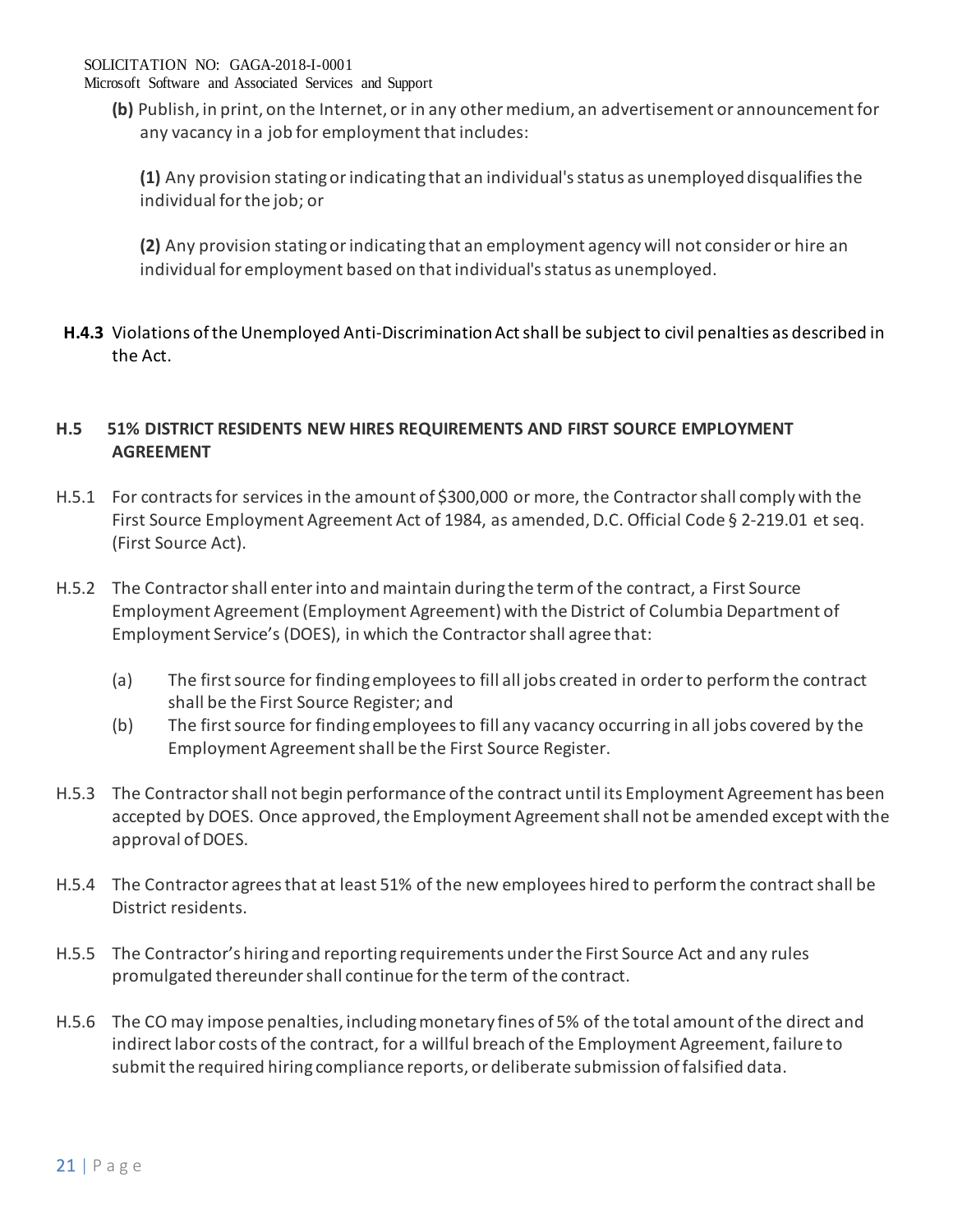Microsoft Software and Associated Services and Support

- H.5.7 If the Contractor does not receive a good faith waiver, the CO may also impose an additional penalty equal to 1/8 of 1% of the total amount of the direct and indirect labor costs of the contract for each percentage by which the Contractor fails to meet its hiring requirements.
- H.5.8 Any contractor which violates, more than once within a 10-year timeframe, the hiring or reporting requirements of the First Source Act shall be referred for debarment for not more than five (5) years.
- H.5.9 The contractor may appeal any decision of the CO pursuant to this clause to the D.C. Contract Appeals Board as provided in clause 14 of the SCP, Disputes.
- H.5.10 The provisions of the First Source Act do not apply to nonprofit organizations which employ 50 employees or less.
- H.6 RESERVED
- H.7 RESERVED
- H.8 RESERVED

## **H.9 SUBCONTRACTING REQUIREMENTS**

- H.9.1 Mandatory Subcontracting Requirements
- H.9.1.1 For all contracts in excess of \$250,000, at least 35% of the dollar volume of the contract shall be subcontracted to qualified small business enterprises (SBEs).
- H.9.1.2 If there are insufficient SBEs to completely fulfill the requirement of paragraph H.9.1.1, then the subcontracting may be satisfied by subcontracting 35% of the dollar volume to any qualified certified business enterprises (CBEs); provided, however, that all reasonable efforts shall be made to ensure that SBEs are significant participants in the overall subcontracting work.
- H.9.1.3A prime contractor that is certified by DSLBD as a small, local, or disadvantaged business enterprise shall not be required to comply with the provisions of sections H.9.1.1 and H.9.1.2.
- H.9.1.4 Except as provided in H.9.1.5 and H.9.1.7, a prime contractor that is a CBE and has been granted a bid preference pursuant to D.C. Official Code § 2-218.43, or is selected through a set-aside program, shall perform at least 35% of the contracting effort with its own organization and resources and, if it subcontracts, 35% of the subcontracting effort shall be with CBEs. A CBE prime contractor that performs less than 35% of the contracting effort shall be subject to enforcement actions under D.C. Official Code § 2-218.63.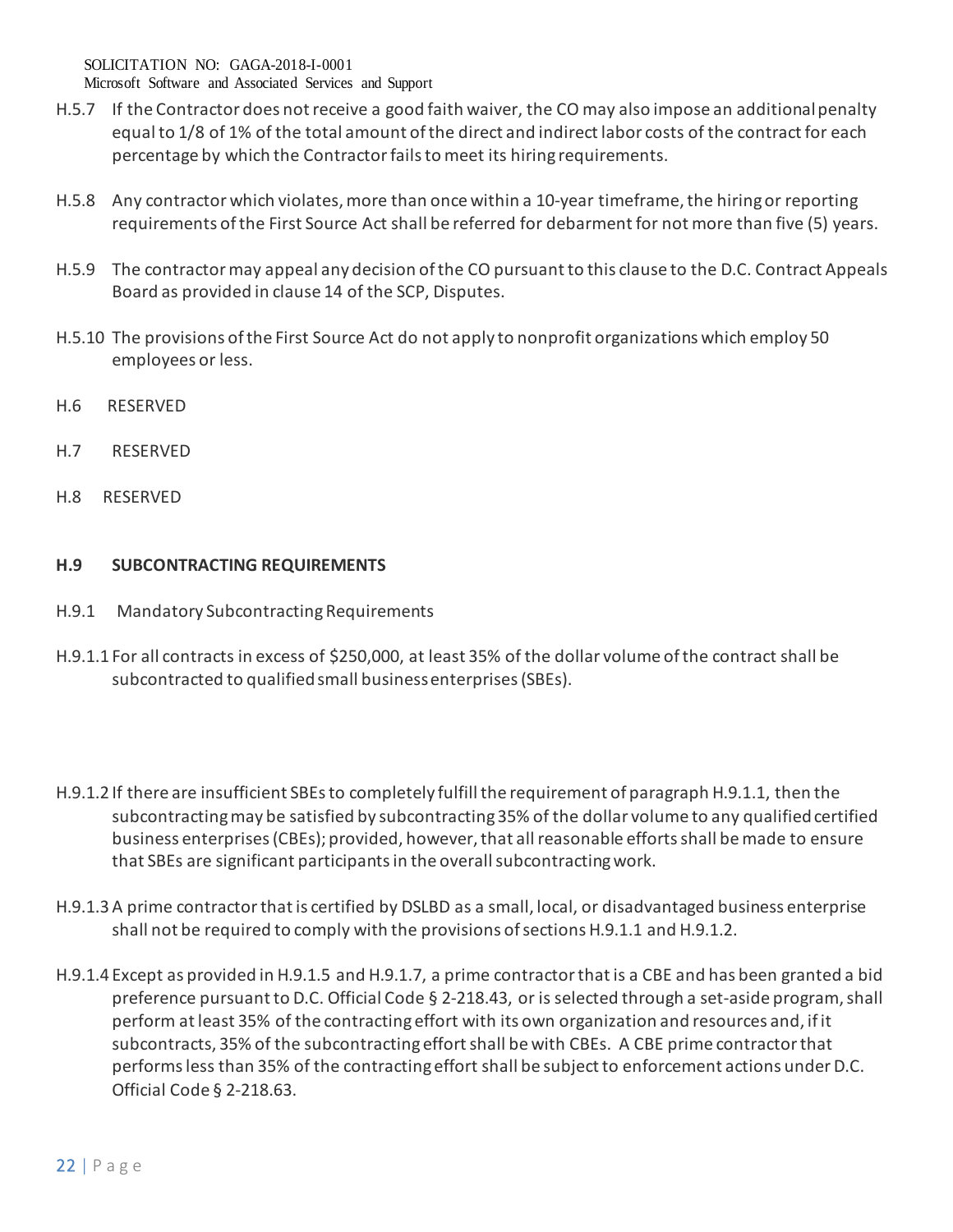Microsoft Software and Associated Services and Support

- H.9.1.5A prime contractor that is a certified joint venture and has been granted a bid preference pursuant to D.C. Official Code § 2-218.43, or is selected through a set-aside program, shall perform at least 50% of the contracting effort with its own organization and resources and, if it subcontracts, 35% of the subcontracting effort shall be with CBEs. A certified joint venture prime contractor that performs less than 50% of the contracting effort shall be subject to enforcement actions under D.C. Official Code § 2- 218.63.
- H.9.1.6 Each CBE utilized to meet these subcontracting requirements shall perform at least 35% of its contracting effort with its own organization and resources.
- H.9.1.7A prime contractor that is a CBE and has been granted a bid preference pursuant to D.C. Official Code § 2-218.43, or is selected through a set-aside program, shall perform at least 50% of the on-site work with its own organization and resources if the contract is \$1 million or less.

# **H.9.2 Subcontracting Plan**

If the prime contractor is required to subcontract under this contract, it shall submit a subcontracting plan as part of the bid and it may only be amended after award with the prior written approval of the CO and Director of DSLBD. Any reduction in the dollar volume of the subcontracted portion resulting from an amendment of the plan after award shall inure to the benefit of the District.

Each subcontracting plan shall include the following:

- (1) The name and address of each subcontractor;
- (2) A current certification number of the small or certified business enterprise;
- (3) The scope of work to be performed by each subcontractor; and
- (4) The price that the prime contractor will pay each subcontractor.

## H.9.3 Copies of Subcontracts

Within twenty-one (21) days of the date of award, the Contractor shall provide fully executed copies of all subcontracts identified in the subcontracting plan to the CO, CA, District of Columbia Auditor and the Director of DSLBD.

## **H.10 PUBLICITY**

The Contractor shall at all times obtain the prior written approval from the CO before the Contractor, any of its officers, agents, employees or subcontractors, either during or after expiration or termination of the contract, make any statement, or issue any material, for publication through any medium of communication, bearing on the work performed or data collected under this contract.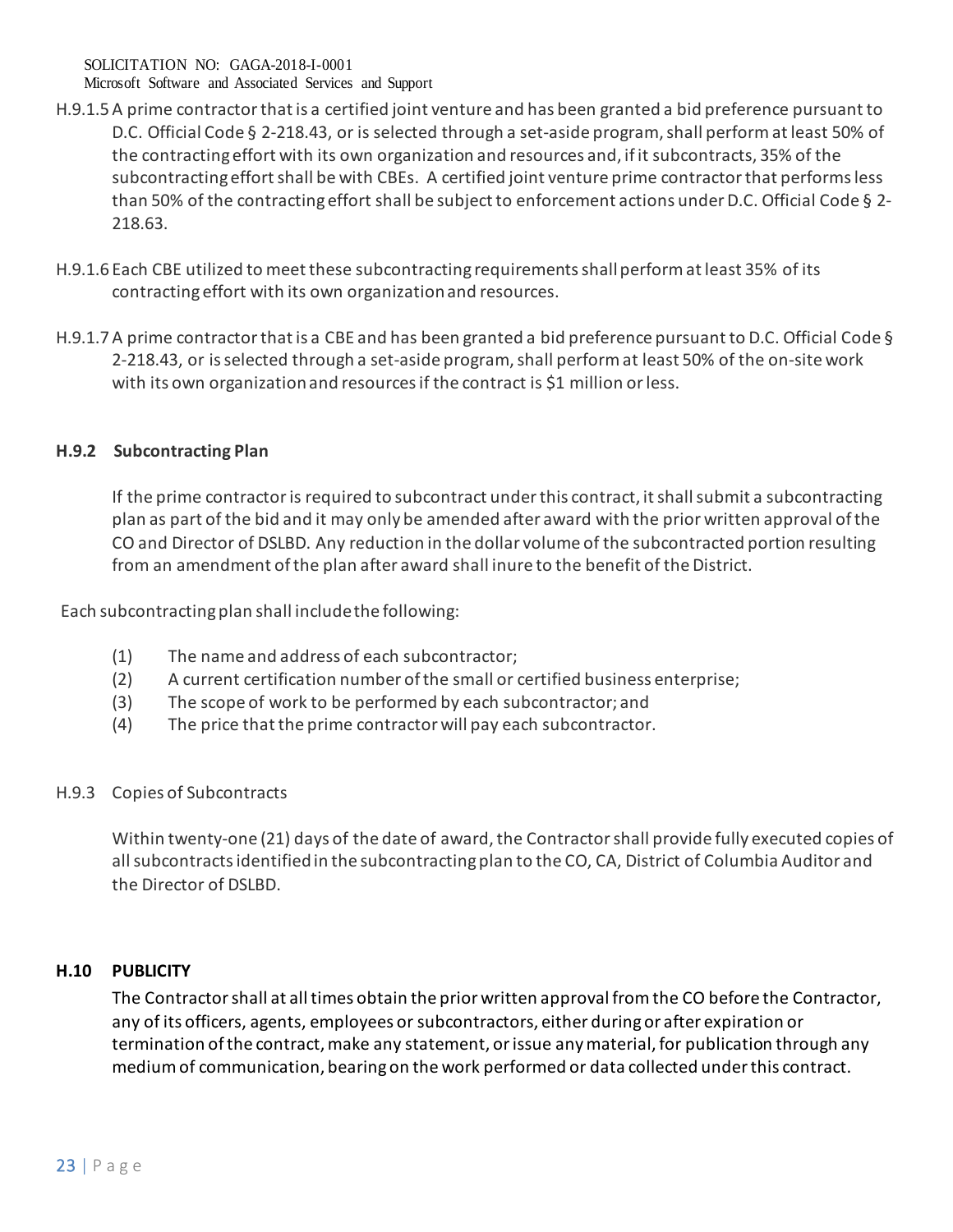## **H.11 FREEDOM OF INFORMATION ACT**

The District of Columbia Freedom of Information Act, at D.C. Official Code §2-532 (a-3), requires the District to make available for inspection and copying any record produced or collected pursuantto a District contract with a private contractor to perform a public function, to the same extent as if the record were maintained by the agency on whose behalf the contract is made. If the Contractor receives a request for such information, the Contractor shall immediately send the request to the CA who will provide the request to the FOIA Officer for the agency with programmatic responsibility in accordance with the D.C. Freedom of Information Act. If the agency with programmatic responsibility receives a request for a record maintained by the Contractor pursuant to the contract, the CA will forward a copy to the Contractor. In either event, the Contractor is required by law to provide all responsive records to the CA within the timeframe designated by the CA. The FOIA Officer for the agency with programmatic responsibility will determine the releasability of the records. The District will reimburse the Contractor for the costs of searching and copying the records in accordance with D.C. Official Code §2-532 and Chapter 4 of Title 1 of the D.C. Municipal Regulations.

## **H.12 FAIR CRIMINAL RECORD SCREENING**

- H.12.1 The Contractor shall comply with the provisions of the Fair Criminal Record Screening Amendment Act of 2014, effective December 17, 2014 (D.C. Law 20-152) (the "Act" as used in this section). This section applies to any employment, including employment on a temporary or contractual basis, where the physical location of the employment is in whole or substantial part within the District of Columbia.
- H.12.2 Prior to making a conditional offer of employment, the Contractor shall not require an applicant for employment, or a person who has requested consideration for employment by the Contractor, to reveal or disclose an arrest or criminal accusation that is not then pending or did not result in a criminal conviction.
- H.12.3 After making a conditional offer of employment, the Contractor may require an applicant to disclose or reveal a criminal conviction.
- H.12.4 The Contractor may only withdraw a conditional offer of employment, or take adverse action against an applicant, for a legitimate business reason as described in the Act.
- H.12.5 This section and the provisions of the Act shall not apply:

(a) Where a federal or District law or regulation requires the consideration of an applicant's criminal history for the purposes of employment;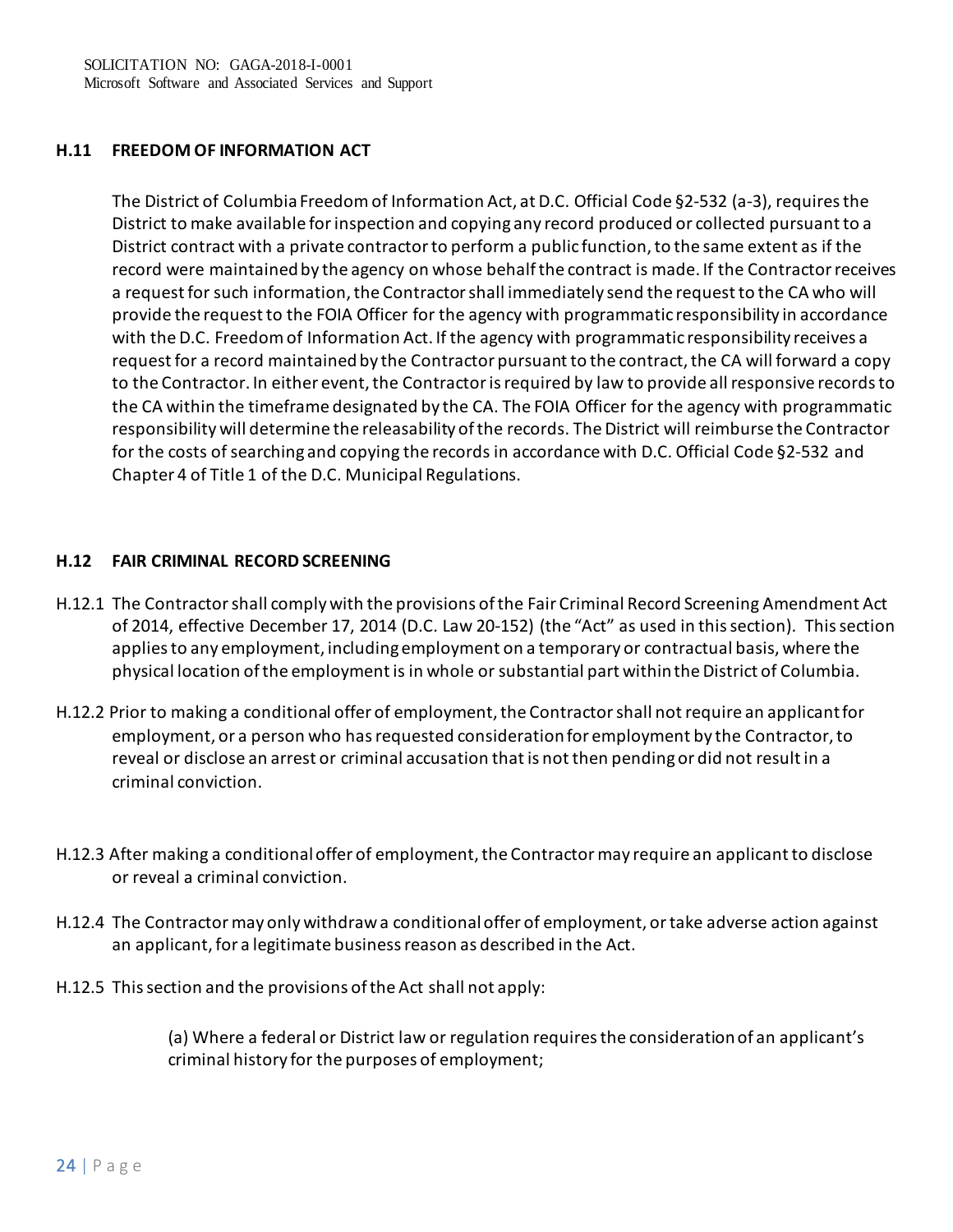(b) To a position designated by the employer as part of a federal or District government program or obligation that is designed to encourage the employment of those with criminal histories;

(c) To any facility or employer that provides programs, services, or direct care to, children, youth, or vulnerable adults; or

- (d) To employers that employ less than 11 employees.
- H.12.6 A person claiming to be aggrieved by a violation of the Act may file an administrative complaint with the District of Columbia Office of Human Rights, and the Commission on Human Rights may impose monetary penalties against the Contractor.

# **H.13 AMERICANS WITH DISABILITIES ACT OF 1990 (ADA)**

During the performance of the contract, the Contractor and any of its subcontractors shall comply with the ADA. The ADA makes it unlawful to discriminate in employment against a qualified individual with a disability. See 42 U.S.C. §12101 et seq.

# **H.14 SECTION 504 OF THE REHABILITATION ACT OF 1973, AS AMENDED**

During the performance of the contract, the Contractor and any of its subcontractors shall comply with Section 504 of the Rehabilitation Act of l973, as amended. This Act prohibits discrimination against disabled people in federally funded program and activities. See 29 U.S.C. §794 et seq.

# **H.15 WAY TO WORK AMENDMENT ACT OF 2006**

- H.15.1 Except as described in Section H.15.8 below, Contractor shall comply with Title I of the Way to Work Amendment Act of 2006, effective June 9, 2006 (D.C. Law 16-118, D.C. Official Code § 2-220.01 *et seq*.) ("Living Wage Act of 2006"), for contracts for services in the amount of one-hundred thousand dollars (\$100,000) or more in a twelve (12) month period.
- H.15.2 The Contractor shall pay its employees and subcontractors who perform services under the Contract no less than the current living wage published on the OCP website a[t www.ocp.dc.gov.](http://www.ocp.dc.gov/)
- H.15.3 The Contractor shall include in any subcontract for fifteen thousand dollars (\$15,000) or more a provision requiring the subcontractor to pay its employees who perform services under the contract no less than the current living wage rate.
- H.15.4 The Department of Employment Services may adjust the living wage annually and the OCP will publish the current living wage rate on its website at [www.ocp.dc.gov.](http://www.ocp.dc.gov/)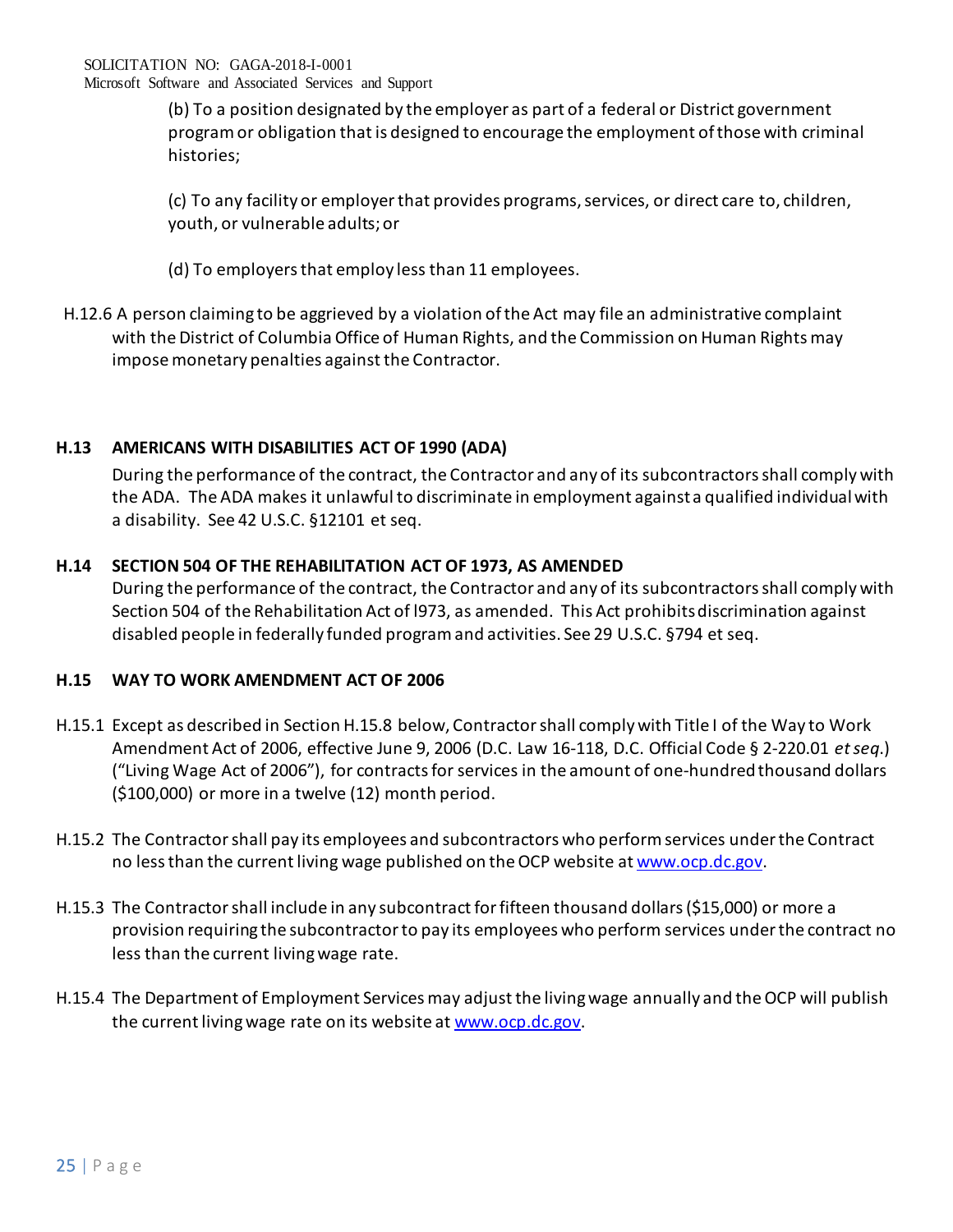Microsoft Software and Associated Services and Support

- H.15.5 The Contractor shall provide a copy of the Fact Sheet Living Wage Act Fact Sheet to each employee and subcontractor who performs services under the contract. Contractor shall also post the Living Wage Act Notice in a conspicuous place in its place of business. Contractor shall include in any subcontract for fifteen thousand dollars (\$15,000) or more a provision requiring the subcontractor to post the Notice in a conspicuous place in its place of business.
- H.15.6 The Contractor shall maintain its payroll records under the contract in the regular course of business for a period of at least three (3) years from the payroll date, and shall include this requirement in its subcontracts for fifteen thousand dollars (\$15,000) or more under the Contract.
- 15.1.7 The payment of wages required under the Living Wage Act of 2006 shall be consistent with and subject to the provisions of D.C. Official Code § 32-1301 *et seq*.
- 15.1.8 The requirements of the Living Wage Act of 2006 do not apply to:
	- (1) Contracts or other agreements that are subject to higher wage level determinations required by federal law;
	- (2) Existing and future collective bargaining agreements, provided, that the future collective bargaining agreement results in the employee being paid no less than the established living wage;
	- (3) Contracts for electricity, telephone, water, sewer or other services provided by a regulated utility;
	- (4) Contracts for services needed immediately to prevent or respond to a disaster or eminent threat to public health or safety declared by the Mayor;
	- (5) Contracts or other agreements that provide trainees with additional services including, but not limited to, case management and job readiness services; provided that the trainees do not replace employees subject to the Living Wage Act of 2006;
	- (6) An employee under twenty-two (22) years of age employed during a school vacation period, or enrolled as a full-time student, as defined by the respective institution, who is in high school or at an accredited institution of higher education and who works less than twenty-five (25) hours per week; provided that he or she does not replace employees subject to the Living Wage Act of 2006;
	- (7) Tenants or retail establishments that occupy property constructed or improved by receipt of government assistance from the District of Columbia; provided, that the tenant or retail establishment did not receive direct government assistance from the District;
	- (8) Employees of nonprofit organizations that employ not more than fifty (50) individuals and qualify for taxation exemption pursuant to Section 501(c)(3) of the Internal Revenue Code of 1954, approved August 16, 1954 (68A Stat. 163; 26 U.S.C. § 501(c)(3));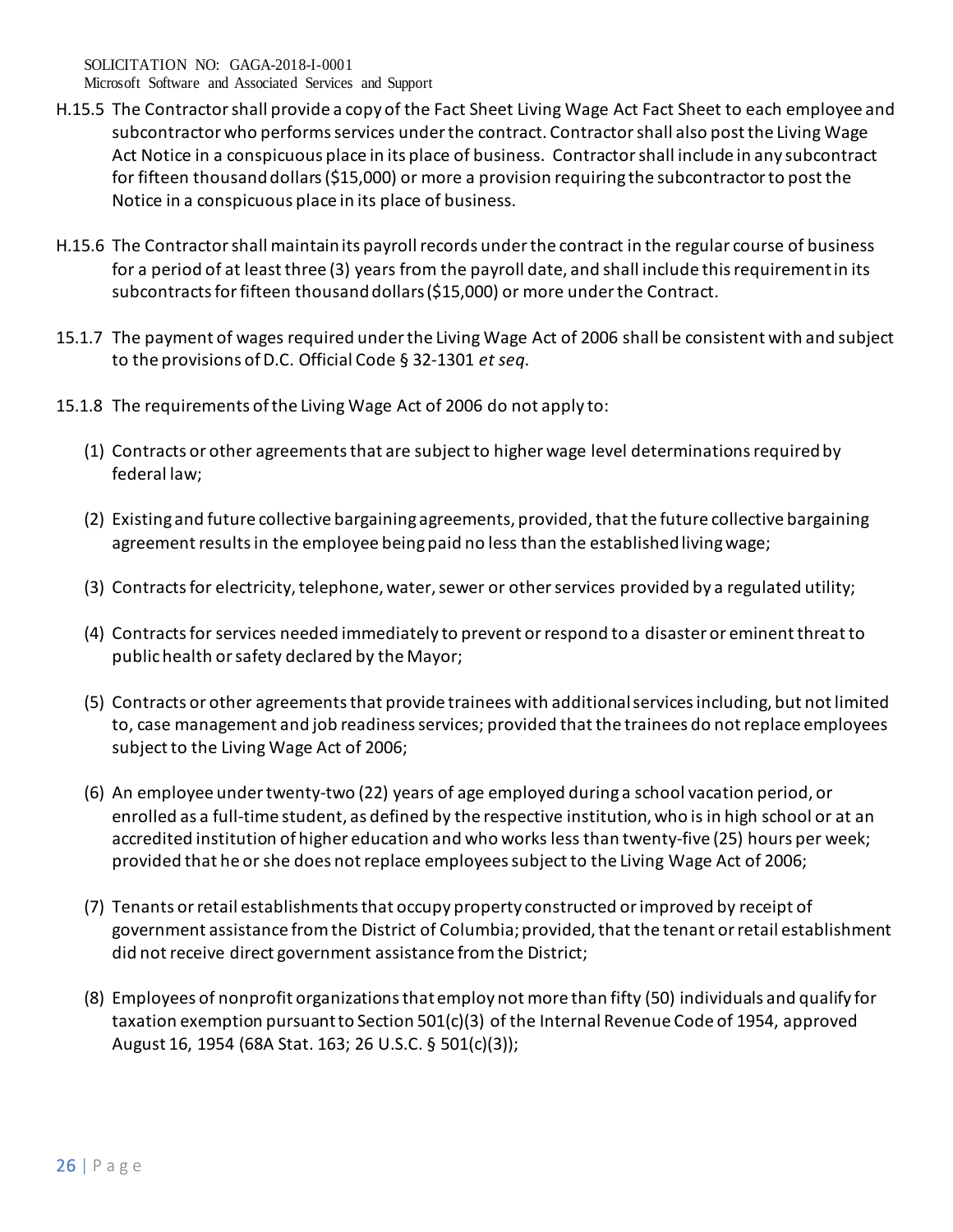Microsoft Software and Associated Services and Support

- (9) Medicaid provider agreements for direct care services to Medicaid recipients, provided, that the direct care service is not provided through a home care agency, a community residence facility, or a group home for mentally retarded persons as those terms are defined in Section 2 of the Health-Care and Community Residence Facility, Hospice, and Home Care Licensure Act of 1983, effective February 24, 1984 (D.C. Law 5-48; D.C. Official Code § 44-501); and
- (10) Contracts or other agreements between MCOs and the Health Care Safety Net Administration or MAA to provide health services.
- H.15.9 The Mayor may exempt a Contractor from the requirements of the Living Wage Act of 2006, subject to the approval of Council, in accordance with the provisions of Section 109 of the Living Wage Act of 2006.

# **H.16 DISTRICT RESPONSIBILITIES**

N/A

# **H.17 CONTRACTOR RESPONSIBILITIES**

The Contractor's responsibilities are outlined in this contract. There are no additional responsibilities required beyond the ones outline in this contract.

# SECTION I: **CONTRACT CLAUSES**

# **I.1 APPLICABILITY OF STANDARD CONTRACT PROVISIONS**

The Standard Contract Provisions for use with District of Columbia Government Supplies and Services Contracts dated July 2010 ("SCP") are incorporated as part of the contract resulting from this solicitation. To obtain a copy of the SCP go to [www.ocp.dc.gov,](http://www.ocp.dc.gov/) click on OCP Policies under the heading "Information", then click on "Standard Contract Provisions – Supplies and Services Contracts".

# **I.2 CONTRACTS THAT CROSS FISCAL YEARS**

Continuation of this contract beyond the current fiscal year is contingent upon future fiscal appropriations.

# **I.3 CONFIDENTIALITY OF INFORMATION**

The Contractor shall keep all information relating to any employee or customer of the District in absolute confidence and shall not use the information in connection with any other matters; nor shall it disclose any such information to any other person, firm or corporation, in accordance with the District and federal laws governing the confidentiality of records.

# **I.4 TIME**

Time, if stated in a number of days, will include Saturdays, Sundays, and holidays, unless otherwise stated herein.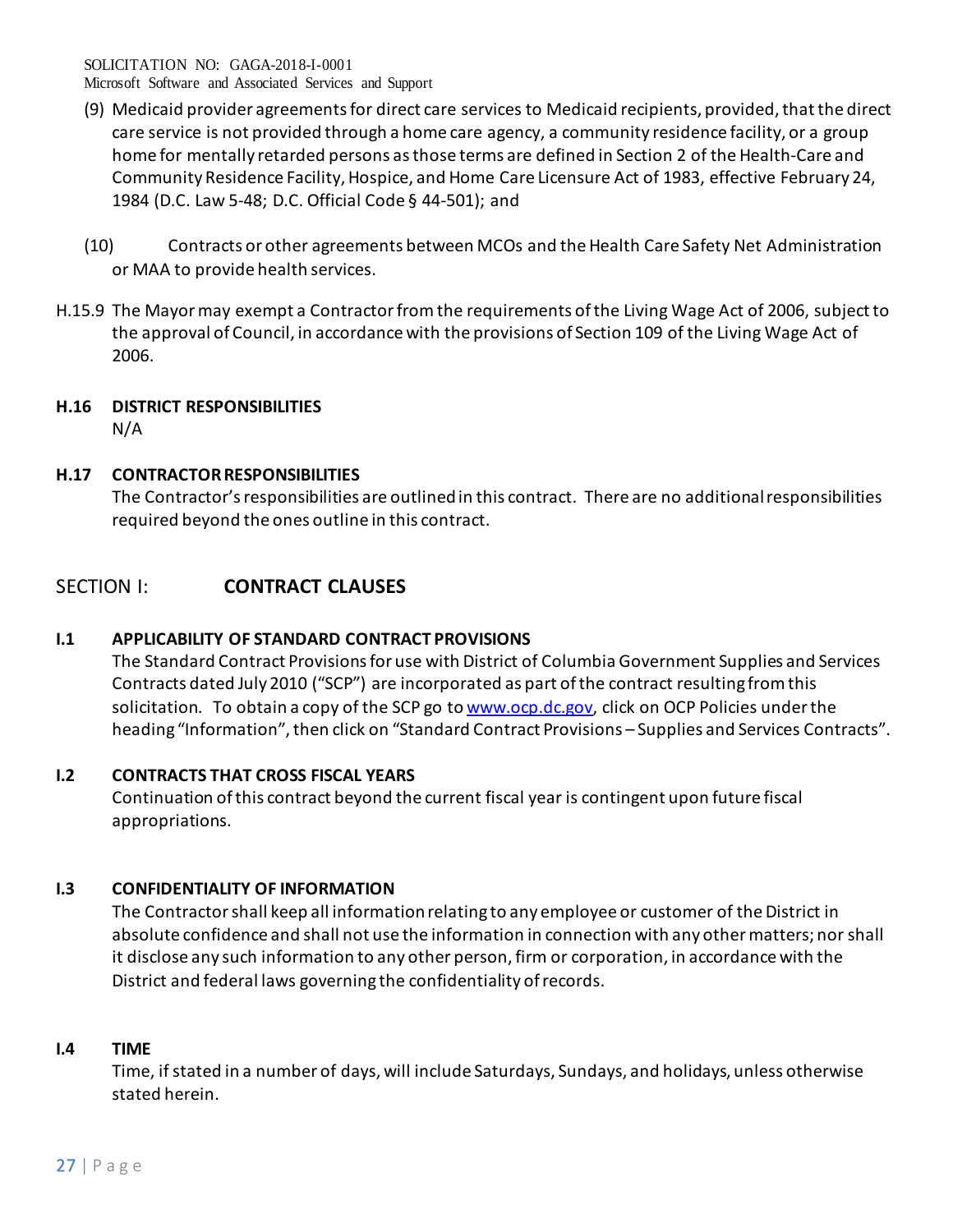# **I.5 RIGHTS IN DATA**

## **A. Definitions**

- 1. "Products" A deliverable under any contract that may include commodities, services and/or technology furnished by or through Contractor, including existing and custom Products, such as, but not limited to: a) recorded information, regardless of form or the media on which it may be recorded; b) document research; c) experimental, developmental, or engineering work; d) licensed software; e) components of the hardware environment; f) printed materials (including but not limited to training manuals, system and user documentation, reports, drawings); g) third party software; h) modifications, customizations, custom programs, program listings, programming tools, data, modules, components; and i) any intellectual property embodied therein, whether in tangible or intangible form, including but not limited to utilities, interfaces, templates, subroutines, algorithms, formulas, source code, and object code.
- 2. "Existing Products" Tangible Products and intangible licensed Products that exist prior to the commencement of work under the contract. Existing Products must be identified on the Product prior to commencement of work or else will be presumed to be Custom Products.
- 3. "Custom Products" Products, preliminary, final or otherwise, which are created or developed by Contractor, its subcontractors, partners, employees, resellers or agents for the District under the contract.
- 4. "District" The District of Columbia and its agencies.
- 5. "Knowledge Workers" Any employee (including a Student employee), contractor, or volunteer of or for the Institution who uses a Product or Qualified Device for the benefit of the institution or within the user's relationship with the Institution. This definition does not include users of any Product identified in the Product Terms as excluded from the definition of Knowledge Worker.
- 6. "EES" Enrollment for Education Solutions (EES) is the new subscription licensing offering from Microsoft available to qualified education customers with as few as five FTE. Customers with five or more FTE can acquire the EES subscription through an AER by signing the OVS-ES agreement. Customers with 1,000 or more FTE can acquire the EES subscription through a LSP by signing the CASA+EES contracts .

# **B. Title to Project Deliverables**

The Contractor acknowledges that it is commissioned by the District to perform services detailed in the contract. The District shall have ownership and rights for the duration set forth in the contract to use, copy, modify, distribute, or adapt Products as follows: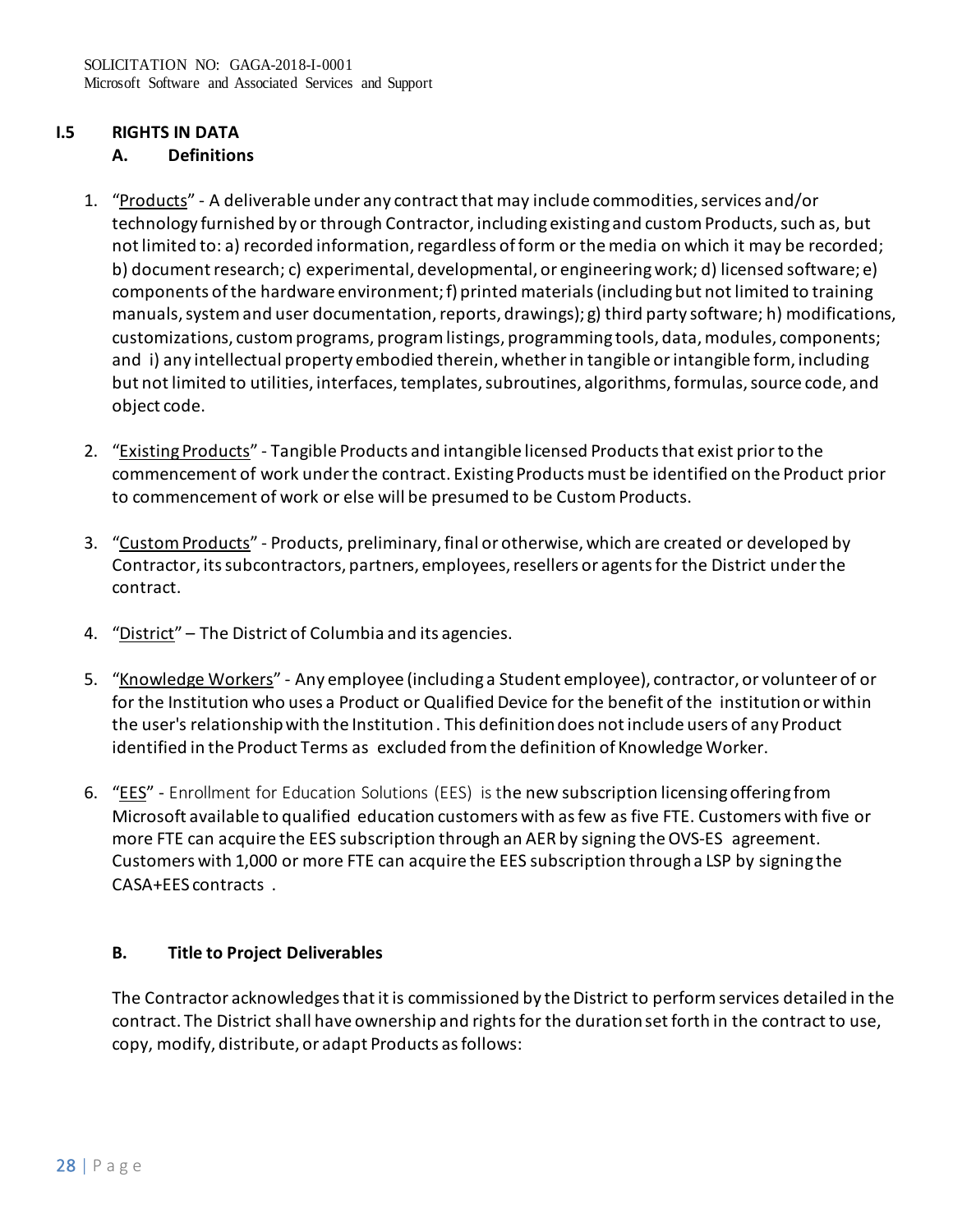Microsoft Software and Associated Services and Support

1. Existing Products: Title to all Existing Licensed Product(s), whether or not embedded in, delivered or operating in conjunction with hardware or Custom Products, shall: (1) remain with Contractor or third party proprietary owner, who retains all rights, title and interest (including patent, trademark or copyrights). Effective upon payment, the District is granted an irrevocable, non-exclusive, worldwide, paid-up license to use, execute, reproduce, display, perform, adapt (unless Contractor advises the District as part of Contractor's proposal that adaptation will violate existing agreements or statutes and Contractor demonstrates such to the District's satisfaction) and distribute Existing Product to District users up to the license capacity stated in the contract with all license rights necessary to fully effect the general business purpose(s) of the project or work plan or contract; and (2) be licensed in the name of the District. The District agrees to reproduce the copyright notice and any other legend of ownership on any copies authorized under this paragraph.

2. Custom Products: Effective upon Product creation, Contractor hereby conveys, assigns, and transfers to the District the sole and exclusive rights, title and interest in Custom Product(s), whether preliminary, final or otherwise, including all patent, trademark and copyrights. Contractor hereby agrees to take all necessary and appropriate steps to ensure that the Custom Products are protected against unauthorized copying, reproduction and marketing by or through Contractor.

# **C. Transfers or Assignments of Existing or Custom Products by the District**

The District may transfer or assign Existing or Custom Products and the licenses thereunder to another District agency. Nothing herein shall preclude the Contractor from otherwise using the related or underlying general knowledge, skills, ideas, concepts, techniques and experience developed under a project or work plan in the course of Contractor's business.

## **D. Subcontractor Rights**

Whenever any data, including computer software, are to be obtained from a subcontractor under the contract, the Contractor shall use this clause, **Rights in Data**, in the subcontract, without alteration, and no other clause shall be used to enlarge or diminish the District's or the Contractor's rights in that subcontractor data or computer software which is required for the District.

## **E. Source Code Escrow**

1. For all computer software furnished to the District with the rights specified in section B.2, the Contractor shall furnish to the District, a copy of the source code with such rights of the scope as specified in section B.2 of this clause. For all computer software furnished to the District with the restricted rights specified in section B.1 of this clause, the District, if the Contractor either directly or through a successor or affiliate shall cease to provide the maintenance or warranty services provided the District under the contract or any paid-up maintenance agreement, or if the Contractor should be declared insolvent by a court of competent jurisdiction, shall have the right to obtain, for its own and sole use only, a single copy of the current version of the source code supplied under the contract, and a single copy of the documentation associated therewith, upon payment to the person in control of the source code the reasonable cost of making each copy.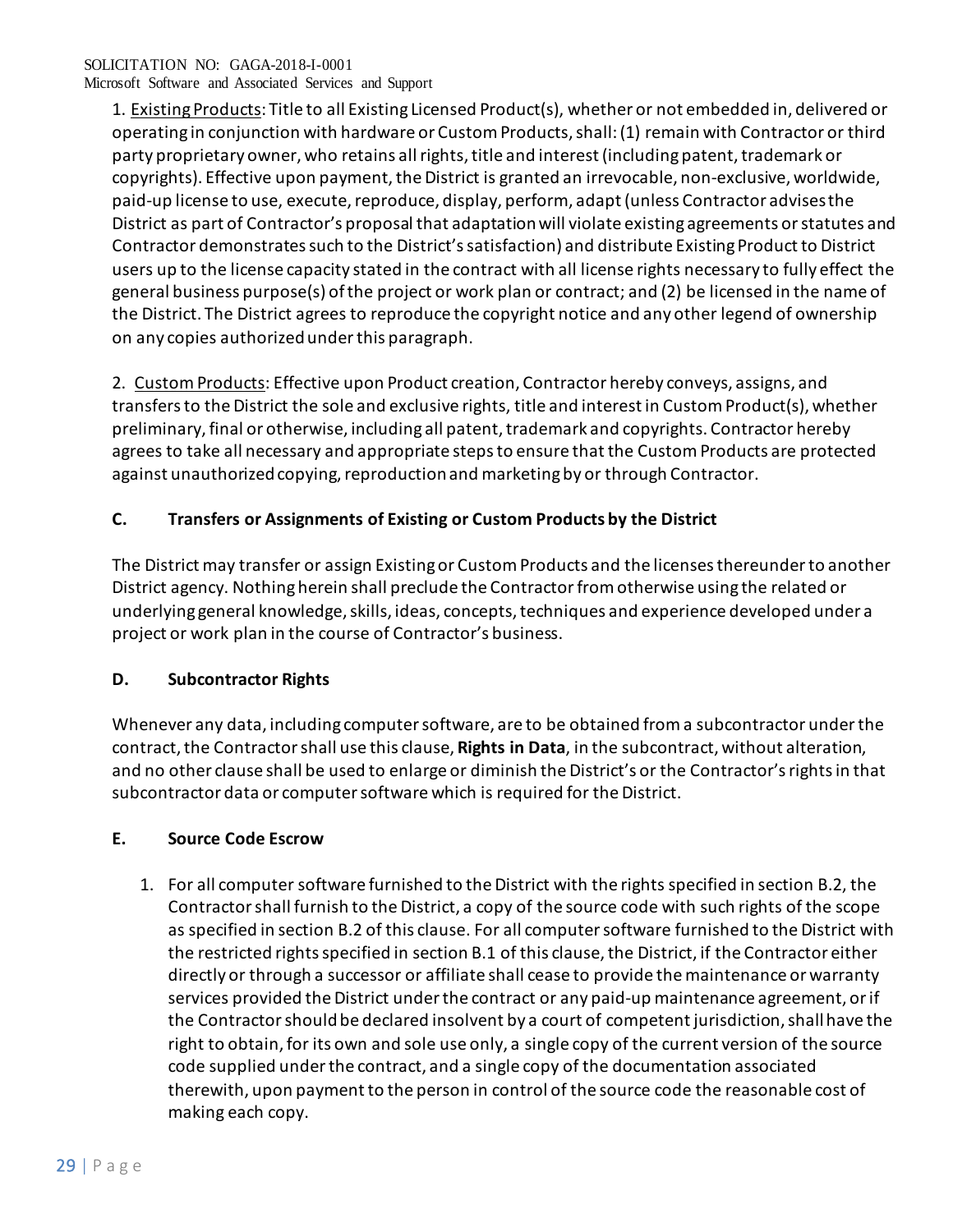Microsoft Software and Associated Services and Support

- 2. If the Contractor or Product manufacturer/developer of software furnished to the District with the rights specified in section B.1 of this clause offers the source code or source code escrow to any other commercial customers, the Contractor shall either: (1) provide the District with the source code for the Product; (2) place the source code in a third party escrow arrangement with a designated escrow agent who shall be named and identified to the District, and who shall be directed to release the deposited source code in accordance with a standard escrow arrangement acceptable to the District; or (3) will certify to the District that the Product manufacturer/ developer has named the District as a named beneficiary of an established escrow arrangement with its designated escrow agent who shall be named and identified to the District, and who shall be directed to release the deposited source code in accordance with the terms of escrow.
- 3. The Contractor shall update the source code, as well as any corrections or enhancements to the source code, for each new release of the Product in the same manner as provided above, and certify such updating of escrow to the District in writing.

## **F. Indemnification and Limitation of Liability**

The Contractor shall indemnify and save and hold harmless the District, its officers, agents and employees acting within the scope of their official duties against any liability, including costs and expenses, (i) for violation of proprietary rights, copyrights, or rights of privacy, arising out of the publication, translation, reproduction, delivery, performance, use or disposition of any data furnished under this contract, or (ii) based upon any data furnished under this contract, or based upon libelous or other unlawful matter contained in such data.

# **I.6 OTHER CONTRACTORS**

The Contractor shall not commit or permit any act that will interfere with the performance of work by another District contractor or by any District employee.

# **I.7 SUBCONTRACTS**

The Contractor hereunder shall not subcontract any of the Contractor's work or services to any subcontractor without the prior written consent of the Contracting Officer. Any work or service so subcontracted shall be performed pursuant to a subcontract agreement, which the District will have the right to review and approve prior to its execution by the Contractor. Any such subcontract shall specify that the Contractor and the subcontractor shall be subject to every provision of this contract. Notwithstanding any such subcontract approved by the District, the Contractor shall remain liable to the District for all Contractor's work and services required hereunder.

## **I.8 INSURANCE**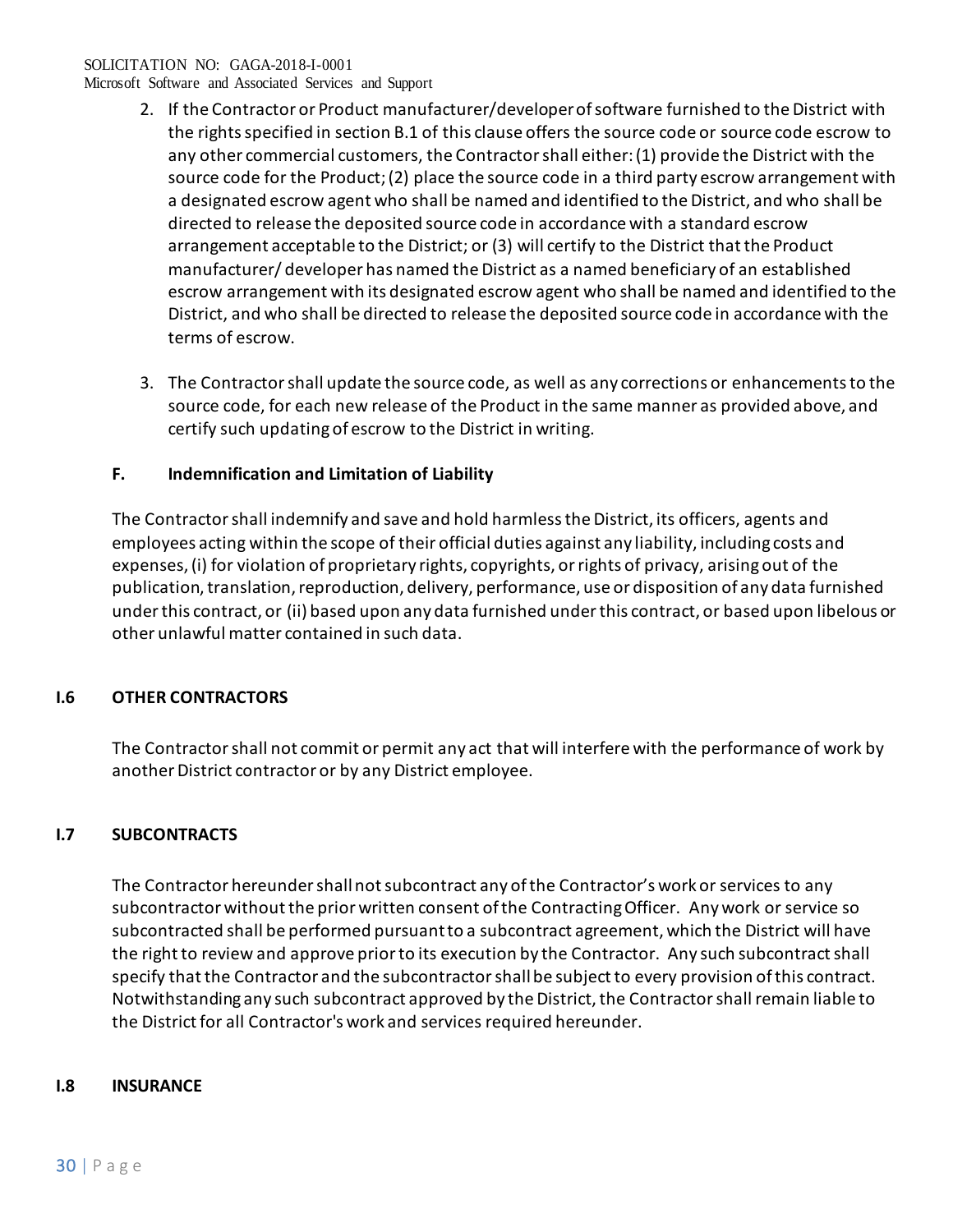Microsoft Software and Associated Services and Support

A. GENERAL REQUIREMENTS. The Contractor shall procure and maintain, during the entire period of performance under this contract, the types of insurance specified below. The Contractor shall have its insurance broker or insurance company submit a Certificateof Insurance to the CO giving evidence of the required coverage prior to commencing performance under this contract. In no event shall any work be performed until the required Certificates of Insurance signed by an authorized representative of theinsurer(s) have been provided to, and accepted by, the CO.

All insurance shall be written with financially responsible companies authorized todo business in the District of Columbia or in the jurisdiction where the work is to beperformed and have an A.M. Best Company rating of A-VIII or higher. The Contractor shall require allof its subcontractors to carry the same insurance required herein. The Contractor shallensure that all policies provide that the CO shall be given thirty (30) days prior written notice inthe event the stated limit in the declarations page of the policy is reduced via endorsement or the policy is canceled prior to the expiration date shown on the certificate. TheContractor shall provide the CO with ten (10) days prior written notice in the event of non-payment of premium.

1. Commercial General Liability Insurance. The Contractor shall provide evidence satisfactory to the CO with respect to the services performed that it carries \$1,000,000 per occurrence limits; \$2,000,000 aggregate; Bodily Injury and Property Damage including, but not limited to: premises-operations; broad form property damage; Products and Completed Operations; Personal and Advertising Injury; contractual liability and independent contractors. The policy coverageshall include the District of Columbia as an additional insured, shall be primary and

non-contributory with any other insurance maintained by the District of Columbia, and shall contain a waiver of subrogation. The Contractorshall maintain Completed Operations coverage for five (5) years following final acceptance of the work performed under this contract.

- 2. Automobile Liability Insurance. The Contractor shall provide automobileliability insurance to cover all owned, hired or non-owned motor vehicles used in conjunction with the performance of this contract. The policy shall provide a \$1,000,000 per occurrence combined single limit for bodily injury and property damage.
- 3. Workers' Compensation Insurance. The Contractor shall provide Workers' Compensation insurance in accordance with the statutory mandates of the District of Columbia or the jurisdiction in which the contract is performed.
- 4. Employer's Liability Insurance. The Contractor shall provide employer'sliability insurance as follows: \$500,000.00 per accident for injury; \$500,000 per employeefor disease; and \$500,000.00 for policy disease limit.
- 5. Umbrella or Excess Liability Insurance. The Contractor shall provide umbrellaor excess liability (which is excess over employer's liability, general liability, and automobile liability) insurance as follows: \$5,000,000.00 per occurrence, including the District of Columbia as additional insured.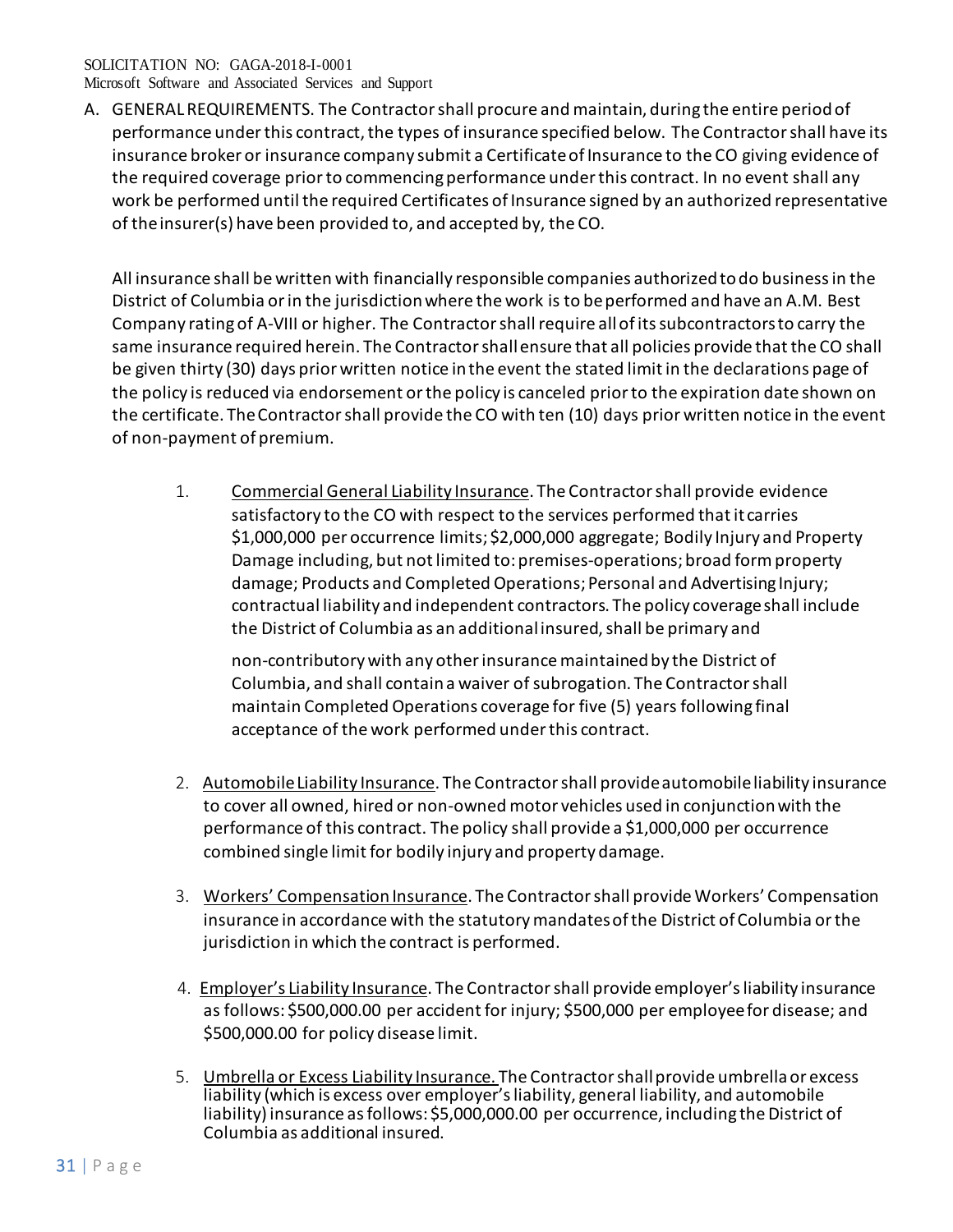- 6. The Contractor shall maintain this insurance for five (5) years following the District's final acceptance of the work performed under this contract.
- 7. Employment Practices Liability. The Contractor shall provide evidence satisfactoryto the Contracting Officer with respect to the operations performed to cover the defense of employment related claims that the District of Columbia would be named as a codefendant in claims arising from: Discrimination, Sexual Harassment, Wrongful Termination, or Workplace Torts. Policy shall include the ClientCompany Endorsement for Temporary Help Firms and the Independent Contractors Endorsement. The policy shall provide limits of \$1,000,000 for each wrongful act and \$1,000,000 annual aggregate for each wrongful act. The Contractor shall maintain this insurance for five (5) years following the District's final acceptance of thework performed under this contract.
- B. DURATION. The Contractor shall carry all required insurance until all contract workis accepted by the District, and shall carry the required General Liability; any required Professional Liability; and any required Employment Practices Liability insurance for five (5) years following final acceptance of the work performed under this contract.
- C. LIABILITY. These are the required minimum insurance requirements established by the District of Columbia. HOWEVER, THE REQUIRED MINIMUM INSURANCE REQUIREMENTSPROVIDEDABOVE WILL NOT IN ANY WAY LIMIT THE CONTRACTOR'S LIABILITY UNDER THIS CONTRACT.
- D. CONTRACTOR'S PROPERTY. Contractor and subcontractors are solely responsible for any lossor damage to their personal property, including but not limited to tools and equipment,scaffolding and temporary structures, rented machinery, or owned and leased equipment. A waiver of subrogation shall apply in favor of the District of Columbia.
- E. MEASURE OF PAYMENT. The District shall not make any separate measure or payment forthe cost of insurance and bonds. The Contractor shall include all of the costs of insurance andbonds in the contract price.
- F. NOTIFICATION. The Contractor shall immediately provide the CO with written notice in the event that its insurance coverage has or will be substantially changed, canceled or notrenewed, and provide an updated certificate of insurance to the CO.
- G. CERTIFICATES OF INSURANCE. The Contractor shall submit certificates of insurancegiving evidence of the required coverage as specified in this section prior to commencingwork. Evidence of insurance shall be submitted to:

Candace Butler

District of Columbia Public Schools

Office of Contracts and Acquisition 1200 First Street, NE, 9<sup>th</sup> Floor Washington DC 20002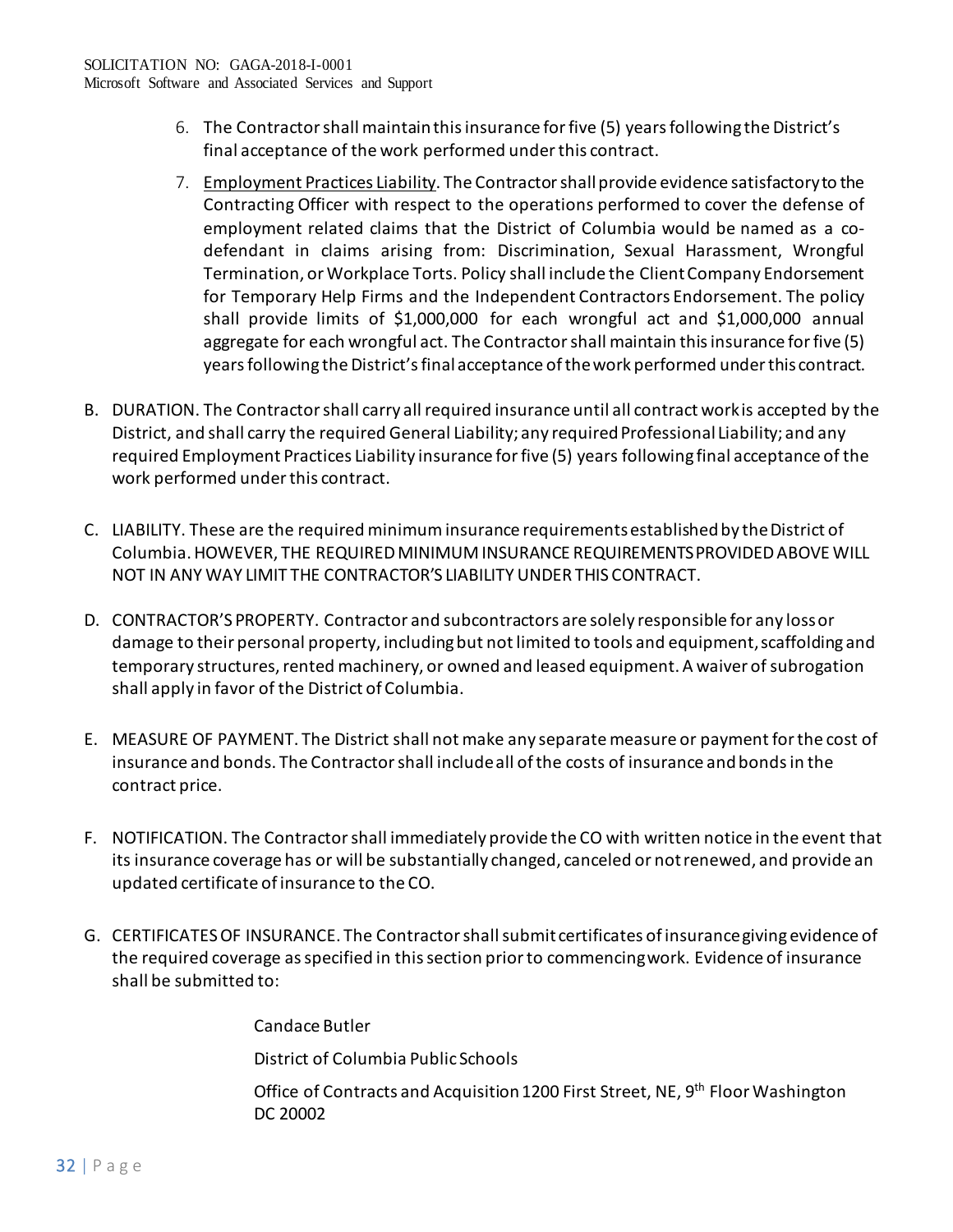Telephone No.: (202) 442-5112 Facsimile No.: (202) 442-5634/5093

E-mail address: [candace.butler@dc.gov](mailto:candace.butler@dc.gov)

B. DISCLOSURE OF INFORMATION. The Contractor agrees that the District may disclose the name and contact information of its insurers to any third party which presents a claim against the District for any damages or claims resulting from or arising out of work performed by the Contractor, its agents, employees, servants or subcontractors in the performance of this contract.

# **I.9 EQUAL EMPLOYMENT OPPORTUNITY**

In accordance with the District of Columbia Administrative Issuance System, Mayor's Order 85-85 dated June 10, 1985, the forms for completion of the Equal Employment Opportunity Information Report are incorporated herein in Section J. An award cannot be made to any bidder who has not satisfied the equal employment requirements.

# **I.10 ORDER OF PRECEDENCE**

A conflict in language shall be resolved by giving precedence to the document in the highest order of priority that contains language addressing the issue in question. The following documents are incorporated into the contract by reference and made a part of the contract in the following order of precedence:

- (1) An applicable Court Order, if any
- (2) Contract document
- (3) Standard Contract Provisions
- (4) Contract attachments other than the Standard Contract Provisions
- (5) Solicitation, as amended
- (6) Proposal/Bid

# **I.11 CONTRACTS IN EXCESS OF ONE MILLION DOLLARS**

Any contract in excess of \$l,000,000 shall not be binding or give rise to any claim or demand against the District until approved by the Council of the District of Columbia and signed by the Contracting Officer (CO).

# **I.12 GOVERNING LAW**

This contract, and any disputes arising out of or related to this contract, shall be governed by, and construed in accordance with, the laws of the District of Columbia.

# **I.13 DISPUTES**

All disputes arising under or relating to the contract shall be resolved as provided herein.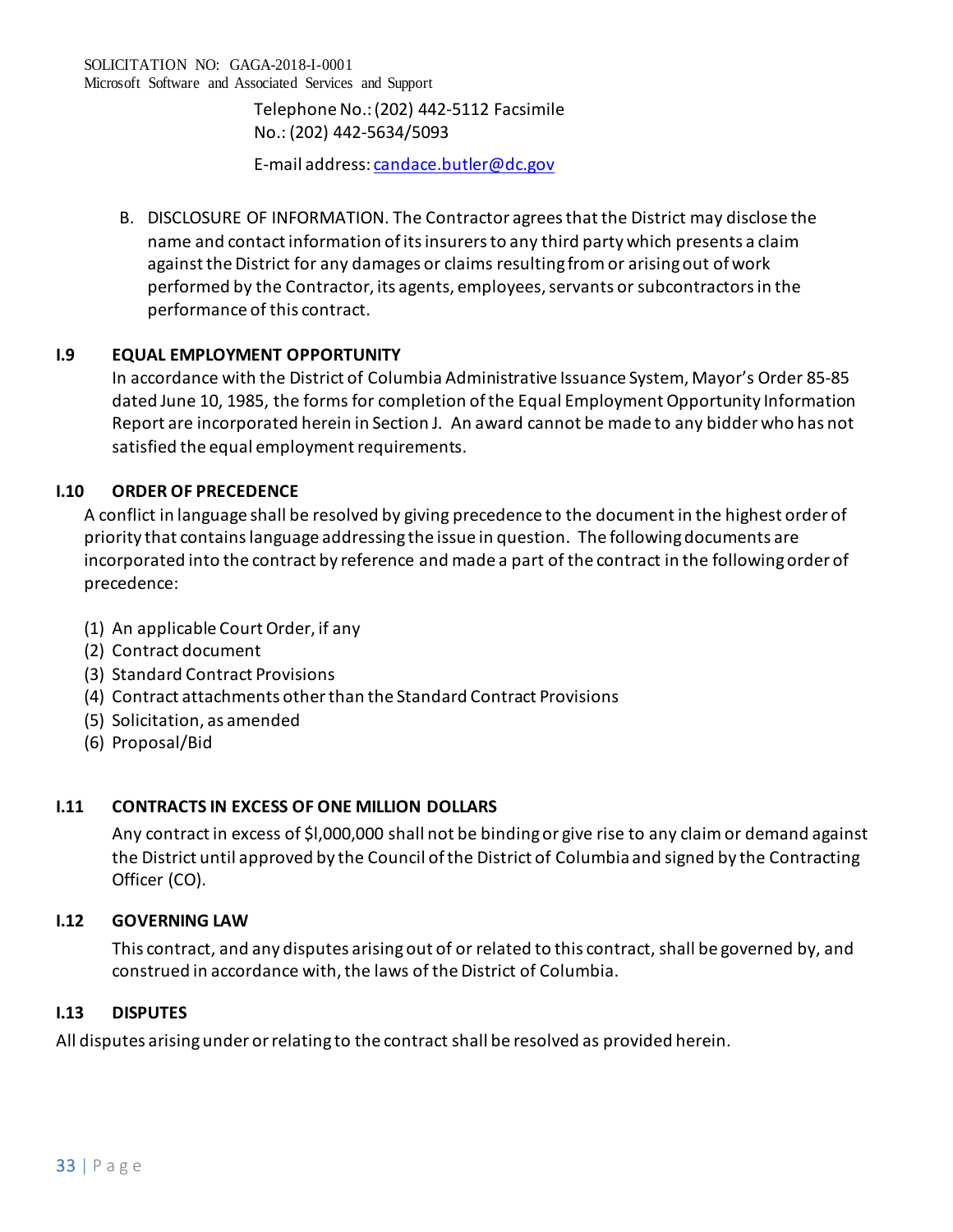Microsoft Software and Associated Services and Support

- (a) **Claims by the Contractor against the District**: Claim, as used in paragraph (a) of this clause, means a written assertion by the Contractor seeking, as a matter of right, the payment of money in a sum certain, the adjustment or interpretation of contract terms, or other relief arising under or relating to the contract. A claim arising under a contract, unlike a claim relating to that contract, is a claim that can be resolved under a contract clause that provides for the relief sought by the claimant
	- (1) All claims by a Contractor against the District arising under or relating to a contract shall be in writing and shall be submitted to the CO for a decision. The Contractor's claim shall contain at least the following:
		- (i) A description of the claim and the amount in dispute;
		- (ii) Data or other information in support of the claim;
		- (iii) A brief description of the Contractor's efforts to resolve the dispute prior to filing the claim; and
	- (2) The Contractor's request for relief or other action by the CO.
	- (3) The CO may meet with the Contractor in a further attempt to resolve the claim by agreement.
	- (4) The CO shall issue a decision on any claim within 120 calendar days after receipt of the claim. Whenever possible, the CO shall take into account factors such as the size and complexity of the claim and the adequacy of the information in support of the claim provided by the Contractor.
	- (5) The CO's written decision shall do the following:
		- (i) Provide a description of the claim or dispute;
		- (ii) Refer to the pertinent contract terms;
		- (iii) State the factual areas of agreement and disagreement;
		- (iv) State the reasons for the decision, including any specific findings of fact, although specific findings of fact are not required and, if made, shall not be binding in any subsequent proceeding;
		- (v) If all or any part of the claim is determined to be valid, determine the amount of monetary settlement, the contract adjustment to be made, or other relief to be granted;
		- (vi) Indicate that the written document is the CO's final decision; and
		- (vii) Inform the Contractor of the right to seek further redress by appealing the decision to the Contract Appeals Board.
	- (6) Failure by the CO to issue a decision on a contract claim within 120 days of receipt of the claim will be deemed to be a denial of the claim, and will authorize the commencement of an appeal to the Contract Appeals Board as provided by D.C. Official Code § 2-360.04.
	- (7) If a contractor is unable to support any part of its claim and it is determined that the inability is attributable to a material misrepresentation of fact or fraud on the part of the Contractor, the Contractor shall be liable to the District for an amount equal to the unsupported part of the claim in addition to all costs to the District attributable to the cost of reviewing that part of the Contractor's claim. Liability under this paragraph (a)(6) shall be determined within six (6) years of the commission of the misrepresentation of fact or fraud.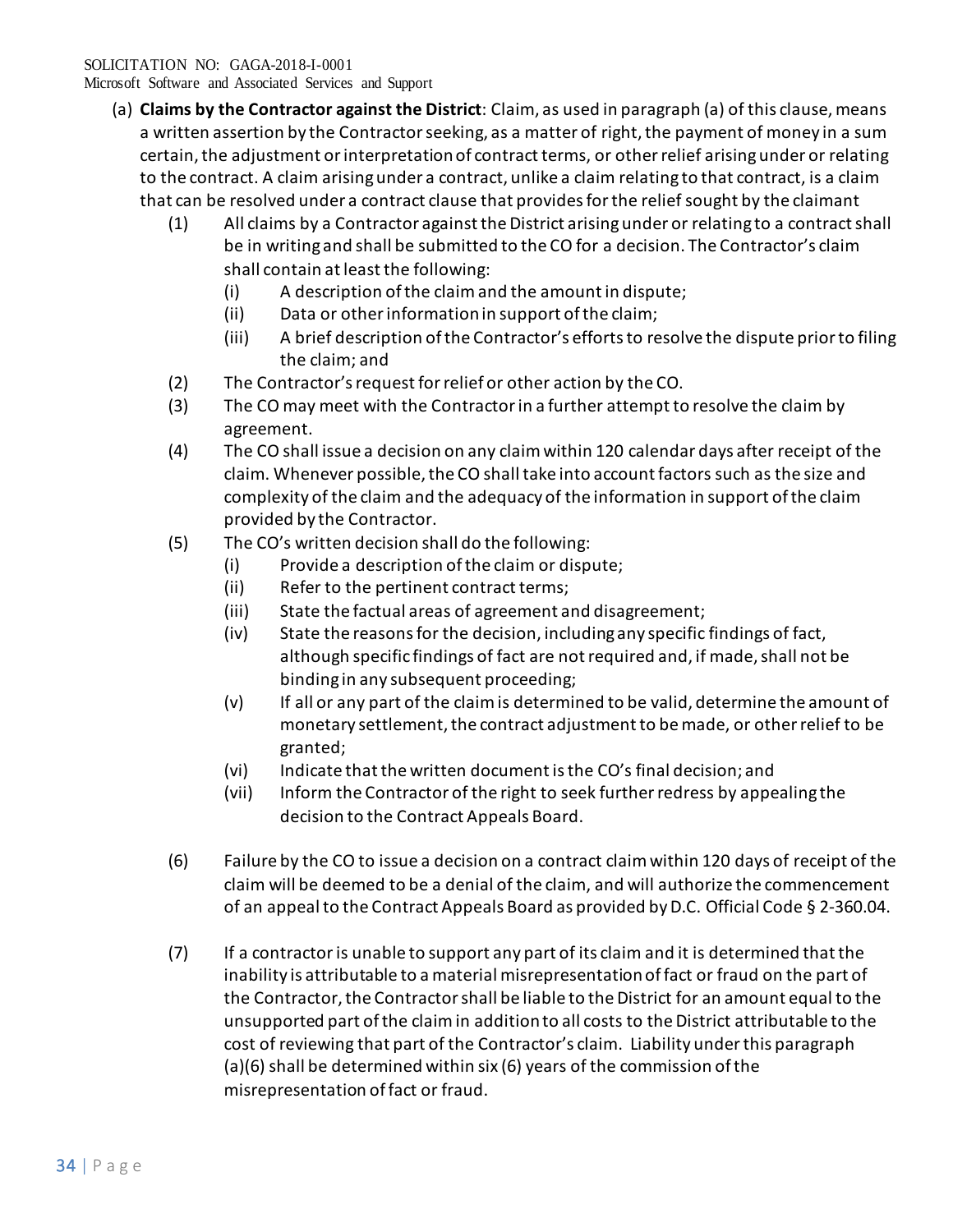Microsoft Software and Associated Services and Support

- (8) Pending final decision of an appeal, action, or final settlement, the Contractor shall proceed diligently with performance of the contract in accordance with the decision of the CO.
- **(9) Claims by the District against the Contractor:** Claim as used in paragraph (b) of this clause, means a written demand or written assertion by the District seeking, as a matter of right, the payment of money in a sum certain, the adjustment of contract terms, or other relief arising under or relating to the contract. A claim arising under a contract, unlike a claim relating to that contract, is a claim that can be resolved under a contract clause that provides for the relief sought by the claimant.
- (10) The CO shall decide all claims by the District against a contractor arising under or relating to a contract.
- (11) The CO shall send written notice of the claim to the contractor. The CO's written decision shall do the following:
	- (i) Provide a description of the claim or dispute;
	- (ii) Refer to the pertinent contract terms;
	- (iii) State the factual areas of agreement and disagreement;
	- (iv) State the reasons for the decision, including any specific findings of fact, although specific findings of fact are not required and, if made, shall not be binding in any subsequent proceeding;
	- (v) If all or any part of the claim is determined to be valid, determine the amount of monetary settlement, the contract adjustment to be made, or other relief to be granted;
	- (vi) Indicate that the written document is the CO's final decision; and
	- (vii) Inform the Contractor of the right to seek further redress by appealing the decision to the Contract Appeals Board.
- (12) The CO shall support the decision by reasons and shall inform the Contractor of its rights as provided herein.
- (13) Before or after issuing the decision, the CO may meet with the Contractor to attempt to resolve the claim by agreement.
- (14) The authority contained in this paragraph (b) shall not apply to a claim or dispute for penalties or forfeitures prescribed by statute or regulation which another District agency is specifically authorized to administer, settle or determine.
- (15) This paragraph shall not authorize the CO to settle, compromise, pay, or otherwise adjust any claim involving fraud.
- (16) Decisions of the CO shall be final and not subject to review unless the Contractor timely commences an administrative appeal for review of the decision, by filing a complaint with the Contract Appeals Board, as authorized by D.C. Official Code § 2-360.04.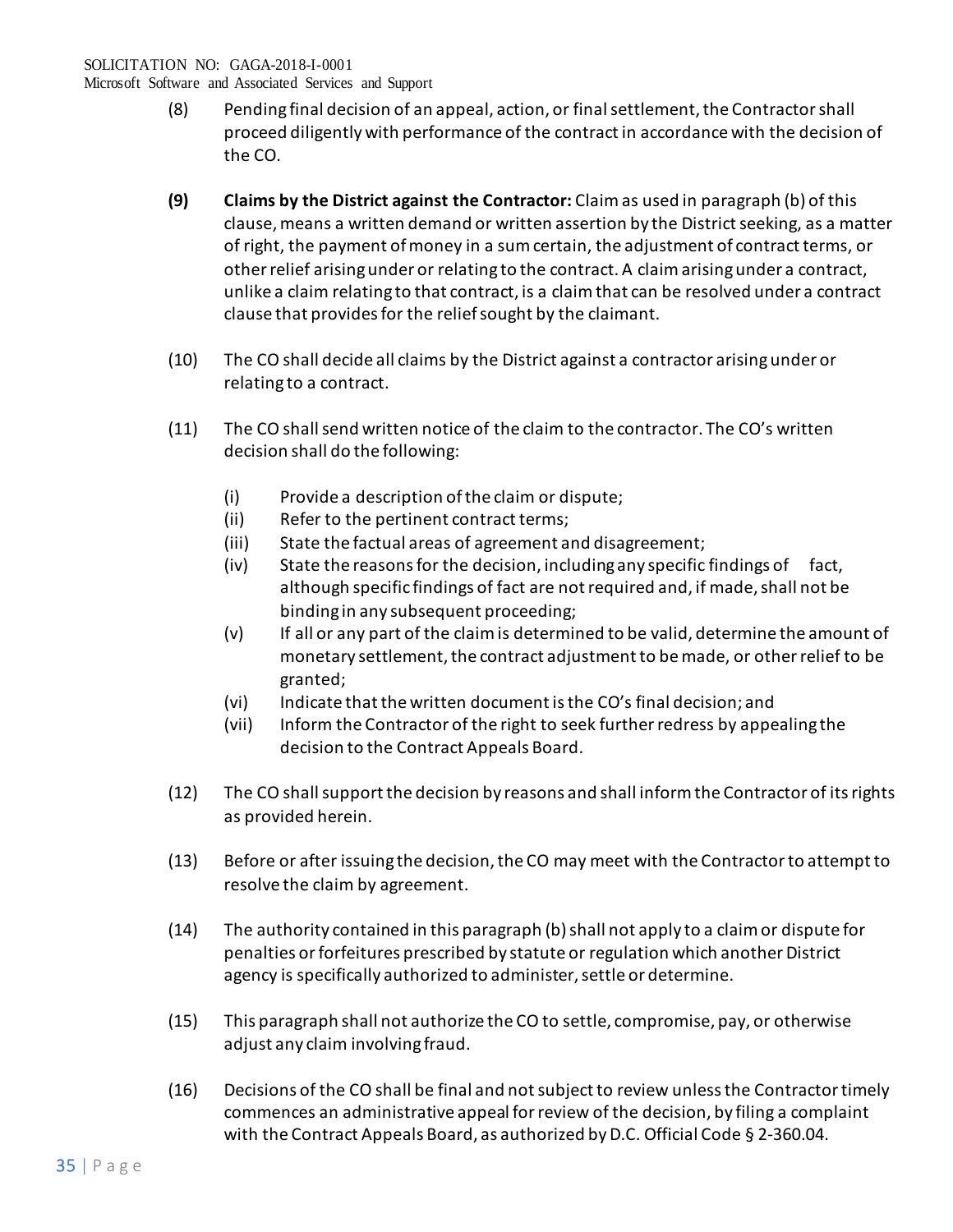(17) Pending final decision of an appeal, action, or final settlement, the Contractor shall proceed diligently with performance of the contract in accordance with the decision of the CO.

# SECTION J: **LIST OF ATTACHMENTS**

The following list of attachments is incorporated into the solicitation by reference.

| Attachment<br>Number | Document                                                                                                                                                                                               | To Be<br>Submitted<br>with Bid |
|----------------------|--------------------------------------------------------------------------------------------------------------------------------------------------------------------------------------------------------|--------------------------------|
| J.1                  | Government of the District of Columbia Standard Contract Provisions for Use<br>with the Supplies and Services Contracts (July 2010)<br>available at www.ocp.dc.gov click on "Solicitation Attachments" | N <sub>o</sub>                 |
| J.2                  | U.S. Department of Labor Wage Determination N0.: 2015-4282, Revision<br>No.: 7, Date of Revision: 07/25/2017                                                                                           | N <sub>o</sub>                 |
| J.3                  | Office of Local Business Development Equal Employment Opportunity Information<br>Report and Mayor's Order 85-85<br>available at www.ocp.dc.gov_click on "Solicitation Attachments"                     | Yes                            |
| J.4                  | Department of Employment Services First Source Employment Agreement<br>available at www.ocp.dc.gov_click on "Solicitation Attachments"                                                                 | Yes                            |
| J.5                  | Way to Work Amendment Act of 2006 - Living Wage Notice                                                                                                                                                 | No                             |
| J.6                  | Way to Work Amendment Act of 2006 - Living Wage Fact Sheet                                                                                                                                             | No.                            |
| J.7                  | <b>Tax Certification Affidavit</b><br>Available at www.ocp.dc.gov.                                                                                                                                     | Yes                            |
| J.8                  | <b>Bidder/Offeror Certifications</b><br>available at www.ocp.dc.gov click on "Solicitation Attachments"                                                                                                | Yes                            |
| J.9                  | Subcontracting Plan Form<br>Available at www.ocp.dc.gov.                                                                                                                                               | Yes                            |
| J.10                 | B.4.1 Procurement Price Schedule for Base Period and Option-Year Periods.                                                                                                                              | Yes                            |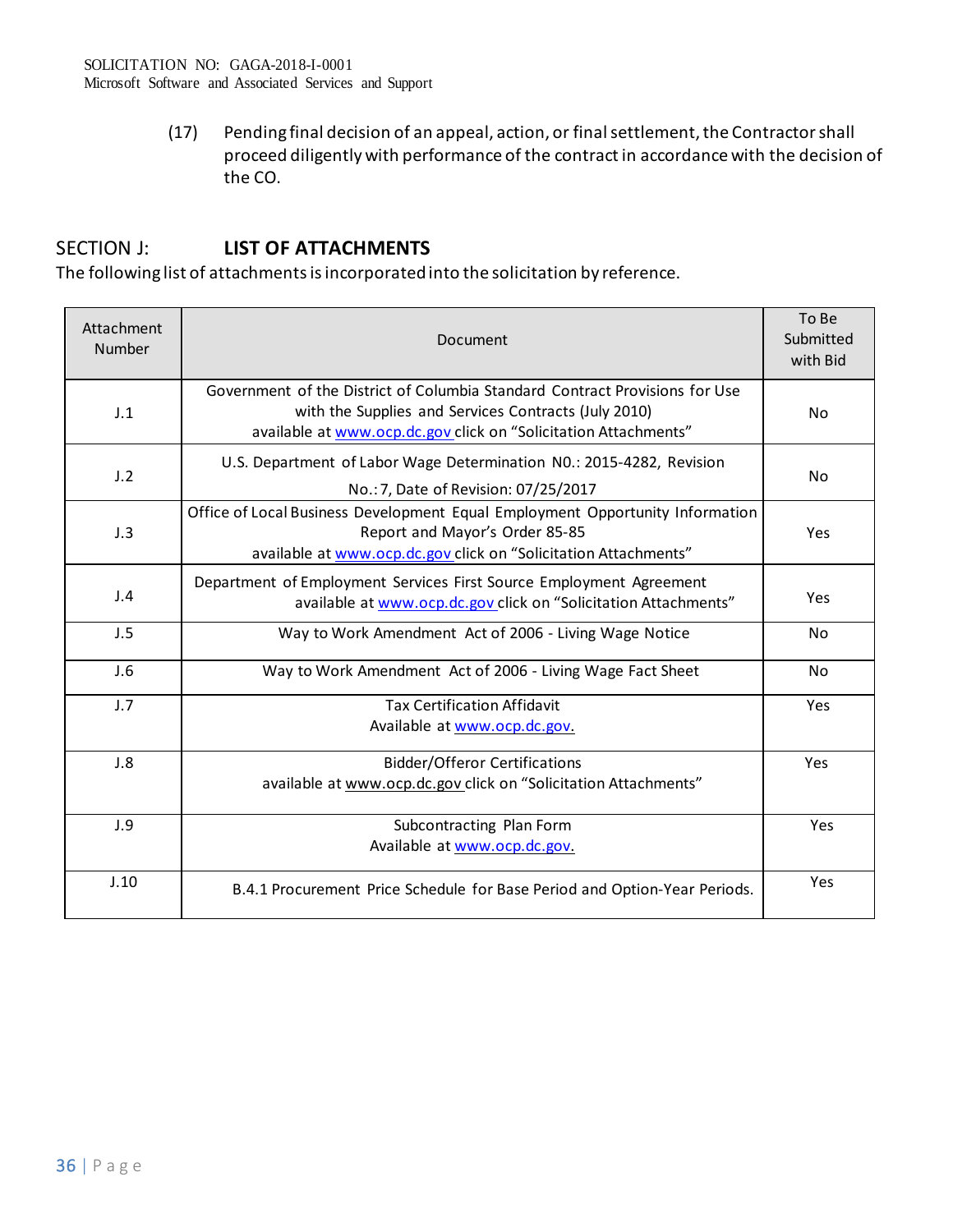### SECTION K: **REPRESENTATIONS, CERTIFICATIONS AND OTHER STATEMENTS OF BIDDERS**

#### **K.1 CERTIFICATION REGARDING A DRUG-FREE WORKPLACE (JULY 1990)**

- **K.1.1** Definitions. As used in this provision:
- **K.1.2** Controlled substance: means a controlled substance in schedules I through V of Section 202 of the Controlled Substances Act (21 U.S.C. § 812) and as further defined in regulation at 21 CFR 1308.11 - 1308.15.
- **K.1.3** Conviction: means a finding of guilt (including a plea of nolo contendere) or imposition of sentence, or both, by any judicial body charged with the responsibility to determine violations of the federal or state criminal drug statutes.
- **K.1.4** Criminal drug statute: means a Federal or non-Federal criminal statute involving the manufacture, distribution, dispensing, possession or use of any controlled substance.
- **K.1.5** Drug-free workplace: means the site(s) for the performance of work done by the Contractor in connection with a specific contract at which employees of the Contractor are prohibited from engaging in the unlawful manufacture, distribution, dispensing, possession, or use of a controlled substance.
- **K.1.6** Employee: means an employee of a contractor directly engaged in the performance of work under a District contract. "Directly engaged" is defined to include all direct cost employees and any other contractor employee who has other than a minimal impact or involvement in contract performance.
- **K.1.7** Individual: means a bidder/contractor that has no more than one employee including the bidder/contractor.
- **K.2** The contractor, if other than an individual, shall within 30 days after award (unless a longer period is agreed to in writing for contracts of 30 days or more performance duration), or as soon as possible for contracts of less than 30 days performance duration:
- (1) Publish a statement notifying its employees that the unlawful manufacture, distribution, dispensing, possession, or use of a controlled substance is prohibited in the Contractor's workplace and specifying the actions that will be taken against employees for violations of such prohibition;
- (2) Establish an ongoing drug-free awareness program to inform such employees about:
	- a. The dangers of drug abuse in the workplace;
	- b. The Contractor's policy of maintaining a drug-free workplace;
	- c. Any available drug counseling, rehabilitation, and employee assistance programs; and
	- d. The penalties that may be imposed upon employees for drug abuse violations occurring in the workplace.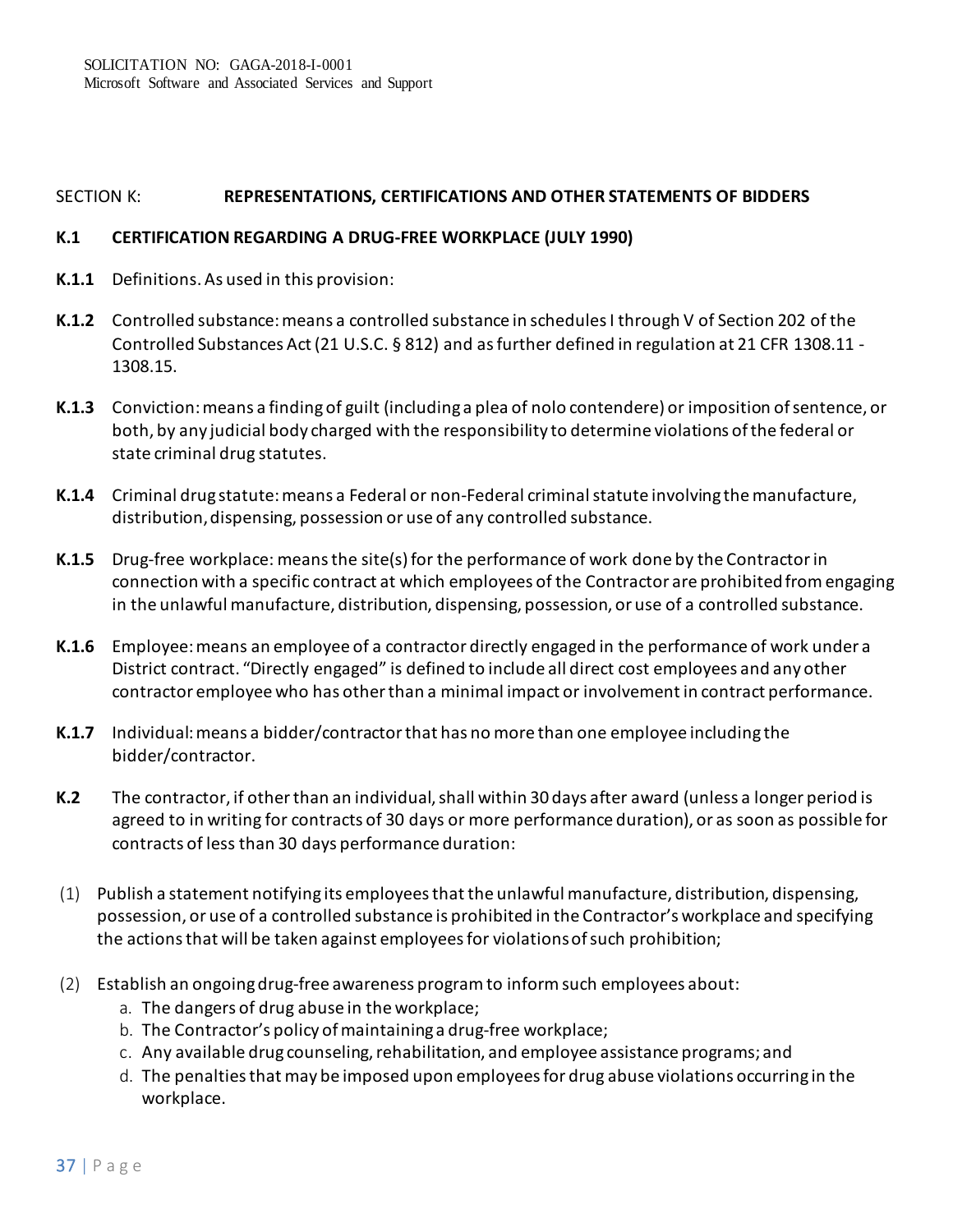Microsoft Software and Associated Services and Support

- (3) Provide all employees engaged in performance of the contract with a copy of the statement required by section K.2.(1) of this clause;
- (4) Notify such employees in writing in the statement required by section K.2.(1) of this clause that, as a condition of continued employment on this contract, the employee will:
	- a. Abide by the terms of the statement; and
	- b. Notify the employer in writing of the employee's conviction under a criminal drug statute for a violation occurring in the workplace no later than 5 days after such conviction.
- (5) Notify the Contracting Officer in writing within 10 days after receiving notice under section K.2. (4)(b) of this clause, from an employee or otherwise receiving actual notice of such conviction. The notice shall include the position title of the employee;
- (6) Within 30 days after receiving notice under section K.3.(4)(b) of this clause of a conviction, take one of the following actions with respect to any employee who is convicted of a drug abuse violation occurring in the workplace:
	- a. Take appropriate personnel action against such employee, up to and including termination; or
	- b. Require such employee to satisfactorily participate in a drug abuse assistance or rehabilitation program approved for such purposes by a federal, state, or local health, law enforcement, or other appropriate agency; and
- (7) Make a good faith effort to maintain a drug-free workplace through implementation of section K.2(1) through K.2.(6) of this clause.
- **K.3** The contractor, if an individual, agrees by award of the contract or acceptance of a purchase order, not to engage in the unlawful manufacture, distribution, dispensing, possession, or use of a controlled substance while performing this contract.
- **K.4** In addition to other remedies available to the district, the contractor's failure to comply with the requirements ofsections k.2 or k.3 of this clausemay render the contractorsubject to suspension of contract payments, termination of the contract for default, and suspension or debarment.

# SECTION L: **INSTRUCTIONS, CONDITIONS AND NOTICES TO BIDDERS**

# **L.1 METHOD OF AWARD**

- **L.1.1** The District reserves the right to accept/reject any/all bids resulting from this solicitation. The Contracting Officer may reject all bids or waive any minor informality or irregularity in bids received whenever it is determined that such action is in the best interest of the District.
- **L.1.2** The District intends, but is not obligated, to award a single contract resulting from this solicitation to the responsive and responsible bidder who hasthe lowest bid.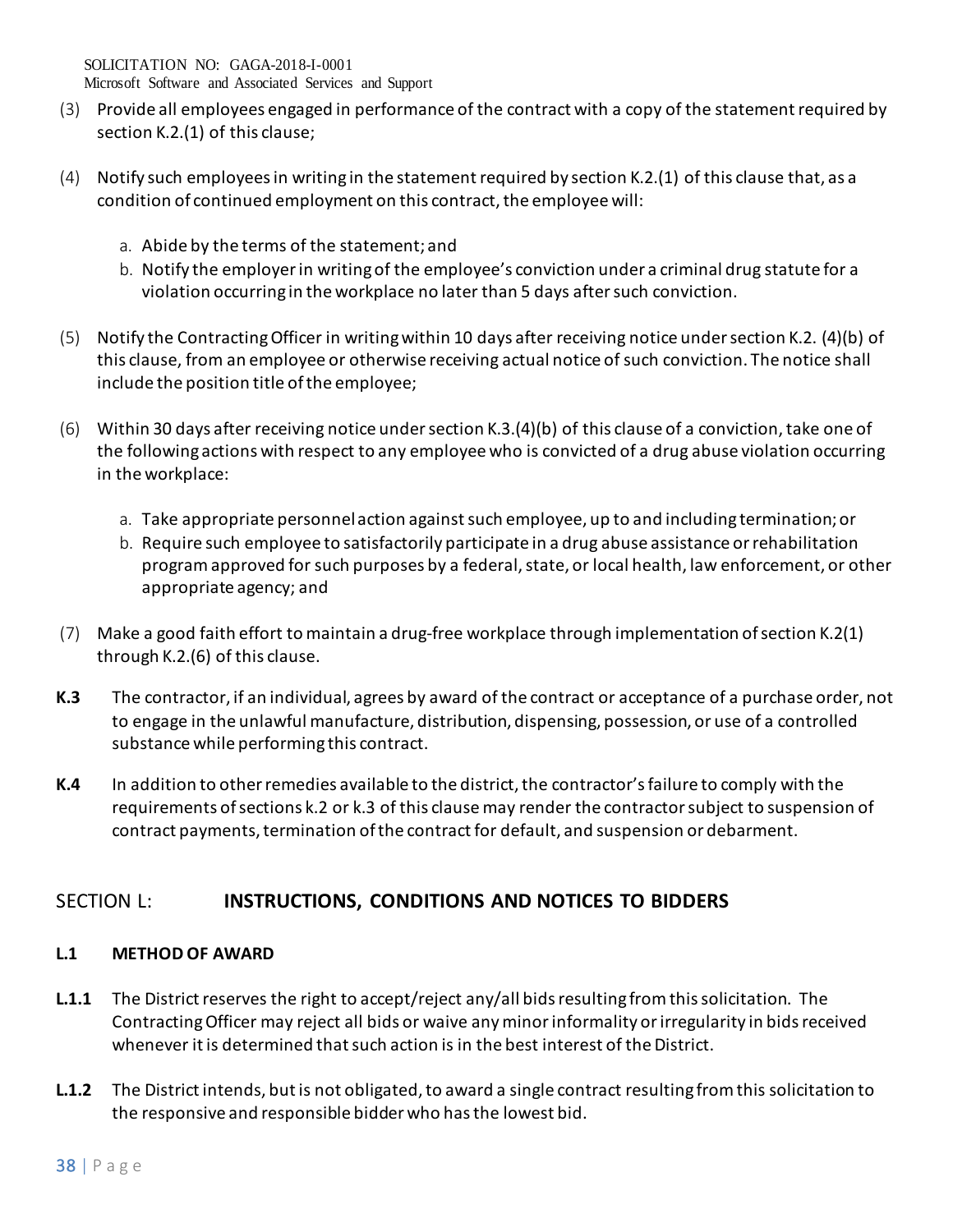## **L.2 PREPARATION AND SUBMISSION OF BIDS**

- **L.2.1** Bidders shall submit a signed original and 3 copies. The DCPS will not accept a facsimile copy of a bid as an original bid. All items accepted by the DCPS, all pages of the Invitation for Bids (IFB), all attachments and all documents containing the bidder's offer shall constitute the formal contract. Each bid shall be submitted as specified in Section A.3 in a sealed envelope conspicuously marked: "Bid in Response to SOLICITATION NO: GAGA-2016-I-0091: Microsoft Software, Services and Support.
- **L.2.2** The original bid shall govern if there is a variance between the original bid and the copy submitted by the bidder. Each bidder shall return the complete solicitation as its bid.
- **L.2.3** The DCPS may reject as non-responsive any bid that fails to conform in any material respect to the IFB.
- **L.2.4** The DCPS may also reject as non-responsive any bids submitted on forms not included in or required by the solicitation. Bidders shall make no changes to the requirements set forth in the solicitation.
- **L.2.5** The bidder must bid on all CLINs to be considered for this award. Failure to bid on all CLINs will render the bid non-responsive and disqualify the bid.

## **L.3 FAMILIARIZATION WITH CONDITIONS (SERVICES)**

**L.3.1** Bidders shall thoroughly familiarize themselves with the terms and conditions of this solicitation, acquainting themselves with all available information regarding difficulties which may be encountered and the conditions under which the work is be accomplished. Bidders will not be relieved from assuming all responsibility for properly estimating the difficulties and the cost of performing the services required herein due to their failure to investigate the conditions or to become acquainted with all information, schedules and liability concerning the services to be performed.

## **L.4 BID SUBMISSION DATE AND TIME**

- **L.4.1** Bids must be submitted no later than 2:00pm, local time on Wednesday, October 25, 2017, as specified in Section A.9 of the solicitation cover page.
- **L.4.2** Bids will be opened after the bid closing date and time on Wednesday, October 25, 2017. DCPS will make available the name of each bidder, the bid price, and other information that deemed appropriate.

## **L.5 WITHDRAWAL OR MODIFICATION OF BIDS**

A bidder may modify or withdraw its bid upon written, telegraphic notice, or facsimile transmission if received at the location designated in the solicitation for submission of bids, but not later than the exact time set for opening of bids.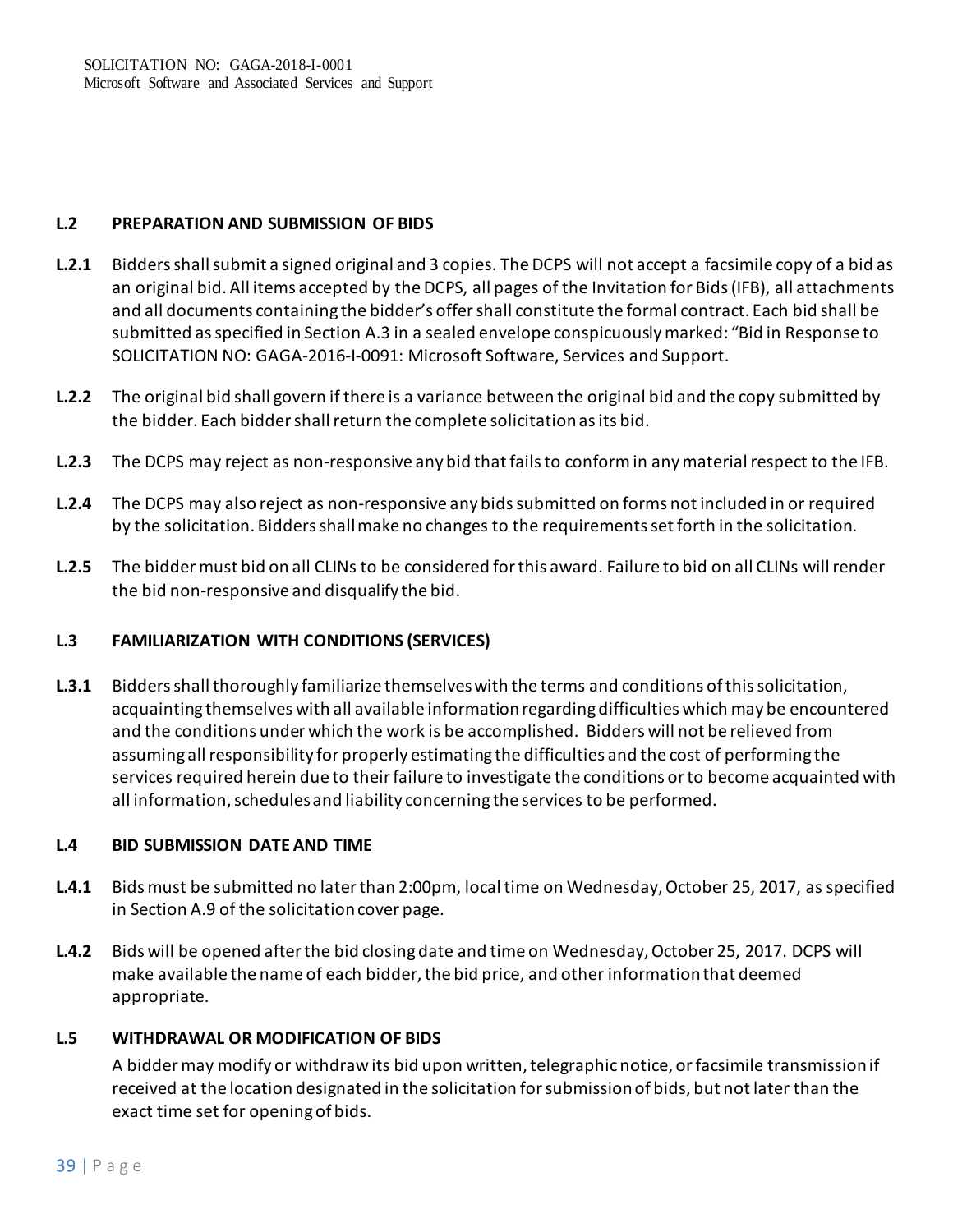## **L.6 LATE SUBMISSIONS**

- **L.6.1** Bids, modifications to bids, or requests for withdrawals that are received in the designated District office after the exact local time specified above, are "late" and shall be considered only if they are received before the award is made and one (1) or more of the following circumstances apply:
	- a. The bid or modification was sent by registered or certified mail no later than the five calendar days before the date specified for receipt of bids;
	- b. It was sent by mail and the contracting officer determines that the late receipt was due solely to mishandling by the District after receipt at the location specified in the IFB; It was sent electronically by the bidder prior to the time and date specified and there is objective evidence in electronic form confirming that the bid was received prior to the bid receipt time and date specified.

## **L.6.2 Postmarks**

The only acceptable evidence to establish the date of a late bid, late modification or late withdrawal sent either by registered or certified mail shall be a U.S. or Canadian Postal Service postmark on the wrapper or on the original receipt from the U.S. or Canadian Postal Service. If neither postmark shows a legible date, the bid, modification or withdrawal shall be deemed to have been mailed late. When the postmark shows the date but not the hour, the time is presumed to be the last minute of the date shown. If no date is shown on the postmark, the bid shall be considered late unless the bidder can furnish evidence from the postal authorities of timely mailing.

# **L.6.3** Late Submissions

A late bid, late request for modification or late request for withdrawal shall not be considered, except as provided in this section.

## **L.6.4** Late Modifications

A late modification of a successful bid which makes its terms more favorable to the District will be considered at any time it is received and may be accepted.

## **L.6.5** Late Bids

A late bid, late modification or late withdrawal of a bid that is not considered shall be held unopened, unless opened for identification, until after award and then retained with unsuccessful bids resulting from this solicitation.

## **L.7 HAND DELIVERY OR MAILING OF BIDS**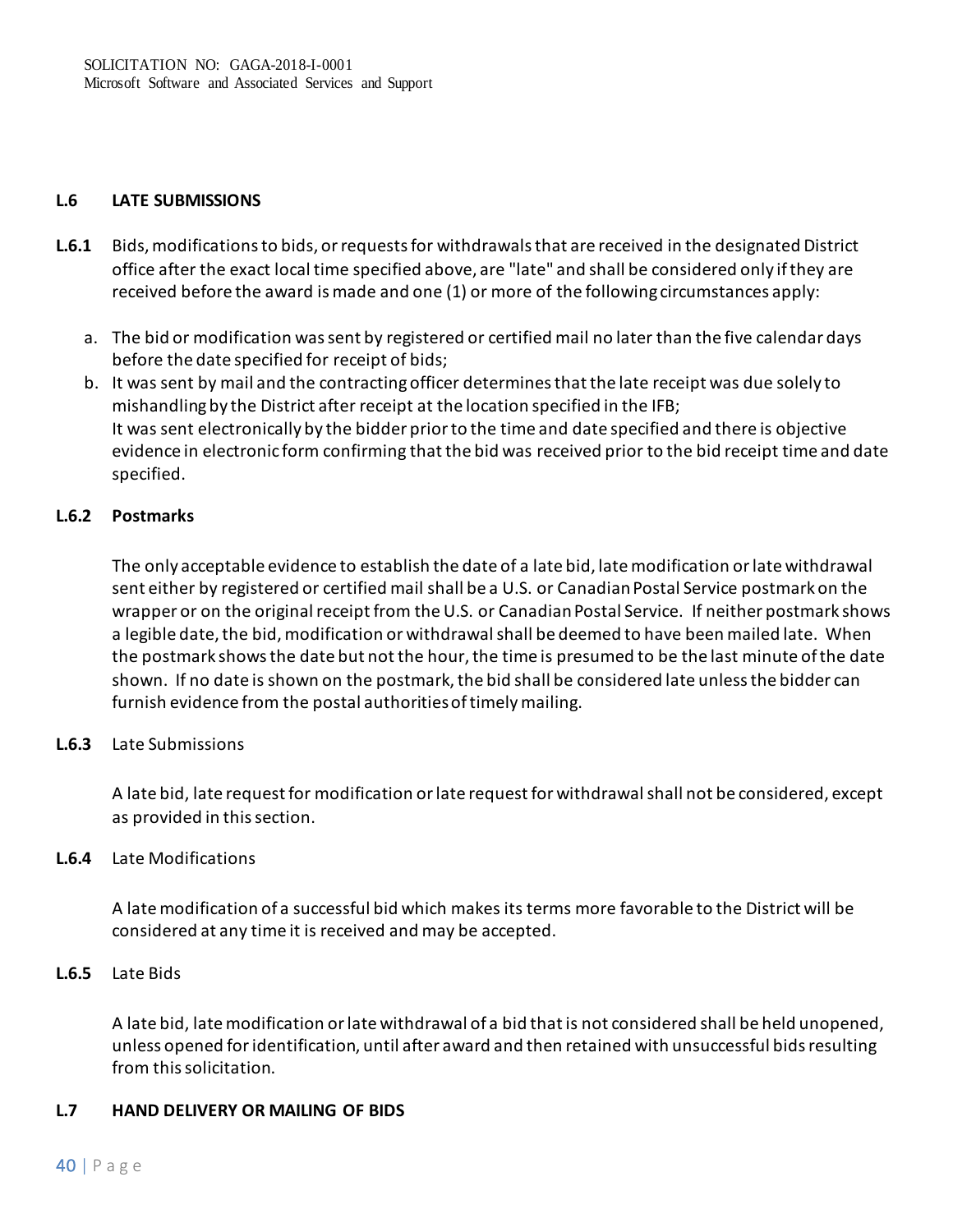## Bidders must deliver or mail their bids to the address in Section A.8 of the cover page.

## **L.8 ERRORS IN BIDS**

Bidders are expected to read and understand fully all information and requirements contained in the solicitation; failure to do so will be at the bidder's risk. In event of a discrepancy between the unit price and the total price, the unit price shall govern.

# **L.9 QUESTIONS ABOUT THE SOLICITATION**

If a prospective bidder has any questions relative to this solicitation, the prospective bidder shall submit the questions in writing to the Contracting Officer. The prospective bidder shall submit questions no later than two (2) days prior to the closing date and time indicated for this solicitation. The District will not consider any questions received less than two (2) days before the date set for submission of bids. The District will furnish responses promptly to all other prospective bidders. An amendment to the solicitation will be issued, if that information is necessary in submitting bids, or if the lack of it would be prejudicial to any other prospective bidders. Oral explanations or instructions given before the award of the contract will not be binding.

## **L.10 BID PROTESTS**

Any actual or prospective bidder or contractor, who is aggrieved in connection with the solicitation or award of a contract, must file with the D.C. Contract Appeals Board (Board) a protest no later than 10 business days after the basis of protest is known or should have been known, whichever is earlier. A protest based on alleged improprieties in a solicitation which are apparent prior to bid opening or the time set for receipt of initial bids shall be filed with the Board prior to bid opening or the time set for receipt of initial bids. In procurements in which bids are requested, alleged improprieties which do not exist in the initial solicitation, but which are subsequently incorporated into this solicitation, must be protested no later than the next closing time for receipt of bids following the incorporation. The protest shall be filed in writing, with the Contract Appeals Board, 717 14th Street, N.W., Suite 430, Washington, D.C. 20004. The aggrieved person shall also mail a copy of the protest to the Contracting Officer.

## **L.11 SIGNING OF BIDS**

**L.11.1** The bidder shall sign the bid and print or type its name on the Solicitation, Offer and Awardform of this solicitation. Each bid must show a full business address and telephone number ofthe bidder and be signed by the person or persons legally authorized to sign contracts. Erasures or other changes must be initialed by the person signing the bid. Bids signed by an agent shallbe accompanied by evidence of that agent's authority, unless that evidence has been previously furnished to the ContractingOfficer.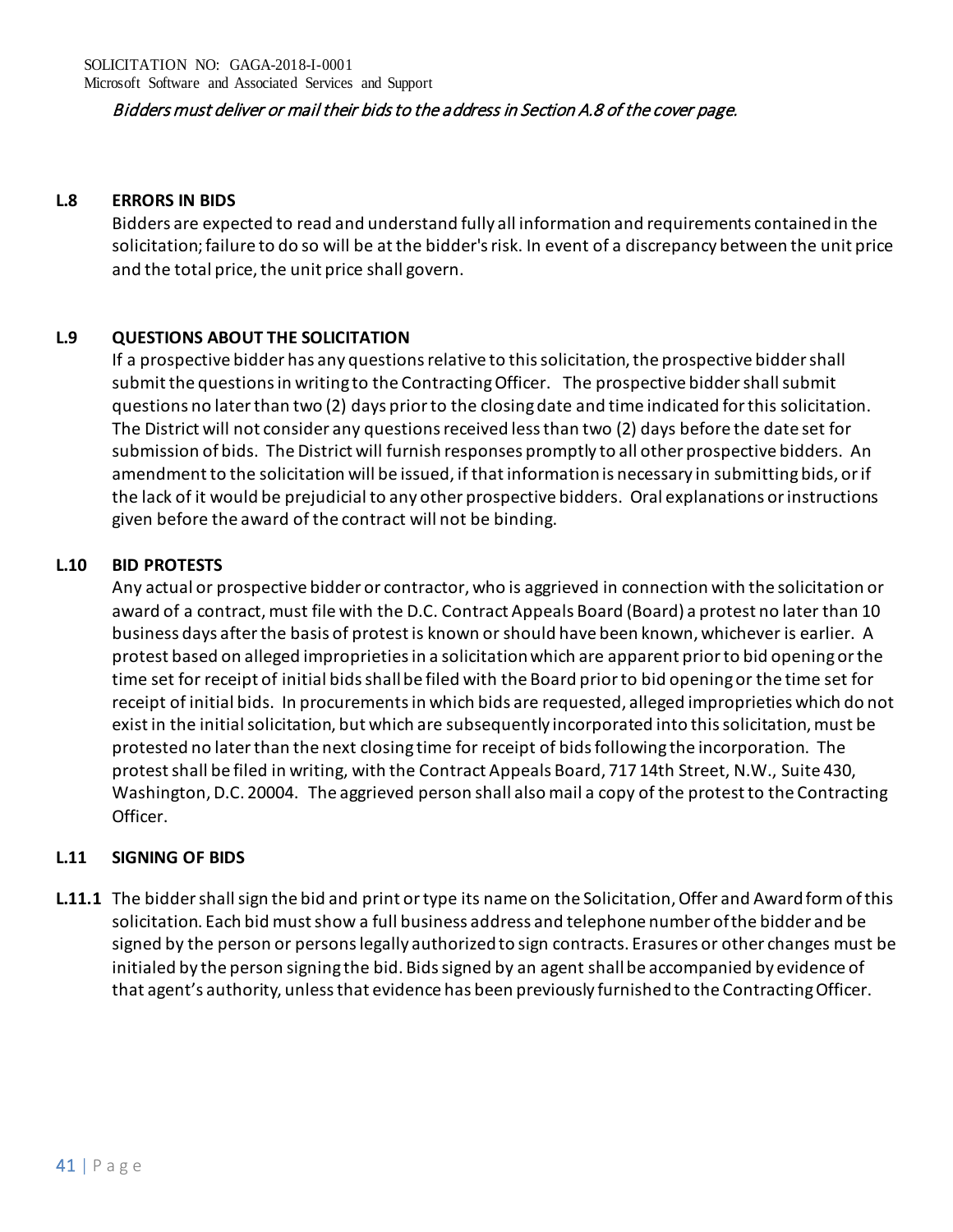Microsoft Software and Associated Services and Support

**L.11.2** All correspondence concerning the bid or resulting contract will be mailed to the address shown on the bid in the absence of written instructionsfromthe bidder or contractorto the contrary. Any bid submitted by a partnership must be signed with the partnership name by a general partner with authority to bind the partnership. Any bid submitted by a corporation mustbe signed with the name of the corporation followed by the signature and title ofthe person having authority to sign for the corporation. Bidders shall complete and sign allRepresentations, Certifications and Acknowledgments as appropriate. Failure to do so may result in abid rejection.

## **L.12 ACKNOWLEDGMENT OFAMENDMENTS**

The biddershall acknowledge receipt of any and all amendmentto thissolicitation(a) by signing and returning the amendment;(b) by identifying the amendmentnumber and date in the space provided for this purpose in Section A, Solicitation, Offer and Award form; or (c) by letter, telegram or e-mail from an authorized representative. The District must receivethe acknowledgment by the date and time specified for receipt of bids. A bidder's failureto acknowledge an amendment may result in rejection of itsbid.

## **L.13 BIDS WITH OPTIONYEARS**

The bidder shall include option year prices in its bid. A bid may be determined to be nonresponsive if it does not include option year pricing.

## **L.14 LEGAL STATUS OF BIDDER**

Each bid must provide the following information:

- **L.14.1** Name, address, telephone number and federal tax identification number of bidder;
- **L.14.2** A copy of each District of Columbia license, registration or certification that the bidderis required by law to obtain. This mandate also requires the bidderto provide a copy of the executed "Clean Hands Certification" that is referenced in D.C. Official Code §47-2862 (2001), if the bidderis required by law to make such certification. If the bidderis a corporation or partnership and does not provide a copy of its license, registration or certification to transact business in the District of Columbia, the offer shall certify its intent to obtain the necessary license, registration or certification prior to contract award or its exemption from such requirements; and
- **L.14.3** If the bidderis a partnership or joint venture, the names and addresses of the general partners or individual members of the joint venture, and copies of any joint venture or teaming agreements.

#### **L.15 BID OPENING**

The District will make available the name of each bidder, the bid price, and otherinformation that deemed appropriate.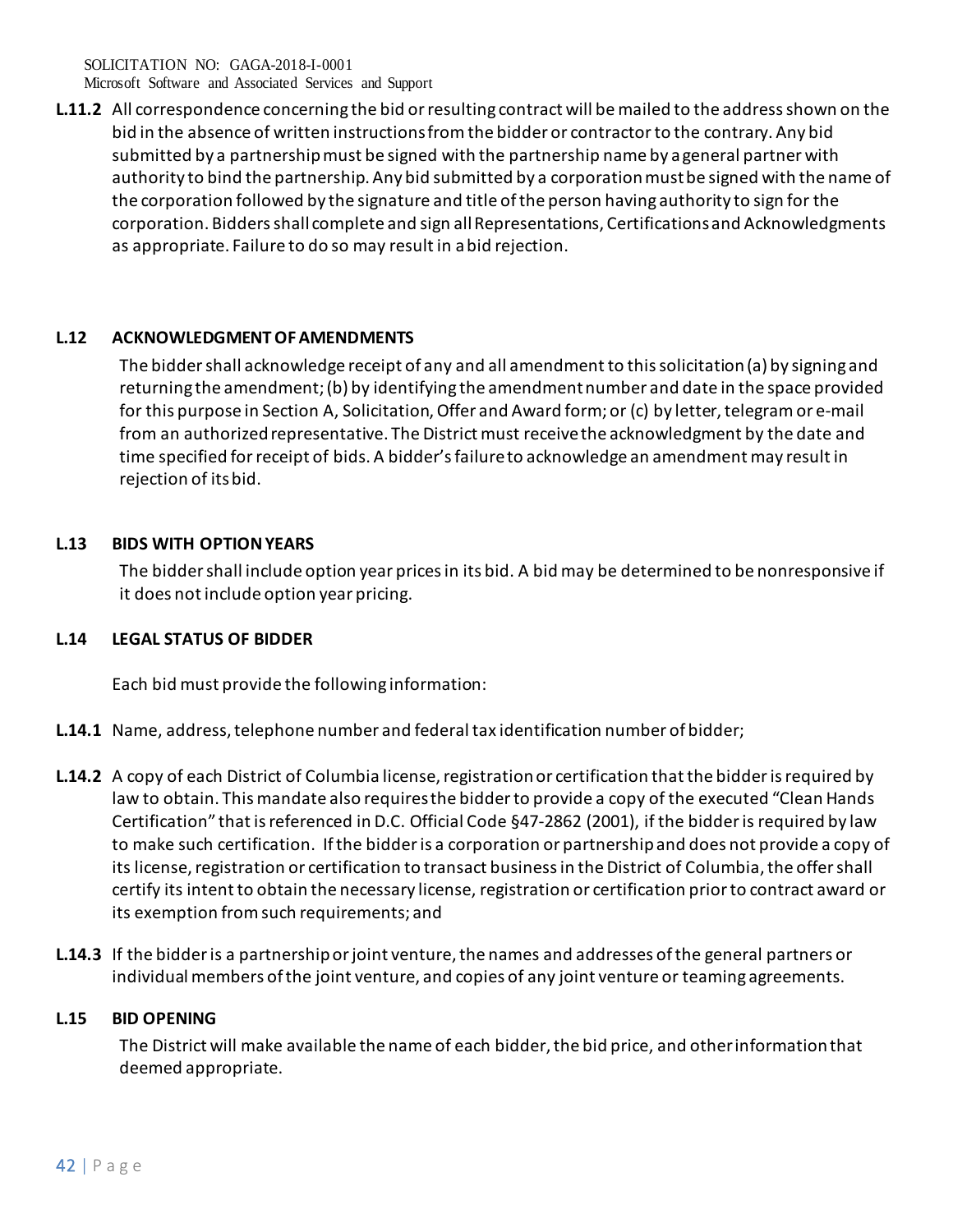Microsoft Software and Associated Services and Support

# **L.16 CERTIFICATES OF INSURANCE**

Prior to commencing work, the Contractor shall have its insurance broker or insurancecompany submit certificates of insurance giving evidence of the required coverage to the CO. Each certificate of insurance must identify the contract or solicitation number.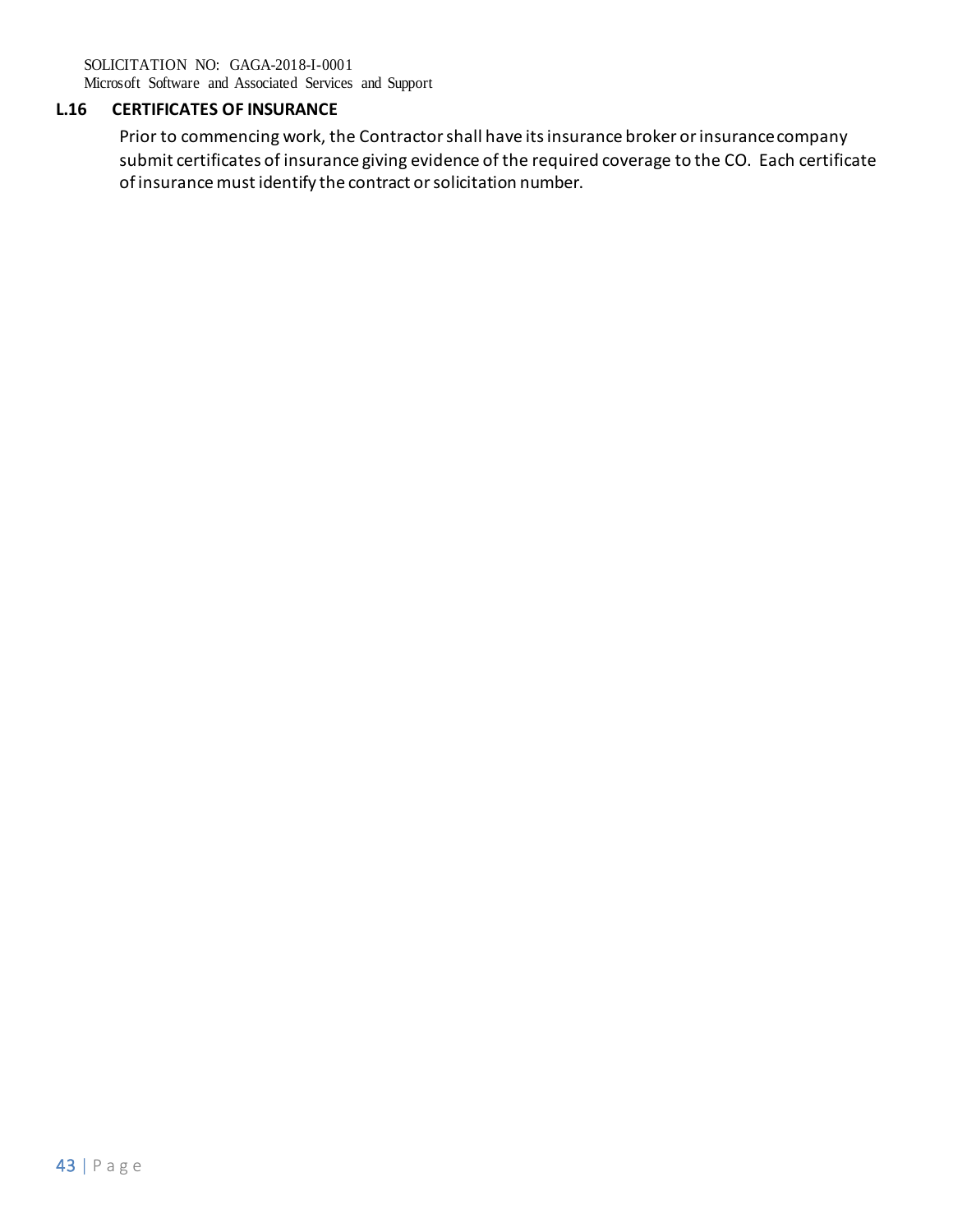Microsoft Software and Associated Services and Support

### **L.17 STANDARDS OF RESPONSIBILITY**

- **L.17.1** To be determined responsible, a prospective contractor must demonstrate thatit:
	- (a) Has adequate financial resources, or the ability to obtain such resources, required toperform the contract;
	- (b) Is able to comply with the required or proposed delivery or performance schedule, takinginto consideration all existing commercial and government contract commitments;
	- (c) Has a satisfactory performance record;
	- (d) Has a satisfactory record of integrity and business ethics;
	- (e) Has a satisfactory record of compliance with the applicable District licensing and tax lawsand regulations;
	- (f) Has a satisfactory record of compliance with the law, including labor and civil rights laws and rules, and the First Source Employment Agreement Act of 1984, D.C. Official Code § 2-219.01 etseq., as amended;
	- (g) Has, or has the ability to obtain, the necessary organization, experience, accounting, and operational control, and technical skills;
	- (h) Has, or has the ability to obtain, the necessary production, construction, technical equipment, and facilities;
	- (i) Has not exhibited a pattern of overcharging the District;
	- (j) Does not have an outstanding debt with the District or the federal government in adelinquent status; and
	- (k) Is otherwise qualified and is eligible to receive an award under applicable laws and regulations.
- **L.17.2** If the prospective contractor fails to supply the information requested, the Contracting Officer shall make the determination of responsibility or no responsibility based upon available information. If the available information is insufficient to make a determination of responsibility, the Contracting Officer shall determine the prospective contractor to be not responsible.

# SECTION M: **EVALUATION FACTORS**

## **M.1 PREFERENCES FOR CERTIFIED BUSINESS ENTERPRISES**

Under the provisions of the "Small, Local, and Disadvantaged Business Enterprise Development and Assistance Act of 2014", D.C. Official Code § 2-218.01 *et seq.,* as amended ("Act", as used in this section), the District shall apply preferences in evaluating bids from businesses that are certified by the Department of Small and Local Business Development (DSLDB) pursuant to Part D of the Act.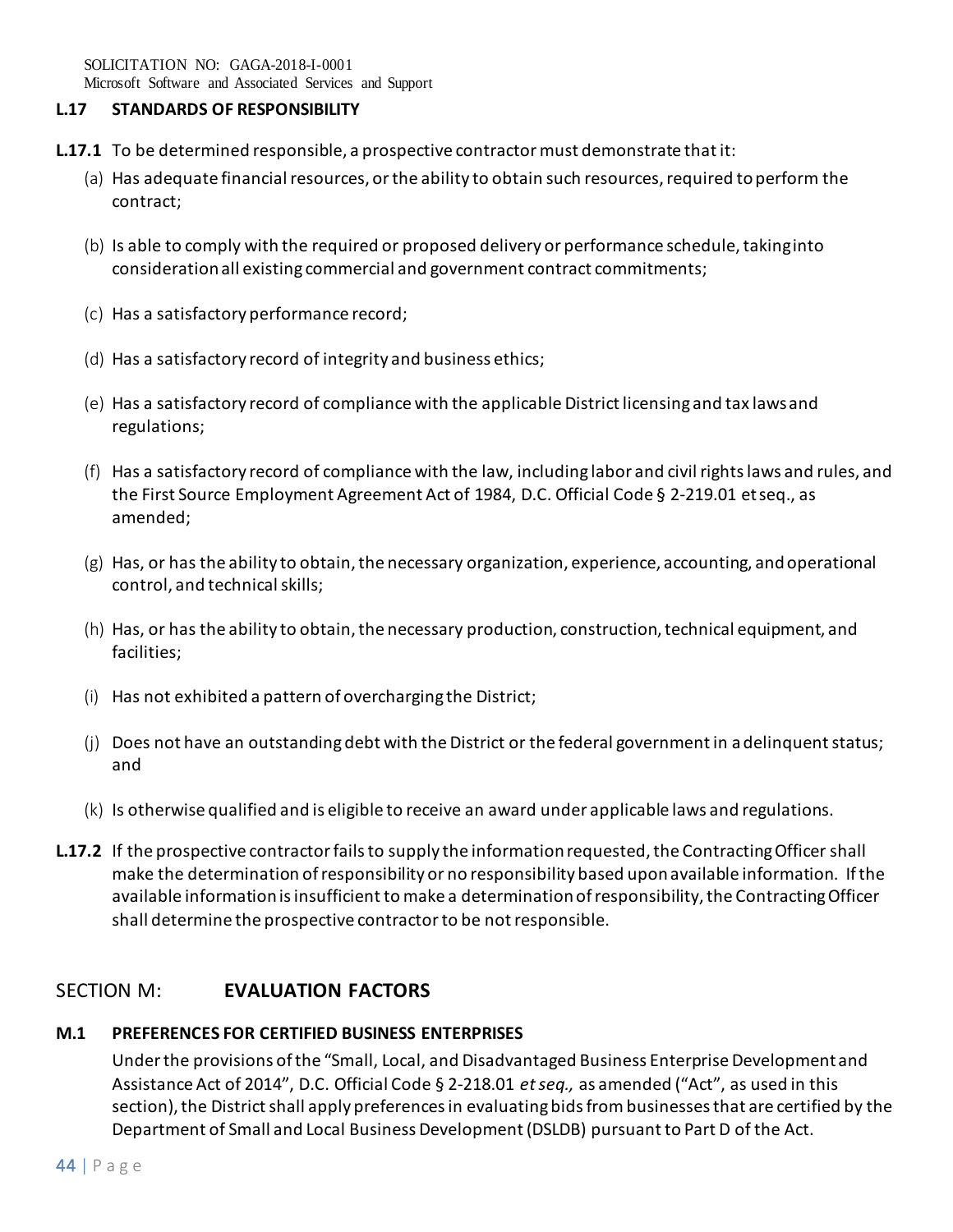Microsoft Software and Associated Services and Support

**M.1.1** Application of Preferences

For evaluation purposes, the allowable preferences under the Act shall be applicable to prime contractors as follows:

- **M.1.1.1** A small business enterprise certified by the DSLBD will receive a three percent (3%) reduction in the bid price.
- **M.1.1.2** A resident-owned business certified by DSLBD will receive a five percent (5%) reduction in the bid price.
- **M.1.1.3** A longtime resident business certified by DSLBD will receive a ten percent (10%) reduction in the bid price.
- **M.1.1.4** A local business enterprise certified by DSLBD will receive a two percent (2%) reduction in the bid price.
- **M.1.1.5** A local business enterprise with its principal offices located in an enterprise zone certified by DSLBD will receive a two percent (2%) reduction in the bid price.
- **M.1.1.6** A disadvantaged business enterprise certified by DSLBD will receive a two percent (2%) reduction in the bid price.
- **M.1.1.7** A veteran-owned business certified by DSLBD will receive a two percent (2%) reduction in the bid price.
- **M.1.1.8** A local manufacturing business enterprise certified by DSLBD will receive a two percent (2%) reduction in the bid price.

## **M.1.2 Maximum Preference Awarded**

Notwithstanding the availability of the preceding preferences, the maximum total preference to which a certified business enterprise is entitled is twelve per cent (12%). There will be no preference awarded for subcontracting by the prime contractor with certified business enterprises.

## **M.1.3 Preferences for Certified Joint Ventures**

A joint venture certified by DSLBD for this solicitation will receive preferences as a prime contractor as determined by DSLBD.

- **M.1.4** Verification of Bidder's Certification as a Certified Business Enterprise
- **M.1.4.1** Any bidder seeking to receive preferences on this solicitation must be certified at the time of submission of its bid. The CO will verify the bidder's certification with DSLBD, and the bidder should not submit with its bid any documentation regarding its certification as a certified business enterprise.
- **M.1.4.2** Any bidder seeking certification in order to receive preferences under this solicitation should contact the: